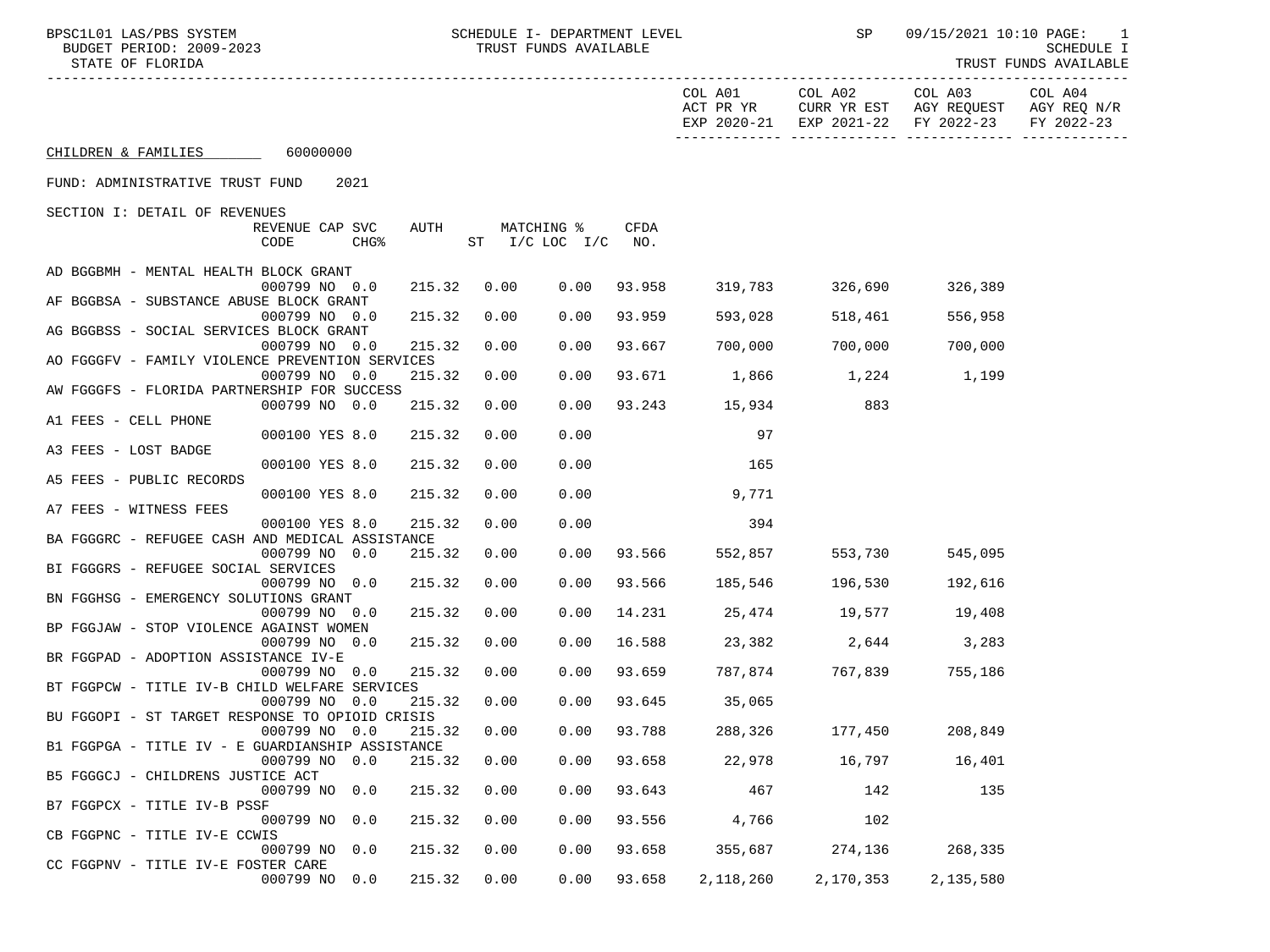| SCHEDULE I- DEPARTMENT LEVEL<br>BPSC1L01 LAS/PBS SYSTEM<br>BUDGET PERIOD: 2009-2023<br>STATE OF FLORIDA |      | TRUST FUNDS AVAILABLE              |                    |                                  | <b>SP</b>                     | 09/15/2021 10:10 PAGE:                                                                                            | $\overline{2}$<br>SCHEDULE I<br>TRUST FUNDS AVAILABLE |
|---------------------------------------------------------------------------------------------------------|------|------------------------------------|--------------------|----------------------------------|-------------------------------|-------------------------------------------------------------------------------------------------------------------|-------------------------------------------------------|
|                                                                                                         |      |                                    |                    | COL A01 COL A02                  |                               | COL A03 COL A04<br>ACT PR YR CURR YR EST AGY REQUEST AGY REQ N/R<br>EXP 2020-21 EXP 2021-22 FY 2022-23 FY 2022-23 |                                                       |
| CHILDREN & FAMILIES 60000000                                                                            |      |                                    |                    |                                  |                               |                                                                                                                   |                                                       |
| FUND: ADMINISTRATIVE TRUST FUND<br>2021                                                                 |      |                                    |                    |                                  |                               |                                                                                                                   |                                                       |
| SECTION I: DETAIL OF REVENUES                                                                           |      |                                    |                    |                                  |                               |                                                                                                                   |                                                       |
| REVENUE CAP SVC<br>AUTH<br>CODE<br>CHG <sup>8</sup>                                                     |      | MATCHING %<br>$ST$ $I/C$ LOC $I/C$ | <b>CFDA</b><br>NO. |                                  |                               |                                                                                                                   |                                                       |
| CD FGGUEO - SNAP NUTRITION ED OBESITY                                                                   |      |                                    |                    |                                  |                               |                                                                                                                   |                                                       |
| 000799 NO 0.0<br>215.32<br>CE BGGPSS - SOCIAL SVC BLOCK GRANT 2-TANF TRNSFR                             | 0.00 | 0.00                               |                    | 10.561 22,538 20,902 20,506      |                               |                                                                                                                   |                                                       |
| 000799 NO 0.0<br>215.32                                                                                 | 0.00 | 0.00                               |                    | 93.667 801,807 801,807 801,807   |                               |                                                                                                                   |                                                       |
| CF BGGPTA - TEMP ASSIST NEEDY FAM BLOCK GRANT                                                           |      |                                    |                    |                                  |                               |                                                                                                                   |                                                       |
| 000799 NO 0.0<br>215.32<br>CG FGGSES - FL SOC EXPAN. & SUSTAINABILITY PROJ                              | 0.00 | 0.00                               | 93.558             |                                  | 10,514,979 9,014,979          | 9,014,979                                                                                                         |                                                       |
| 000799 NO 0.0<br>215.32                                                                                 | 0.00 | 0.00                               | 93.243             | 34,251 1,937                     |                               |                                                                                                                   |                                                       |
| CL FGGUFA - FOOD STAMP ADMINISTRATION                                                                   |      |                                    |                    |                                  |                               |                                                                                                                   |                                                       |
| 000799 NO 0.0<br>215.32                                                                                 | 0.00 | 0.00                               | 10.561             |                                  | 10,243,462 8,684,112          | 8,710,349                                                                                                         |                                                       |
| CN FROM 48 DOE 2098 CCDBGTF CHILD CARE FUND<br>001599 NO 0.0<br>215.32                                  | 0.00 | 0.00                               |                    | 93.575 1,064,275 905,865 892,890 |                               |                                                                                                                   |                                                       |
| CO FINES, FORFEITURES, JUDGMENTS - GARNISHMENT                                                          |      |                                    |                    |                                  |                               |                                                                                                                   |                                                       |
| 001200 NO 8.0<br>215.32                                                                                 | 0.00 | 0.00                               |                    | 1,671                            |                               |                                                                                                                   |                                                       |
| CP FROM 72 DMS 2510 MOTOR VEHICLE SALES                                                                 |      |                                    |                    |                                  |                               |                                                                                                                   |                                                       |
| 001520 NO 8.0<br>215.32                                                                                 | 0.00 | 0.00                               |                    | 6,590                            |                               |                                                                                                                   |                                                       |
| CQ FGGFER - FL'S COVID-19 EMERGENCY RESPONSE                                                            |      |                                    |                    |                                  |                               |                                                                                                                   |                                                       |
| 000799 NO 0.0<br>215.32<br>CR FROM 68 AHCA 2474 MCTF CHILD HEALTH INSURANCE                             | 0.00 | 0.00                               |                    | 93.982 31,530                    | 203                           |                                                                                                                   |                                                       |
| 001599 NO 0.0<br>215.32                                                                                 | 0.00 | 0.00                               |                    | 93.767 4,066 16,063 15,572       |                               |                                                                                                                   |                                                       |
| CS FROM 68 AHCA 2474 MCTF MEDICAID ADMIN                                                                |      |                                    |                    |                                  |                               |                                                                                                                   |                                                       |
| 001599 NO 0.0<br>215.32                                                                                 | 0.00 | 0.00                               | 93.778             |                                  | 8,111,436 6,806,491 6,408,699 |                                                                                                                   |                                                       |
| CT REFUNDS                                                                                              |      |                                    |                    |                                  |                               |                                                                                                                   |                                                       |
| 215.32<br>001800 NO 0.0                                                                                 | 0.00 | 0.00                               |                    | 2,032                            |                               |                                                                                                                   |                                                       |
| CV SALE OF GOODS AND SERVICES - RECYCLING SALES                                                         |      |                                    |                    |                                  |                               |                                                                                                                   |                                                       |
| 001904 NO 8.0<br>215.32                                                                                 | 0.00 | 0.00                               |                    | 11, 103                          |                               |                                                                                                                   |                                                       |
| CX INSURANCE RECOVERIES                                                                                 |      |                                    |                    |                                  |                               |                                                                                                                   |                                                       |
| 002801 NO 0.0<br>215.32                                                                                 | 0.00 | 0.00                               |                    | 5,591                            |                               |                                                                                                                   |                                                       |
| CZ SALE OF SURPLUS PROPERTY - MOTOR VEHICLE                                                             |      |                                    |                    |                                  |                               |                                                                                                                   |                                                       |
| 002900 NO 8.0<br>215.32<br>C1 12 MONTH OLD WARRANT CANCELLATIONS                                        | 0.00 | 0.00                               |                    | 5,596                            |                               |                                                                                                                   |                                                       |
| 003800 NO 0.0<br>215.32                                                                                 | 0.00 | 0.00                               |                    | 59                               |                               |                                                                                                                   |                                                       |
| C7 OTHER GRANTS-BEHAVIORAL HLTH SVCS INFO SYS                                                           |      |                                    |                    |                                  |                               |                                                                                                                   |                                                       |
| .                                                                                                       | .    |                                    |                    |                                  |                               |                                                                                                                   |                                                       |

| UU38UU NO U.U                                 | 215.32 | U.UU | U.UU |        | צפ      |         |         |  |
|-----------------------------------------------|--------|------|------|--------|---------|---------|---------|--|
| C7 OTHER GRANTS-BEHAVIORAL HLTH SVCS INFO SYS |        |      |      |        |         |         |         |  |
| 001110 NO 0.0                                 | 215.32 | 0.00 | 0.00 |        | 167,494 | 30,873  | 30,448  |  |
| C8 UNCLAIMED PROPERTY                         |        |      |      |        |         |         |         |  |
| 003600 NO 0.0                                 | 215.32 | 0.00 | 0.00 |        | 174,203 |         |         |  |
| C9 FROM 31 EOG 2750 HURRICANE MARIA           |        |      |      |        |         |         |         |  |
| 001510 NO 0.0                                 | 215.32 | 0.00 | 0.00 | 97.036 | 6,828   |         |         |  |
| DA TENANT BROKER COMMISSIONS                  |        |      |      |        |         |         |         |  |
| 004001 NO 0.0                                 | 215.32 | 0.00 | 0.00 |        | 830,353 | 132,912 | 132,912 |  |
| D1 SALE OF SURPLUS PROPERTY - RECYCLING       |        |      |      |        |         |         |         |  |
| 002900 NO 8.0                                 | 215.32 | 0.00 | 0.00 |        | 29,474  |         |         |  |
|                                               |        |      |      |        |         |         |         |  |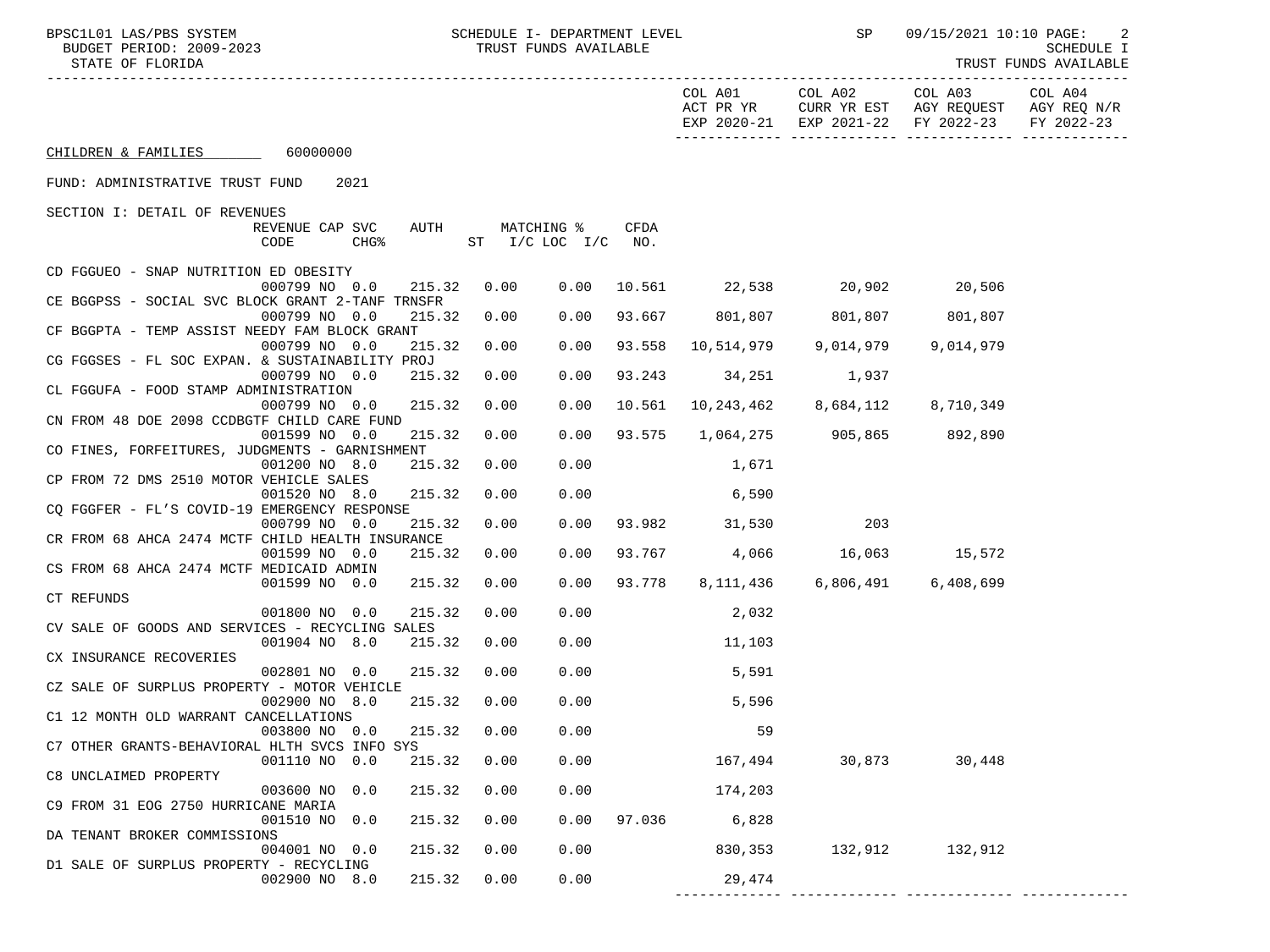| BPSC1L01 LAS/PBS SYSTEM<br>BUDGET PERIOD: 2009-2023<br>STATE OF FLORIDA                                                                                                                                                                  | SCHEDULE I- DEPARTMENT LEVEL<br>TRUST FUNDS AVAILABLE           |                                                                      | SP                                                                  | 09/15/2021 10:10 PAGE:<br>SCHEDULE I<br>TRUST FUNDS AVAILABLE                                                  |                       |  |
|------------------------------------------------------------------------------------------------------------------------------------------------------------------------------------------------------------------------------------------|-----------------------------------------------------------------|----------------------------------------------------------------------|---------------------------------------------------------------------|----------------------------------------------------------------------------------------------------------------|-----------------------|--|
|                                                                                                                                                                                                                                          |                                                                 |                                                                      |                                                                     | COL A01 COL A02 COL A03<br>ACT PR YR CURR YR EST AGY REQUEST AGY REQ N/R<br>EXP 2020-21 EXP 2021-22 FY 2022-23 | COL A04<br>FY 2022-23 |  |
| CHILDREN & FAMILIES 60000000                                                                                                                                                                                                             |                                                                 |                                                                      |                                                                     |                                                                                                                |                       |  |
| FUND: ADMINISTRATIVE TRUST FUND<br>2021                                                                                                                                                                                                  |                                                                 |                                                                      |                                                                     |                                                                                                                |                       |  |
| SECTION I: DETAIL OF REVENUES<br>REVENUE CAP SVC<br>CODE                                                                                                                                                                                 | AUTH MATCHING % CFDA<br>CHG <sup>&amp;</sup> ST I/C LOC I/C NO. |                                                                      |                                                                     |                                                                                                                |                       |  |
| TOTAL TO LINE B IN SECTION IV                                                                                                                                                                                                            |                                                                 |                                                                      |                                                                     | 38, 111, 058 32, 142, 702 31, 757, 596                                                                         |                       |  |
| SECTION II: DETAIL OF NONOPERATING EXPENDITURES                                                                                                                                                                                          | TRANSFER CFDA<br>OBJECT                                         |                                                                      |                                                                     |                                                                                                                |                       |  |
|                                                                                                                                                                                                                                          | TO BE<br>CODE<br>NO.                                            |                                                                      |                                                                     |                                                                                                                |                       |  |
| AA INDIRECT SWCAP TRANSFER TO GR 1000<br>AE SERVICE CHARGE TO GR 1000                                                                                                                                                                    | 43000000<br>810000<br>880800                                    | 2,494,241 2,796,042 2,683,183<br>5,189                               |                                                                     |                                                                                                                |                       |  |
| TOTAL TO LINE E IN SECTION IV                                                                                                                                                                                                            |                                                                 |                                                                      |                                                                     | 2,499,430 2,796,042 2,683,183                                                                                  |                       |  |
| SECTION III: ADJUSTMENTS                                                                                                                                                                                                                 | OBJECT<br>CODE                                                  |                                                                      |                                                                     |                                                                                                                |                       |  |
| AA ADJ. TO LINE A - PY CF ENC<br>AB ADJ. TO LINE A - PY A/P NOT CF<br>AC RESERVE FOR FCO<br>AG SEPTEMBER REVERSIONS<br>AR ROUNDING ADJUSTMENTS                                                                                           | 991000<br>991000<br>991000<br>991000<br>991000                  | $26,887-$<br>43,033<br>$33,633-$<br>111,517<br>7                     |                                                                     |                                                                                                                |                       |  |
| TOTAL TO LINE H IN SECTION IV                                                                                                                                                                                                            |                                                                 | 94,037                                                               |                                                                     |                                                                                                                |                       |  |
| SECTION IV: SUMMARY                                                                                                                                                                                                                      |                                                                 |                                                                      |                                                                     |                                                                                                                |                       |  |
| UNRESERVED FUND BALANCE - JULY 1<br>ADD: REVENUES (FROM SECTION I)<br>TOTAL FUNDS AVAILABLE (LINE A + LINE B)<br>LESS: OPERATING EXPENDITURES<br>LESS: NONOPERATING EXPENDITURES (SECTION II)<br>LESS: FIXED CAPITAL OUTLAY (TOTAL ONLY) | (A)<br>(B)<br>(C)<br>(D)<br>(E)<br>(F)                          | 2,002,342<br>38, 111, 058<br>40, 113, 400<br>27,663,760<br>2,499,430 | 10,044,247<br>32, 142, 702<br>42,186,949<br>27,878,078<br>2,796,042 | 11,512,829<br>31,757,596<br>43, 270, 425<br>27,875,671<br>2,683,183                                            | 803                   |  |
| UNRESERVED FUND BALANCE - JUNE 30 - BEFORE ADJ<br>NET ADJUSTMENTS (FROM SECTION III)<br>ADJUSTED UNRESERVED FUND BALANCE - JUNE 30                                                                                                       | (G)<br>(H)<br>(T)                                               | 9,950,210<br>94,037<br>10,044,247                                    | 11,512,829<br>11,512,829                                            | 12,711,571<br>12,711,571                                                                                       |                       |  |
|                                                                                                                                                                                                                                          |                                                                 |                                                                      |                                                                     |                                                                                                                |                       |  |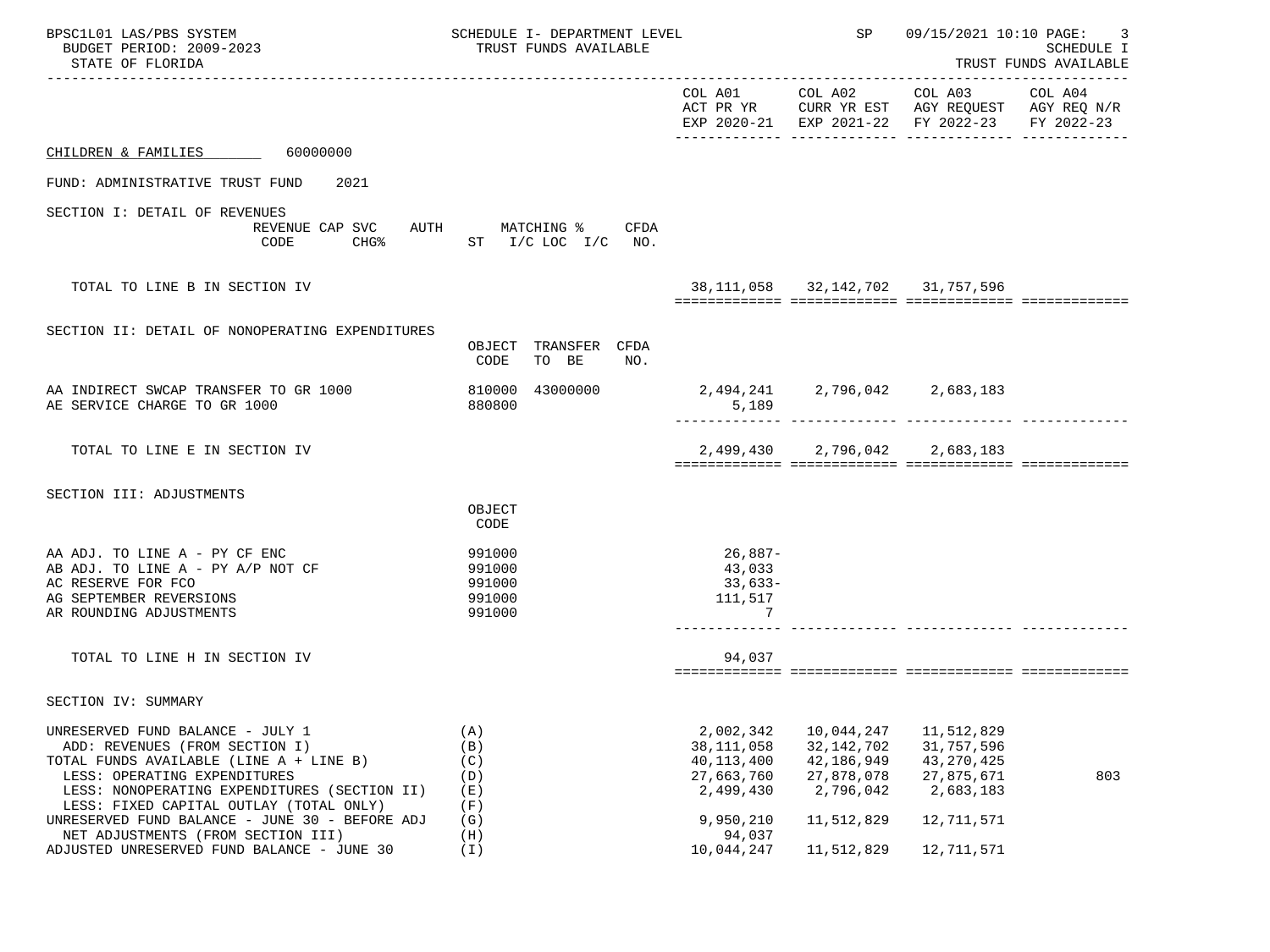| BPSC1L01 LAS/PBS SYSTEM<br>BUDGET PERIOD: 2009-2023<br>STATE OF FLORIDA |                | SCHEDULE I- DEPARTMENT LEVEL<br>TRUST FUNDS AVAILABLE      |                                     | SP                                    | 09/15/2021 10:10 PAGE:               | $\overline{4}$<br>SCHEDULE I<br>TRUST FUNDS AVAILABLE |
|-------------------------------------------------------------------------|----------------|------------------------------------------------------------|-------------------------------------|---------------------------------------|--------------------------------------|-------------------------------------------------------|
|                                                                         |                |                                                            | COL A01<br>ACT PR YR<br>EXP 2020-21 | COL A02<br>CURR YR EST<br>EXP 2021-22 | COL A03<br>AGY REQUEST<br>FY 2022-23 | COL A04<br>AGY REQ N/R<br>FY 2022-23                  |
| 60000000<br>CHILDREN & FAMILIES                                         |                |                                                            |                                     |                                       |                                      |                                                       |
| FUND: ADMINISTRATIVE TRUST FUND<br>2021                                 |                |                                                            |                                     |                                       |                                      |                                                       |
|                                                                         |                |                                                            |                                     |                                       |                                      |                                                       |
| SCHEDULE IB: DETAIL OF UNRESERVED FUND BALANCE                          | FUNDING SOURCE | $STATE(S)$ RESTRICTED $(R)$<br>NONSTATE(N) UNRESTRICTED(U) |                                     |                                       |                                      |                                                       |
| AA FED IND RECEIPTS IN EXCESS OF EXPEND                                 | -S             | U                                                          |                                     |                                       | 10,044,247   11,512,829   12,711,571 |                                                       |
| ADJUSTED UNRESERVED FUND BALANCE - JUNE 30                              |                |                                                            |                                     | 10,044,247   11,512,829   12,711,571  |                                      |                                                       |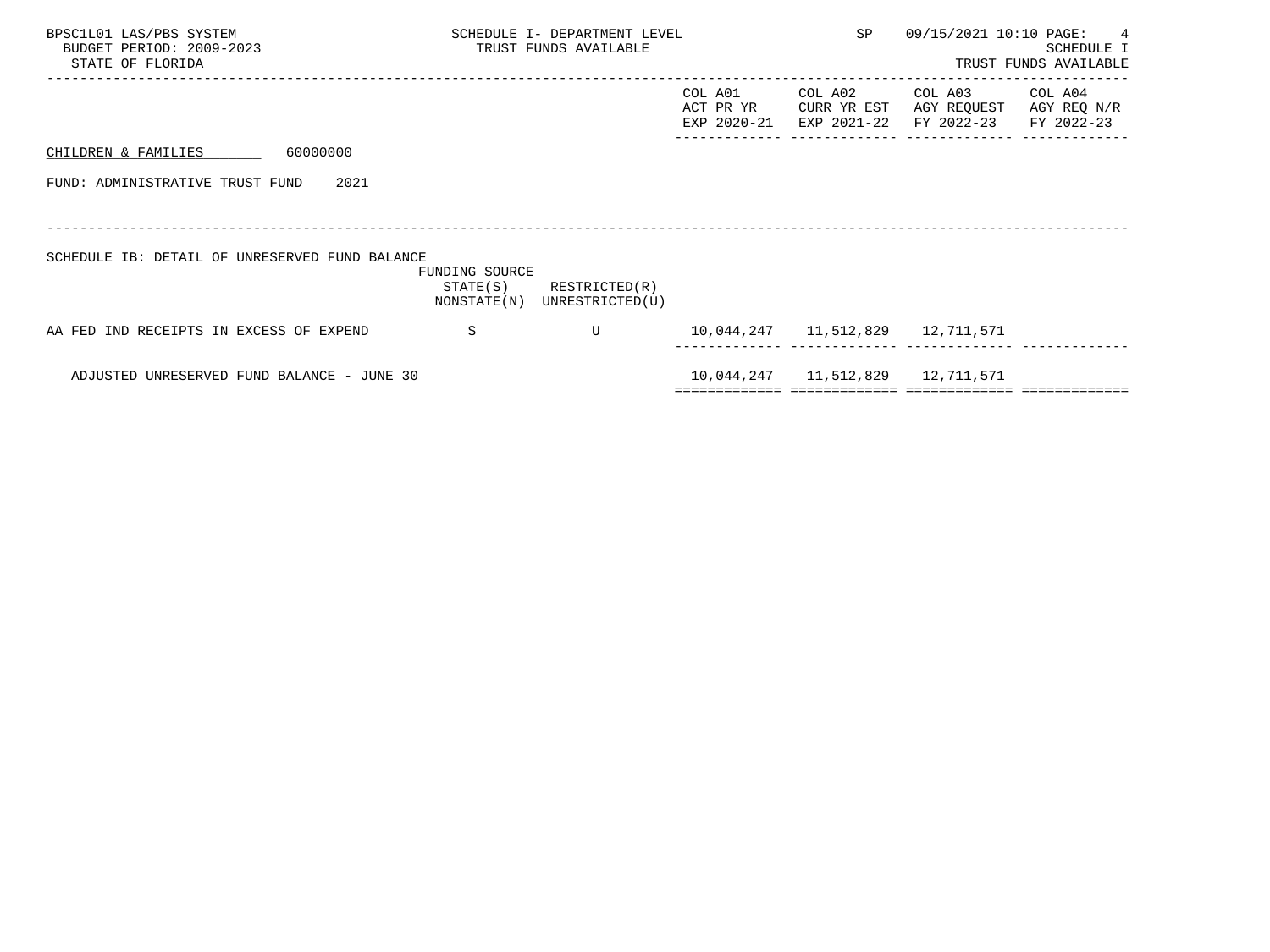| BPSC1L01 LAS/PBS SYSTEM<br>BUDGET PERIOD: 2009-2023<br>STATE OF FLORIDA |                         |        |                  | SCHEDULE I- DEPARTMENT LEVEL<br>TRUST FUNDS AVAILABLE |        |                     | <b>SP</b>   | 09/15/2021 10:10 PAGE:                                                                                 | 5<br><b>SCHEDULE I</b><br>TRUST FUNDS AVAILABLE |
|-------------------------------------------------------------------------|-------------------------|--------|------------------|-------------------------------------------------------|--------|---------------------|-------------|--------------------------------------------------------------------------------------------------------|-------------------------------------------------|
|                                                                         |                         |        |                  |                                                       |        | COL A01             |             | COL A02 COL A03<br>ACT PR YR CURR YR EST AGY REQUEST AGY REQ N/R<br>EXP 2020-21 EXP 2021-22 FY 2022-23 | COL A04<br>FY 2022-23                           |
| CHILDREN & FAMILIES 60000000                                            |                         |        |                  |                                                       |        |                     |             |                                                                                                        |                                                 |
| FUND: ALCOHOL/DRUGABU/MEN HLH TF 2027                                   |                         |        |                  |                                                       |        |                     |             |                                                                                                        |                                                 |
| SECTION I: DETAIL OF REVENUES                                           |                         |        |                  |                                                       |        |                     |             |                                                                                                        |                                                 |
|                                                                         | REVENUE CAP SVC<br>CODE | $CHG\$ | AUTH             | MATCHING %<br>ST I/C LOC I/C NO.                      | CFDA   |                     |             |                                                                                                        |                                                 |
| AA INTEREST EARNED - FEDERAL GRANT                                      | 000504 NO 0.0           | 20.195 | 0.00             | 0.00                                                  |        | 13,963              |             |                                                                                                        |                                                 |
| BA BGGBMH - MENTAL HEALTH BLOCK GRANT                                   |                         |        |                  |                                                       |        |                     |             |                                                                                                        |                                                 |
| BB BGGBSA - SUBSTANCE ABUSE BLOCK GRANT                                 | 000700 NO 0.0           | 20.195 | 0.00             | 0.00                                                  |        | 93.958 36,326,414   |             | 72,249,280    48,189,470    1,073,443                                                                  |                                                 |
|                                                                         | 000700 NO 0.0           | 20.195 | 0.00             | 0.00                                                  |        | 93.959 106,754,193  | 110,801,204 | 110,801,204                                                                                            |                                                 |
| BD BGGMHB - MENTAL HEALTH BLOCK GRANT COVID                             | 000700 NO 0.0           | 20.195 | 0.00             | 0.00                                                  | 93.958 |                     | 36,414,005  | 18,474,465                                                                                             | 18,474,465                                      |
| BE BGGMHA - MENTAL HEALTH BLOCK GRANT ARPA                              | 000700 NO 0.0           | 20.195 | 0.00             | 0.00                                                  | 93.958 |                     |             | 35,701,840                                                                                             | 35,701,840                                      |
| BF BGGSAB - SUBSTANCE ABUSE BLOCK GRANT COVID                           |                         |        |                  |                                                       |        |                     | 12,000,000  |                                                                                                        |                                                 |
| BG BGGSAA - SUBSTANCE ABUSE BLOCK GRANT ARPA                            | 000700 NO 0.0           | 20.195 | 0.00             | 0.00                                                  | 93.959 |                     | 72,276,586  | 32,120,133                                                                                             | 32,120,133                                      |
|                                                                         | 000700 NO 0.0           | 20.195 | 0.00             | 0.00                                                  | 93.959 |                     |             | 22,415,200                                                                                             | 22, 415, 200                                    |
| DA REFUNDS                                                              | 001800 NO 0.0           | 20.195 | 0.00             | 0.00                                                  |        | 2,177,647           |             |                                                                                                        |                                                 |
| H1 FROM 64 DOH 2122 FLORIDA YOUTH PROJECT                               |                         |        |                  |                                                       |        |                     |             |                                                                                                        |                                                 |
|                                                                         | 001510 NO 0.0           | 20.195 | 0.00             |                                                       |        | 0.00 93.959 242,879 |             |                                                                                                        |                                                 |
| TOTAL TO LINE B IN SECTION IV                                           |                         |        |                  |                                                       |        |                     |             | 145, 515, 096 303, 741, 075 267, 702, 312 109, 785, 081                                                |                                                 |
|                                                                         |                         |        |                  |                                                       |        |                     |             |                                                                                                        |                                                 |
| SECTION II: DETAIL OF NONOPERATING EXPENDITURES                         |                         |        | OBJECT<br>CODE   | TRANSFER CFDA<br>TO BE                                | NO.    |                     |             |                                                                                                        |                                                 |
| <b>AB REFUNDS</b>                                                       |                         |        |                  |                                                       |        |                     |             |                                                                                                        |                                                 |
| RS APVD BGT AMEND EOG #B0122 COVID SAMH BG                              |                         |        | 860000<br>899000 |                                                       |        | 13,963              | 40,117,106  |                                                                                                        |                                                 |
| TOTAL TO LINE E IN SECTION IV                                           |                         |        |                  |                                                       |        | 13,963              | 40,117,106  |                                                                                                        |                                                 |
|                                                                         |                         |        |                  |                                                       |        |                     |             |                                                                                                        |                                                 |
| SECTION III: ADJUSTMENTS                                                |                         |        | OBJECT<br>CODE   |                                                       |        |                     |             |                                                                                                        |                                                 |
| A1 ADJ TO LINE A - PY CF ENC                                            |                         |        | 991000           |                                                       |        | $26,721-$           |             |                                                                                                        |                                                 |
| A7 SEPTEMBER REVERSIONS                                                 |                         |        | 991000           |                                                       |        | 987,707             |             |                                                                                                        |                                                 |
| B1 ROUNDING ADJUSTMENT                                                  |                         |        | 991000           |                                                       |        | $1 -$               |             |                                                                                                        |                                                 |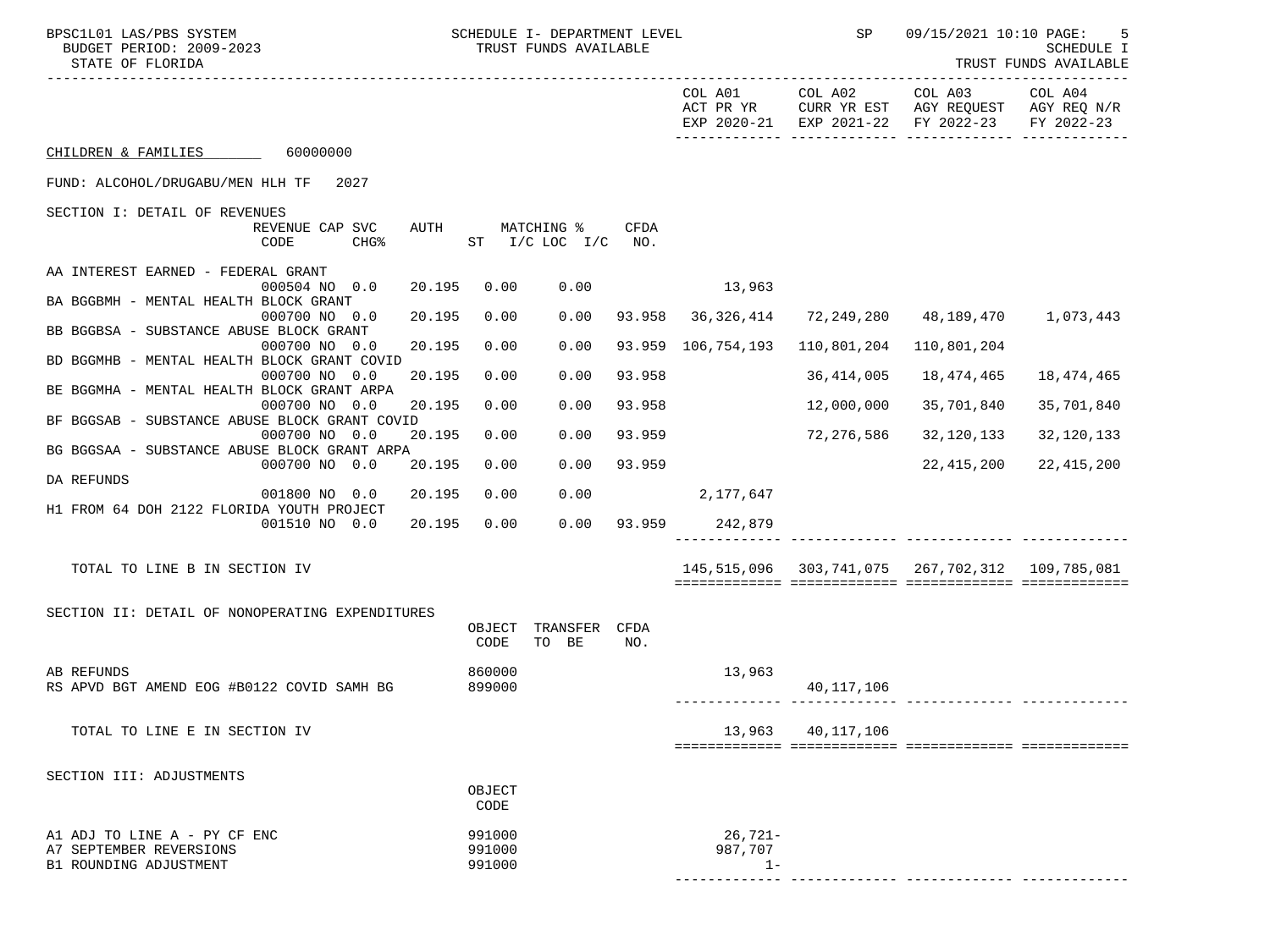| BPSC1L01 LAS/PBS SYSTEM<br>BUDGET PERIOD: 2009-2023<br>STATE OF FLORIDA                                                                                                                                                                                                                    | SCHEDULE I- DEPARTMENT LEVEL<br>TRUST FUNDS AVAILABLE |                                                      | SP                                       | 09/15/2021 10:10 PAGE:<br>6<br><b>SCHEDULE I</b><br>TRUST FUNDS AVAILABLE                         |                       |  |
|--------------------------------------------------------------------------------------------------------------------------------------------------------------------------------------------------------------------------------------------------------------------------------------------|-------------------------------------------------------|------------------------------------------------------|------------------------------------------|---------------------------------------------------------------------------------------------------|-----------------------|--|
|                                                                                                                                                                                                                                                                                            |                                                       | COL A01                                              | COL A02                                  | COL A03<br>ACT PR YR CURR YR EST AGY REQUEST AGY REQ N/R<br>EXP 2020-21 EXP 2021-22 FY 2022-23    | COL A04<br>FY 2022-23 |  |
| 60000000<br>CHILDREN & FAMILIES                                                                                                                                                                                                                                                            |                                                       |                                                      |                                          |                                                                                                   |                       |  |
| FUND: ALCOHOL/DRUGABU/MEN HLH TF 2027                                                                                                                                                                                                                                                      |                                                       |                                                      |                                          |                                                                                                   |                       |  |
| SECTION III: ADJUSTMENTS                                                                                                                                                                                                                                                                   | OBJECT<br>CODE                                        |                                                      |                                          |                                                                                                   |                       |  |
| TOTAL TO LINE H IN SECTION IV                                                                                                                                                                                                                                                              |                                                       | 960,985                                              |                                          |                                                                                                   |                       |  |
| SECTION IV: SUMMARY                                                                                                                                                                                                                                                                        |                                                       |                                                      |                                          |                                                                                                   |                       |  |
| UNRESERVED FUND BALANCE - JULY 1<br>ADD: REVENUES (FROM SECTION I)<br>TOTAL FUNDS AVAILABLE (LINE A + LINE B)<br>LESS: OPERATING EXPENDITURES<br>LESS: NONOPERATING EXPENDITURES (SECTION II)<br>LESS: FIXED CAPITAL OUTLAY (TOTAL ONLY)<br>UNRESERVED FUND BALANCE - JUNE 30 - BEFORE ADJ | (A)<br>(B)<br>(C)<br>(D)<br>(E)<br>(F)<br>(G)         | 145,515,096<br>146,462,118<br>13,963<br>$960, 985 -$ | 303,741,075<br>263,623,969<br>40,117,106 | 145, 515, 096 303, 741, 075 267, 702, 312 109, 785, 081<br>267,702,312 109,785,081<br>267,702,312 | 109,785,081           |  |
| NET ADJUSTMENTS (FROM SECTION III)<br>ADJUSTED UNRESERVED FUND BALANCE - JUNE 30                                                                                                                                                                                                           | (H)<br>(I)                                            | 960,985                                              |                                          |                                                                                                   |                       |  |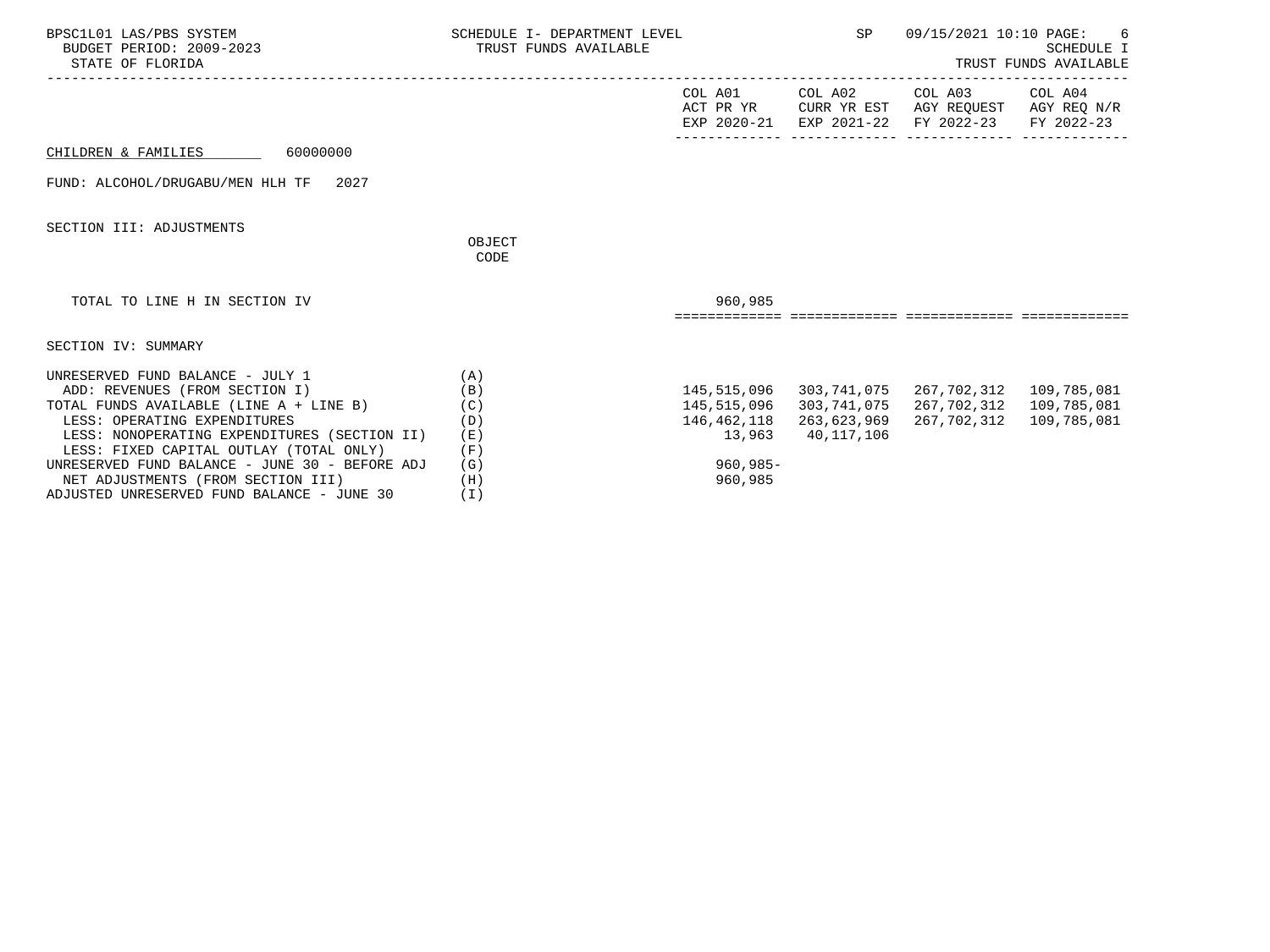| BPSC1L01 LAS/PBS SYSTEM<br>BUDGET PERIOD: 2009-2023<br>STATE OF FLORIDA |                                                    |                  |      | SCHEDULE I- DEPARTMENT LEVEL<br>TRUST FUNDS AVAILABLE |     |              | SP                      | 09/15/2021 10:10 PAGE:                                                                                                                     | $\overline{7}$<br>SCHEDULE I<br>TRUST FUNDS AVAILABLE |
|-------------------------------------------------------------------------|----------------------------------------------------|------------------|------|-------------------------------------------------------|-----|--------------|-------------------------|--------------------------------------------------------------------------------------------------------------------------------------------|-------------------------------------------------------|
|                                                                         |                                                    |                  |      |                                                       |     | COL A01      | COL A02                 | COL A03 COL A04<br>ACT PR YR $\,$ CURR YR EST $\,$ AGY REQUEST $\,$ AGY REQ $\,$ N/R $\,$<br>EXP 2020-21 EXP 2021-22 FY 2022-23 FY 2022-23 |                                                       |
| CHILDREN & FAMILIES 60000000                                            |                                                    |                  |      |                                                       |     |              |                         |                                                                                                                                            |                                                       |
| FUND: CHILD WELFARE TRAINING TF                                         | 2083                                               |                  |      |                                                       |     |              |                         |                                                                                                                                            |                                                       |
| SECTION I: DETAIL OF REVENUES                                           |                                                    |                  |      |                                                       |     |              |                         |                                                                                                                                            |                                                       |
|                                                                         | REVENUE CAP SVC<br>CHG% ST I/C LOC I/C NO.<br>CODE |                  |      | AUTH MATCHING % CFDA                                  |     |              |                         |                                                                                                                                            |                                                       |
| AA ARTICLE V FEES - DIVORCE FILING FEES                                 |                                                    |                  |      |                                                       |     |              |                         |                                                                                                                                            |                                                       |
| AM CHILD WELFARE TRAFFIC VIOLATION-CIVIL PENALTY                        | 000125 YES 8.0                                     | 28.101           | 0.00 | 0.00                                                  |     |              | 340,368 300,000         | 300,000                                                                                                                                    |                                                       |
| BB TRAFFIC VIOLATION FINE-COURT COSTS                                   | 001200 NO 8.0                                      | 318.21<br>0.00   |      | 0.00                                                  |     | 845,624      | 845,624                 | 845,624                                                                                                                                    |                                                       |
|                                                                         | 001200 NO 8.0 318.14                               | 0.00             |      | 0.00                                                  |     | 235,200      | 235,200                 | 235,200                                                                                                                                    |                                                       |
| CC FROM 64 DOH 2531 PLANNING/EVALUATION TF                              | 001500 NO 0.0 382.0255 0.00                        |                  |      | 0.00                                                  |     | 899,001      | 899,001                 | 899,001                                                                                                                                    |                                                       |
| DA REFUNDS                                                              | 001800 NO 0.0 402.40                               | 0.00             |      | 0.00                                                  |     | 16,265       |                         |                                                                                                                                            |                                                       |
|                                                                         |                                                    |                  |      |                                                       |     |              |                         |                                                                                                                                            |                                                       |
| TOTAL TO LINE B IN SECTION IV                                           |                                                    |                  |      |                                                       |     | 2,336,458    |                         | 2, 279, 825 2, 279, 825                                                                                                                    |                                                       |
|                                                                         |                                                    |                  |      |                                                       |     |              |                         |                                                                                                                                            |                                                       |
| SECTION II: DETAIL OF NONOPERATING EXPENDITURES                         |                                                    |                  |      | OBJECT TRANSFER CFDA                                  |     |              |                         |                                                                                                                                            |                                                       |
|                                                                         |                                                    | CODE             |      | TO BE                                                 | NO. |              |                         |                                                                                                                                            |                                                       |
| AA SERVICE CHARGE TO GR 1000                                            |                                                    | 880800           |      |                                                       |     |              | 113,695 110,466 110,466 |                                                                                                                                            |                                                       |
| AC 5% TRUST FUND RESERVE                                                |                                                    | 999000           |      |                                                       |     |              |                         | 108,468                                                                                                                                    |                                                       |
| TOTAL TO LINE E IN SECTION IV                                           |                                                    |                  |      |                                                       |     |              | 113,695 110,466 218,934 |                                                                                                                                            |                                                       |
|                                                                         |                                                    |                  |      |                                                       |     |              |                         |                                                                                                                                            |                                                       |
| SECTION III: ADJUSTMENTS                                                |                                                    |                  |      |                                                       |     |              |                         |                                                                                                                                            |                                                       |
|                                                                         |                                                    | OBJECT<br>CODE   |      |                                                       |     |              |                         |                                                                                                                                            |                                                       |
| AA ADJ TO LINE A - PY CF ENC<br>AC SEPTEMBER REVERSIONS                 |                                                    | 991000<br>991000 |      |                                                       |     | $13-$<br>236 |                         |                                                                                                                                            |                                                       |
|                                                                         |                                                    |                  |      |                                                       |     |              |                         |                                                                                                                                            |                                                       |
| TOTAL TO LINE H IN SECTION IV                                           |                                                    |                  |      |                                                       |     | 223          |                         |                                                                                                                                            |                                                       |
|                                                                         |                                                    |                  |      |                                                       |     |              |                         |                                                                                                                                            |                                                       |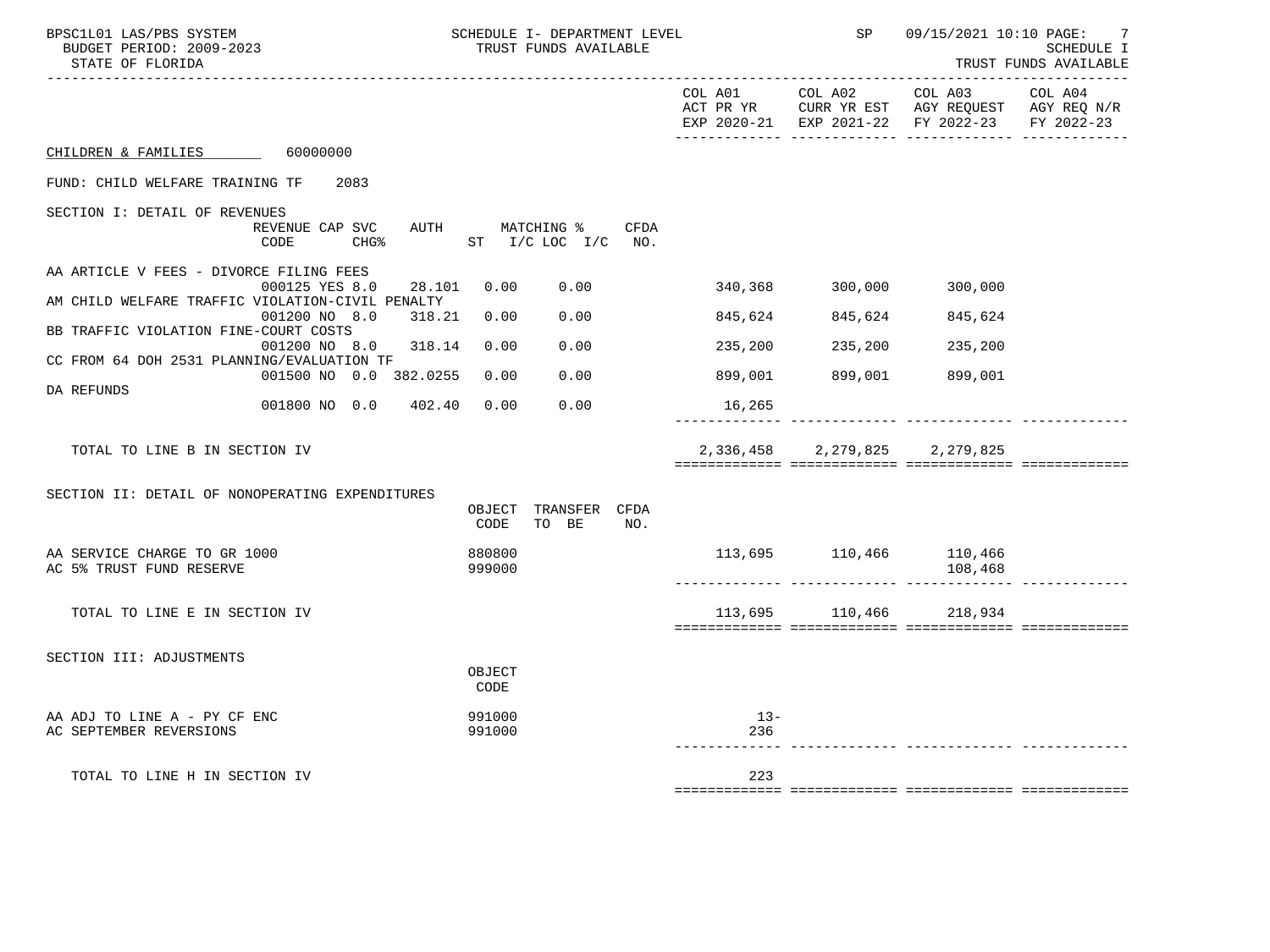| BPSC1L01 LAS/PBS SYSTEM<br>BUDGET PERIOD: 2009-2023<br>STATE OF FLORIDA                                                                                                                                                                                                                                                                                                                                 |                          | SCHEDULE I- DEPARTMENT LEVEL THE SPARE SP<br>TRUST FUNDS AVAILABLE |     |                                                                          | 09/15/2021 10:10 PAGE:<br>TRUST FUNDS AVAILABLE                                                                                                         | 8<br><b>SCHEDULE I</b> |
|---------------------------------------------------------------------------------------------------------------------------------------------------------------------------------------------------------------------------------------------------------------------------------------------------------------------------------------------------------------------------------------------------------|--------------------------|--------------------------------------------------------------------|-----|--------------------------------------------------------------------------|---------------------------------------------------------------------------------------------------------------------------------------------------------|------------------------|
|                                                                                                                                                                                                                                                                                                                                                                                                         |                          |                                                                    |     |                                                                          | COL A01 COL A02 COL A03 COL A04<br>ACT PR YR CURR YR EST AGY REQUEST AGY REQ N/R<br>EXP 2020-21 EXP 2021-22 FY 2022-23 FY 2022-23                       |                        |
| CHILDREN & FAMILIES 60000000                                                                                                                                                                                                                                                                                                                                                                            |                          |                                                                    |     |                                                                          |                                                                                                                                                         |                        |
| FUND: CHILD WELFARE TRAINING TF 2083                                                                                                                                                                                                                                                                                                                                                                    |                          |                                                                    |     |                                                                          |                                                                                                                                                         |                        |
| SECTION IV: SUMMARY                                                                                                                                                                                                                                                                                                                                                                                     |                          |                                                                    |     |                                                                          |                                                                                                                                                         |                        |
| UNRESERVED FUND BALANCE - JULY 1<br>ADD: REVENUES (FROM SECTION I)<br>TOTAL FUNDS AVAILABLE (LINE $A + LINE B$ ) (C)<br>LESS: OPERATING EXPENDITURES<br>LESS: NONOPERATING EXPENDITURES (SECTION II) (E)<br>LESS: FIXED CAPITAL OUTLAY (TOTAL ONLY)<br>UNRESERVED FUND BALANCE - JUNE 30 - BEFORE ADJ $(G)$<br>NET ADJUSTMENTS (FROM SECTION III) (H)<br>ADJUSTED UNRESERVED FUND BALANCE - JUNE 30 (I) | (A)<br>(B)<br>(D)<br>(F) |                                                                    | 223 | 523, 527 702, 013 698, 317<br>701,790 698,317<br>702,013 698,317 586,153 | $2,336,458$<br>$2,279,825$<br>$2,859,985$<br>$2,981,838$<br>$2,978,142$<br>$2,044,500$<br>$2,173,055$<br>$113,695$<br>$110,466$<br>$218,934$<br>586,153 |                        |
| SCHEDULE IB: DETAIL OF UNRESERVED FUND BALANCE                                                                                                                                                                                                                                                                                                                                                          | FUNDING SOURCE           | STATE(S) RESTRICTED(R)<br>NONSTATE(N) UNRESTRICTED(U)              |     |                                                                          |                                                                                                                                                         |                        |
| A1 FEE/FINE RECEIPTS IN EXCESS OF EXPEND S U 702,013 698,317 586,153                                                                                                                                                                                                                                                                                                                                    |                          |                                                                    |     |                                                                          |                                                                                                                                                         |                        |
| ADJUSTED UNRESERVED FUND BALANCE - JUNE 30                                                                                                                                                                                                                                                                                                                                                              |                          |                                                                    |     | 702,013 698,317 586,153                                                  |                                                                                                                                                         |                        |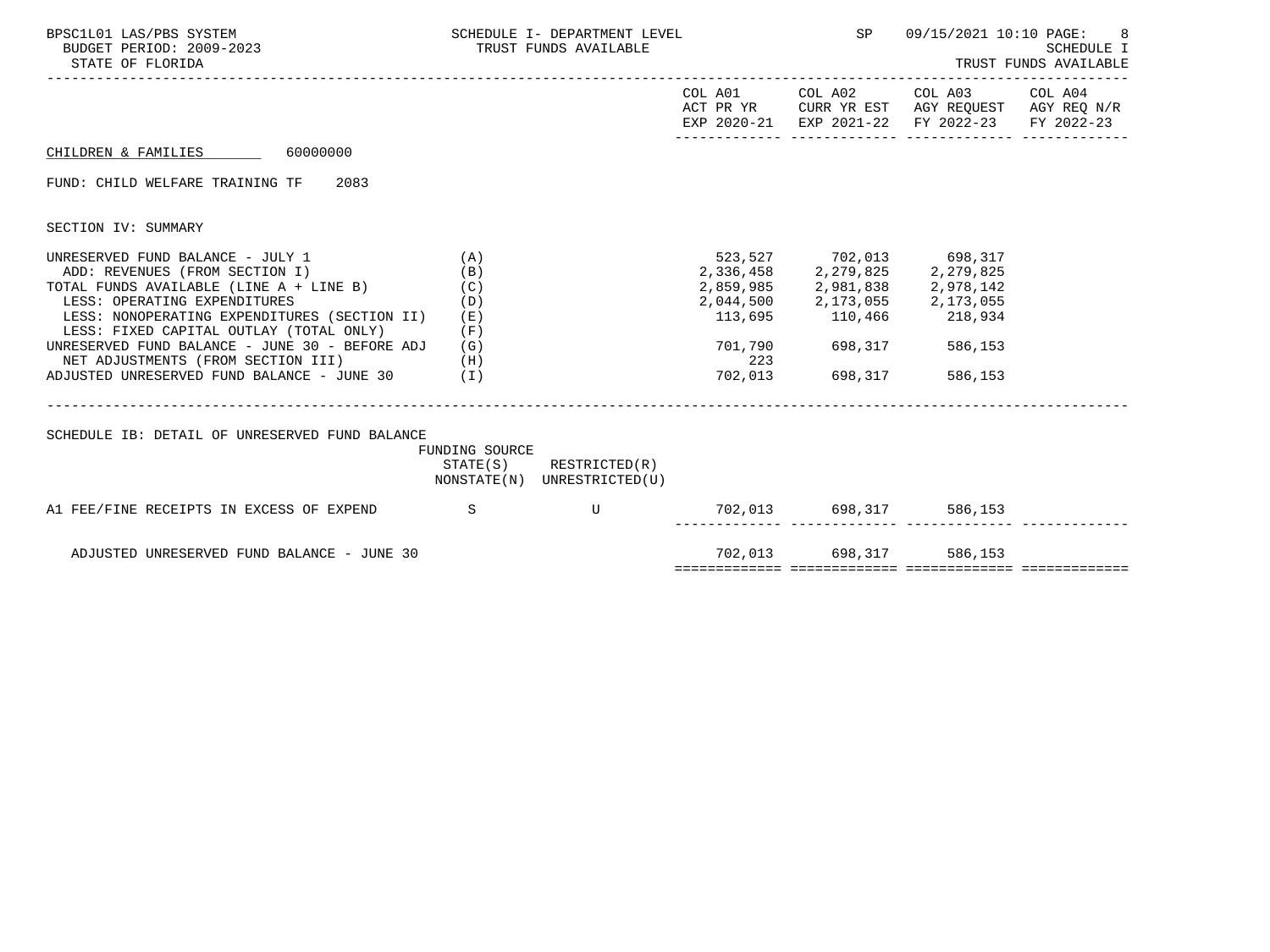| BPSC1L01 LAS/PBS SYSTEM<br>BUDGET PERIOD: 2009-2023<br>STATE OF FLORIDA     | SCHEDULE I- DEPARTMENT LEVEL<br>TRUST FUNDS AVAILABLE |                         | <b>SP</b>                                                                           |               | 09/15/2021 10:10 PAGE: 9<br>SCHEDULE I<br>TRUST FUNDS AVAILABLE |
|-----------------------------------------------------------------------------|-------------------------------------------------------|-------------------------|-------------------------------------------------------------------------------------|---------------|-----------------------------------------------------------------|
|                                                                             |                                                       |                         | ACT PR YR CURR YR EST AGY REQUEST AGY REQ N/R<br>EXP 2020-21 EXP 2021-22 FY 2022-23 |               | FY 2022-23                                                      |
| CHILDREN & FAMILIES 60000000                                                |                                                       |                         |                                                                                     |               |                                                                 |
| FUND: DOMESTIC VIOLENCE TF 2157                                             |                                                       |                         |                                                                                     |               |                                                                 |
| SECTION I: DETAIL OF REVENUES                                               |                                                       |                         |                                                                                     |               |                                                                 |
| REVENUE CAP SVC<br>CODE<br>CHG%                                             | AUTH MATCHING %<br>ST I/C LOC I/C                     | CFDA<br>NO.             |                                                                                     |               |                                                                 |
| AA \$3.00 ADDT'L COST FOR VIOL OF STATE PENALTY<br>000100 YES 8.0<br>938.01 | 0.00<br>0.00                                          |                         | 20,365 20,365 20,365                                                                |               |                                                                 |
| AC \$3.00 ADDT'L COST FOR NON-CRIML BOATING FINE                            |                                                       |                         |                                                                                     |               |                                                                 |
| 000100 YES 8.0<br>327.73<br>AE 1.7% OF \$3 FDLE SURCHARGE/DOMESTIC VIOLENCE | 0.00<br>0.00                                          | $1,353$ $1,353$ $1,353$ |                                                                                     |               |                                                                 |
| 000100 YES 8.0<br>318.18                                                    | 0.00<br>0.00                                          |                         | $63,612$ $63,612$ $63,612$                                                          |               |                                                                 |
| AG DOMESTIC VIOLENCE PROGRAM / \$85 SURCHARGE<br>000100 YES 8.0<br>938.08   | 0.00<br>0.00                                          | 1,219,389               | 1,219,389                                                                           | 1,219,389     |                                                                 |
| AI MARRIAGE LICENSE FEES, DOMESTIC VIOLENCE \$25                            |                                                       |                         |                                                                                     |               |                                                                 |
| 000100 YES 8.0<br>741.01<br>AK ARTICLE V FEES \$55 DIVORCE FILING FEES      | 0.00<br>0.00                                          | 3,692,875               | 3,692,875                                                                           | 3,692,875     |                                                                 |
| 000125 YES 8.0<br>28.101                                                    | 0.00<br>0.00                                          | 3,729,101               | 3,600,000                                                                           | 3,600,000     |                                                                 |
| AM 5.1% CIVIL PENALTIES CH318<br>000125 YES 8.0<br>318.21                   | 0.00<br>0.00                                          |                         | 43,849 43,849 43,849                                                                |               |                                                                 |
| AN INTEREST - COUNTY OFFICERS<br>000500 NO 8.0<br>219.075                   | 0.00<br>0.00                                          | 48                      |                                                                                     |               |                                                                 |
| AQ INTEREST                                                                 |                                                       |                         |                                                                                     |               |                                                                 |
| 000500 NO 8.0<br>20.195                                                     | 0.00<br>0.00                                          | 74                      |                                                                                     |               |                                                                 |
| AS DOMESTIC VIOLENCE INJUNCTION FINE<br>741.30<br>001200 NO 8.0             | 0.00<br>0.00                                          | 11,398                  |                                                                                     | 11,398 11,398 |                                                                 |
| AT VIOLATION OF EXPLOITATION INJUNCTION FINE                                |                                                       |                         |                                                                                     |               |                                                                 |
| 001200 NO 8.0 825.1036                                                      | 0.00<br>0.00                                          | 565                     |                                                                                     |               |                                                                 |
| AU REFUNDS<br>001800 NO 0.0<br>20.195                                       | 0.00<br>0.00                                          | 315,969                 |                                                                                     |               |                                                                 |
|                                                                             |                                                       |                         |                                                                                     |               |                                                                 |
| TOTAL TO LINE B IN SECTION IV                                               |                                                       | 9,098,598               | 8,652,841                                                                           | 8,652,841     |                                                                 |
|                                                                             |                                                       |                         |                                                                                     |               |                                                                 |
| SECTION II: DETAIL OF NONOPERATING EXPENDITURES                             | OBJECT TRANSFER CFDA<br>TO BE<br>CODE                 | NO.                     |                                                                                     |               |                                                                 |
| AA SERVICE CHARGE TO GR 1000<br>AE 5% TRUST FUND RESERVE                    | 880800<br>999000                                      |                         | 702,610 692,227 692,227                                                             | 398,031       |                                                                 |
| TOTAL TO LINE E IN SECTION IV                                               |                                                       |                         | 702,610 692,227                                                                     | 1,090,258     |                                                                 |
|                                                                             |                                                       |                         |                                                                                     |               |                                                                 |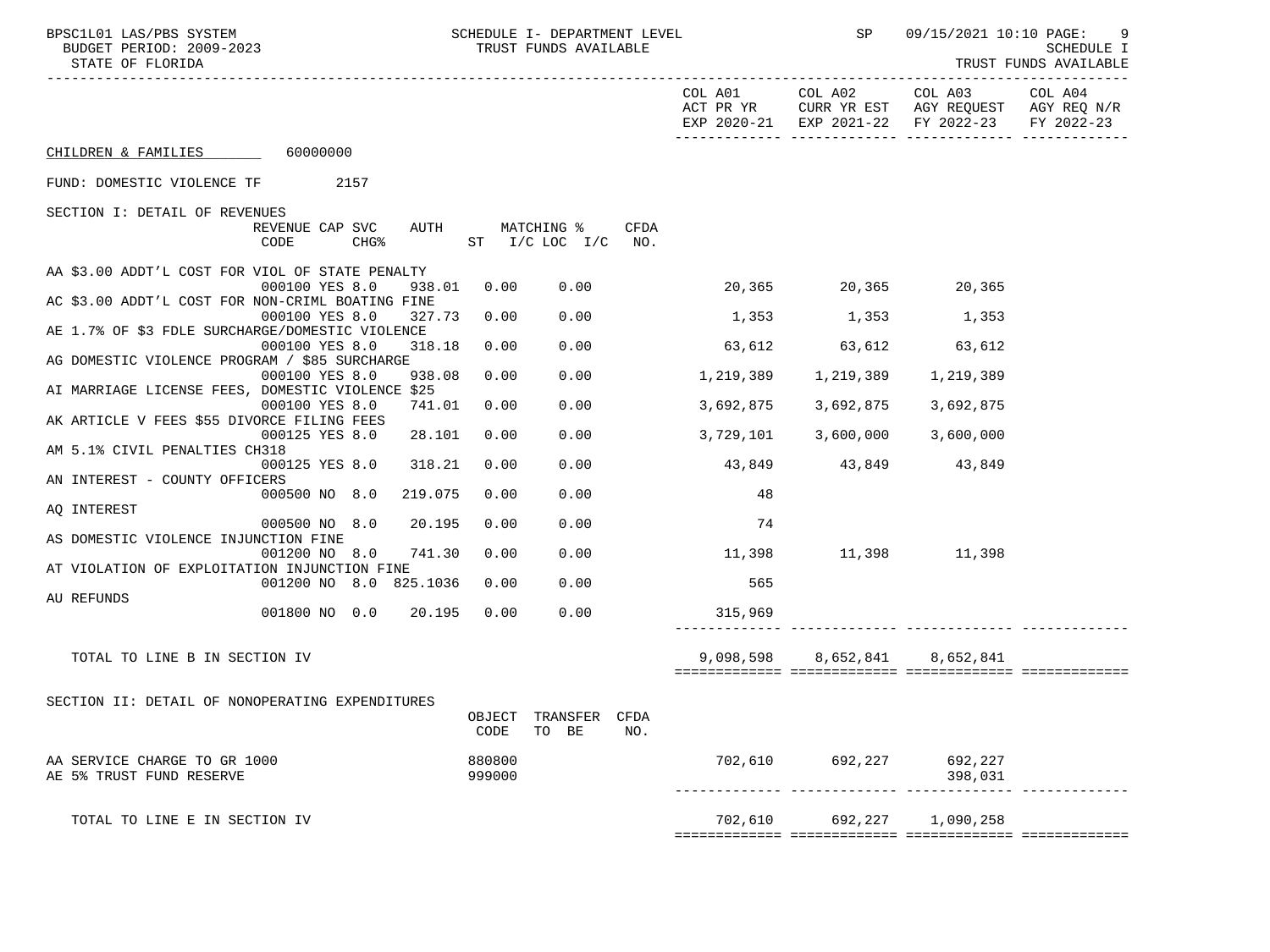| BPSC1L01 LAS/PBS SYSTEM<br>BUDGET PERIOD: 2009-2023<br>STATE OF FLORIDA                                                                                                                                                                                                                                                                                                            |                                                        | SCHEDULE I- DEPARTMENT LEVEL<br>TRUST FUNDS AVAILABLE      |                                | <b>SP</b>                                                                                                                                                       |                                                                                                | 09/15/2021 10:10 PAGE: 10<br><b>SCHEDULE I</b><br>TRUST FUNDS AVAILABLE |
|------------------------------------------------------------------------------------------------------------------------------------------------------------------------------------------------------------------------------------------------------------------------------------------------------------------------------------------------------------------------------------|--------------------------------------------------------|------------------------------------------------------------|--------------------------------|-----------------------------------------------------------------------------------------------------------------------------------------------------------------|------------------------------------------------------------------------------------------------|-------------------------------------------------------------------------|
|                                                                                                                                                                                                                                                                                                                                                                                    |                                                        |                                                            |                                | COL A01 COL A02                                                                                                                                                 | COL A03<br>ACT PR YR CURR YR EST AGY REQUEST AGY REQ N/R<br>EXP 2020-21 EXP 2021-22 FY 2022-23 | COL A04<br>FY 2022-23                                                   |
| CHILDREN & FAMILIES 60000000                                                                                                                                                                                                                                                                                                                                                       |                                                        |                                                            |                                |                                                                                                                                                                 |                                                                                                |                                                                         |
| FUND: DOMESTIC VIOLENCE TF<br>2157                                                                                                                                                                                                                                                                                                                                                 |                                                        |                                                            |                                |                                                                                                                                                                 |                                                                                                |                                                                         |
| SECTION III: ADJUSTMENTS                                                                                                                                                                                                                                                                                                                                                           | OBJECT<br>CODE                                         |                                                            |                                |                                                                                                                                                                 |                                                                                                |                                                                         |
| AA ROUNDING ADJ<br>AB SEPTEMBER REVERSIONS<br>A3 ADJ. TO LINE A - PY CF ENC                                                                                                                                                                                                                                                                                                        | 991000<br>991000<br>991000                             |                                                            | $3 -$<br>60,011<br>$20 -$      |                                                                                                                                                                 |                                                                                                |                                                                         |
| TOTAL TO LINE H IN SECTION IV                                                                                                                                                                                                                                                                                                                                                      |                                                        |                                                            | 59,988                         |                                                                                                                                                                 |                                                                                                |                                                                         |
| SECTION IV: SUMMARY                                                                                                                                                                                                                                                                                                                                                                |                                                        |                                                            |                                |                                                                                                                                                                 |                                                                                                |                                                                         |
| UNRESERVED FUND BALANCE - JULY 1<br>ADD: REVENUES (FROM SECTION I)<br>TOTAL FUNDS AVAILABLE (LINE A + LINE B)<br>LESS: OPERATING EXPENDITURES<br>LESS: NONOPERATING EXPENDITURES (SECTION II)<br>LESS: FIXED CAPITAL OUTLAY (TOTAL ONLY)<br>UNRESERVED FUND BALANCE - JUNE 30 - BEFORE ADJ<br>NET ADJUSTMENTS (FROM SECTION III)<br>ADJUSTED UNRESERVED FUND BALANCE - JUNE 30 (I) | (A)<br>(B)<br>(C)<br>(D)<br>( E )<br>(F)<br>(G)<br>(H) |                                                            | 9,270,474<br>702,610<br>59,988 | 171,876    1,498,137    1,476,451<br>9,098,598 8,652,841 8,652,841<br>10,150,978   10,129,292<br>7,129,715 7,982,300 7,982,300<br>1,498,137 1,476,451 1,056,734 | 692,227 1,090,258                                                                              |                                                                         |
| SCHEDULE IB: DETAIL OF UNRESERVED FUND BALANCE                                                                                                                                                                                                                                                                                                                                     | FUNDING SOURCE                                         | $STATE(S)$ RESTRICTED $(R)$<br>NONSTATE(N) UNRESTRICTED(U) |                                |                                                                                                                                                                 |                                                                                                |                                                                         |
| AA FEE/FINE RECEIPTS IN EXCESS OF EXPEND S U 1,498,137 1,476,451 1,056,734                                                                                                                                                                                                                                                                                                         |                                                        |                                                            |                                |                                                                                                                                                                 |                                                                                                |                                                                         |
| ADJUSTED UNRESERVED FUND BALANCE - JUNE 30                                                                                                                                                                                                                                                                                                                                         |                                                        |                                                            |                                |                                                                                                                                                                 | 1,498,137 1,476,451 1,056,734                                                                  |                                                                         |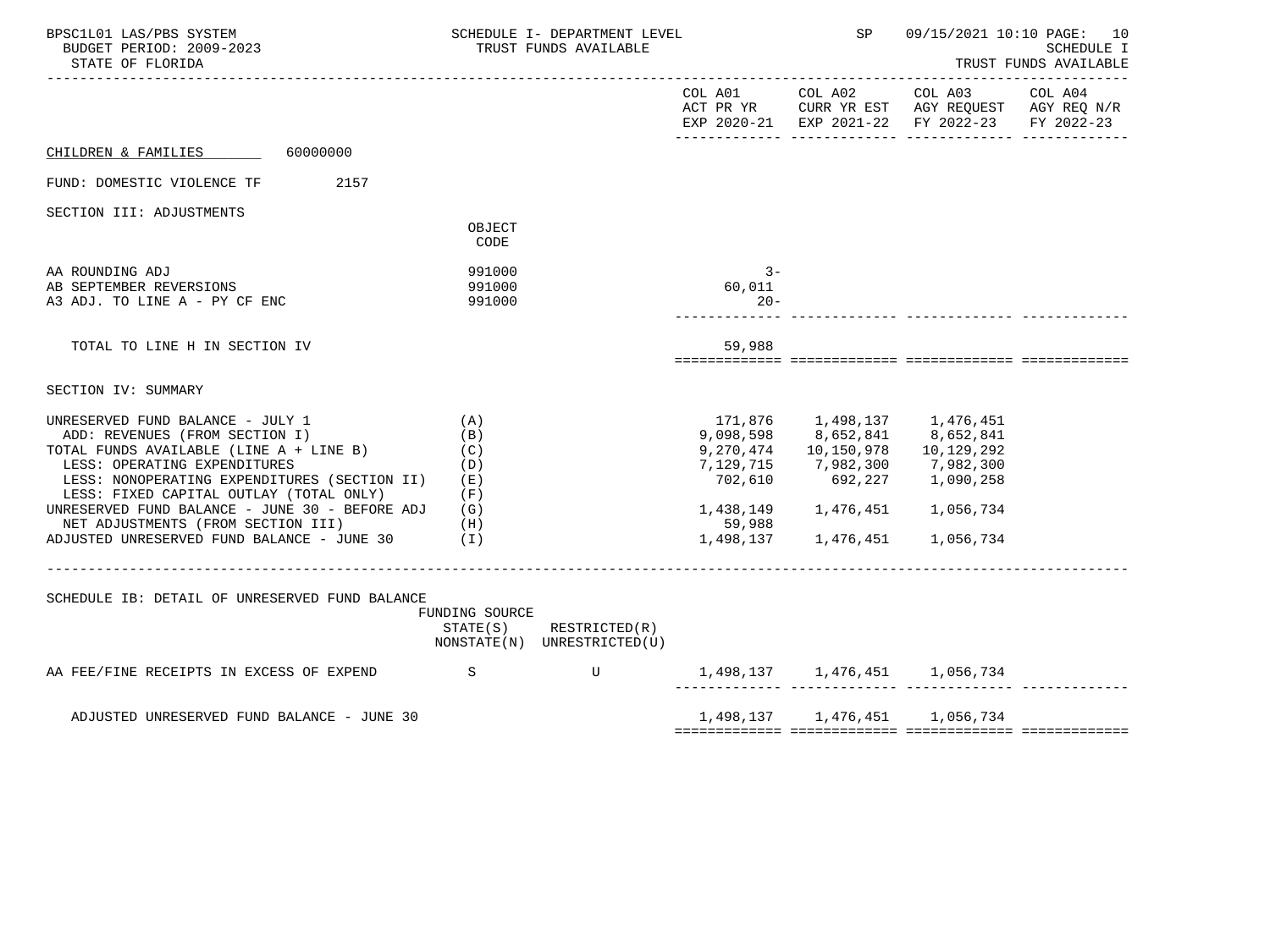| COL A03<br>COL A02<br>COL A04<br>COL A01<br>ACT PR YR<br>CURR YR EST AGY REQUEST AGY REQ N/R<br>EXP 2020-21 EXP 2021-22 FY 2022-23<br>FY 2022-23<br>CHILDREN & FAMILIES 60000000<br>FUND: FEDERAL GRANTS TRUST FUND<br>2261<br>SECTION I: DETAIL OF REVENUES<br>AUTH<br>MATCHING %<br>CFDA<br>REVENUE CAP SVC<br>CODE<br>CHG <sup>8</sup><br>ST I/C LOC I/C<br>NO.<br>AA STATE FEES - RETURNED CHECKS<br>343<br>000100 YES 8.0<br>215.32<br>0.00<br>0.00<br>AC FGGFER - FL'S COVID-19 EMERGENCY RESPONSE<br>0.00<br>0.00<br>93.982 1,917,010<br>000700 NO 0.0<br>215.32<br>2,851,116<br>AD RECOVERED FOSTER CARE PAYMTS-CHILD SUPPORT<br>000109 NO 0.0<br>0.00<br>501<br>215.32<br>0.00<br>AF INTEREST EARNED - FEDERAL GRANT<br>000504 NO 0.0<br>215.32<br>0.00<br>0.00<br>41,485<br>AJ FGGCET - COVID CHAFEE DIV X ED & TRAIN VOUCH<br>000700 NO 0.0<br>215.32<br>0.00<br>0.00<br>93.599<br>2,876,674<br>AK FGGCIL - COVID CHAFEE DIV X INDEPENDENT LIVIN<br>000700 NO 0.0<br>215.32<br>0.00<br>0.00<br>93.674<br>19,791,518<br>AL FGGETV - CHAFEE EDUCATION TRAIN VOUCHER IV-E<br>215.32<br>2, 192, 075 2, 192, 319<br>000700 NO 0.0<br>0.00<br>0.00<br>93.599<br>2,192,319<br>AM FGGFHE - FLORIDA'S HURRICANE (IRMA/MARIA)<br>0.00<br>93.982<br>000700 NO 0.0<br>215.32<br>0.00<br>457,709-<br>AP FGGHMR - PROJECT HOPE HURRICANE RSP_(MICHAEL)<br>000700 NO 0.0<br>215.32<br>0.00<br>0.00<br>93.982<br>10,632<br>AQ FGGGAV - STATE ACCESS AND VISITATION<br>0.00<br>93.597<br>495,082 498,271 498,271<br>000700 NO 0.0<br>215.32<br>0.00<br>AR FGGAPS - COVID-19 ADULT PROTECTIVE SERVICES<br>215.32<br>0.00<br>0.00<br>93.747<br>000700 NO 0.0<br>6,896,415<br>6,321,959<br>6,321,959<br>AS FGGGCA - COMMUNITY BASED CHILD ABUSE PREVENT<br>000700 NO 0.0<br>215.32<br>93.669<br>4,709,858<br>4,567,360 227,613<br>0.00<br>0.00<br>8,252,044<br>AT FGGFVX - FAM VIOLENCE PREV & SVCS ARPA<br>0.00<br>93.671<br>000700 NO 0.0<br>215.32<br>0.00<br>7,560,115<br>AV FGGGFX - CMTY BASED FAM RESPT & SUPP SV ARPA<br>000700 NO 0.0<br>215.32<br>0.00<br>0.00<br>93.590<br>3,052,355<br>3,052,355<br>AW FGGGCJ - CHILDRENS JUSTICE ACT<br>447,077 1,004,960<br>000700 NO 0.0<br>215.32<br>0.00<br>0.00<br>93.643<br>1,004,960<br>AX FGGCCP FL COVID-19 CRISIS COUNSELING PROGRAM<br>000700 NO 0.0<br>215.32<br>0.00<br>0.00<br>93.982<br>4,273,649<br>565,917<br>BB FGGGCX - ACF CHILD ABUSE FEDERAL GRANT ARPA<br>000700 NO 0.0<br>215.32<br>0.00<br>0.00<br>93.669<br>1,583,959<br>1,583,959<br>BC FGGGFR - COMM BASED FAMILY RESPITE/SUPP SVCS<br>1,650,894<br>2,521,869<br>547,788<br>000700 NO 0.0<br>215.32<br>0.00<br>0.00<br>93.590<br>2,109,657<br>BD FGGGFC - FAM VIOLENC PREV & SVCS CARES ACT<br>0.00<br>0.00<br>93.671<br>2,237,238<br>000700 NO 0.0<br>215.32<br>BE FGGGFV - FAM VIOLENCE PREV & SVCS<br>215.32<br>0.00<br>0.00<br>6,077,684<br>6,077,684<br>000700 NO 0.0<br>93.671<br>3,800,274<br>BI FGGGLA - FLORIDA PROJECT LAUNCH<br>000700 NO 0.0<br>215.32<br>0.00<br>0.00<br>93.243<br>241,705- | BPSC1L01 LAS/PBS SYSTEM<br>BUDGET PERIOD: 2009-2023<br>STATE OF FLORIDA | SCHEDULE I- DEPARTMENT LEVEL<br>TRUST FUNDS AVAILABLE |  | SP | 09/15/2021 10:10 PAGE: 11<br>SCHEDULE I<br>TRUST FUNDS AVAILABLE |
|--------------------------------------------------------------------------------------------------------------------------------------------------------------------------------------------------------------------------------------------------------------------------------------------------------------------------------------------------------------------------------------------------------------------------------------------------------------------------------------------------------------------------------------------------------------------------------------------------------------------------------------------------------------------------------------------------------------------------------------------------------------------------------------------------------------------------------------------------------------------------------------------------------------------------------------------------------------------------------------------------------------------------------------------------------------------------------------------------------------------------------------------------------------------------------------------------------------------------------------------------------------------------------------------------------------------------------------------------------------------------------------------------------------------------------------------------------------------------------------------------------------------------------------------------------------------------------------------------------------------------------------------------------------------------------------------------------------------------------------------------------------------------------------------------------------------------------------------------------------------------------------------------------------------------------------------------------------------------------------------------------------------------------------------------------------------------------------------------------------------------------------------------------------------------------------------------------------------------------------------------------------------------------------------------------------------------------------------------------------------------------------------------------------------------------------------------------------------------------------------------------------------------------------------------------------------------------------------------------------------------------------------------------------------------------------------------------------------------------------------------------------------------------------------------------------------------------------------------------------------------------------------------------------------------------------------------------------------------------------------------------------------------|-------------------------------------------------------------------------|-------------------------------------------------------|--|----|------------------------------------------------------------------|
|                                                                                                                                                                                                                                                                                                                                                                                                                                                                                                                                                                                                                                                                                                                                                                                                                                                                                                                                                                                                                                                                                                                                                                                                                                                                                                                                                                                                                                                                                                                                                                                                                                                                                                                                                                                                                                                                                                                                                                                                                                                                                                                                                                                                                                                                                                                                                                                                                                                                                                                                                                                                                                                                                                                                                                                                                                                                                                                                                                                                                          |                                                                         |                                                       |  |    |                                                                  |
|                                                                                                                                                                                                                                                                                                                                                                                                                                                                                                                                                                                                                                                                                                                                                                                                                                                                                                                                                                                                                                                                                                                                                                                                                                                                                                                                                                                                                                                                                                                                                                                                                                                                                                                                                                                                                                                                                                                                                                                                                                                                                                                                                                                                                                                                                                                                                                                                                                                                                                                                                                                                                                                                                                                                                                                                                                                                                                                                                                                                                          |                                                                         |                                                       |  |    |                                                                  |
|                                                                                                                                                                                                                                                                                                                                                                                                                                                                                                                                                                                                                                                                                                                                                                                                                                                                                                                                                                                                                                                                                                                                                                                                                                                                                                                                                                                                                                                                                                                                                                                                                                                                                                                                                                                                                                                                                                                                                                                                                                                                                                                                                                                                                                                                                                                                                                                                                                                                                                                                                                                                                                                                                                                                                                                                                                                                                                                                                                                                                          |                                                                         |                                                       |  |    |                                                                  |
|                                                                                                                                                                                                                                                                                                                                                                                                                                                                                                                                                                                                                                                                                                                                                                                                                                                                                                                                                                                                                                                                                                                                                                                                                                                                                                                                                                                                                                                                                                                                                                                                                                                                                                                                                                                                                                                                                                                                                                                                                                                                                                                                                                                                                                                                                                                                                                                                                                                                                                                                                                                                                                                                                                                                                                                                                                                                                                                                                                                                                          |                                                                         |                                                       |  |    |                                                                  |
|                                                                                                                                                                                                                                                                                                                                                                                                                                                                                                                                                                                                                                                                                                                                                                                                                                                                                                                                                                                                                                                                                                                                                                                                                                                                                                                                                                                                                                                                                                                                                                                                                                                                                                                                                                                                                                                                                                                                                                                                                                                                                                                                                                                                                                                                                                                                                                                                                                                                                                                                                                                                                                                                                                                                                                                                                                                                                                                                                                                                                          |                                                                         |                                                       |  |    |                                                                  |
|                                                                                                                                                                                                                                                                                                                                                                                                                                                                                                                                                                                                                                                                                                                                                                                                                                                                                                                                                                                                                                                                                                                                                                                                                                                                                                                                                                                                                                                                                                                                                                                                                                                                                                                                                                                                                                                                                                                                                                                                                                                                                                                                                                                                                                                                                                                                                                                                                                                                                                                                                                                                                                                                                                                                                                                                                                                                                                                                                                                                                          |                                                                         |                                                       |  |    |                                                                  |
|                                                                                                                                                                                                                                                                                                                                                                                                                                                                                                                                                                                                                                                                                                                                                                                                                                                                                                                                                                                                                                                                                                                                                                                                                                                                                                                                                                                                                                                                                                                                                                                                                                                                                                                                                                                                                                                                                                                                                                                                                                                                                                                                                                                                                                                                                                                                                                                                                                                                                                                                                                                                                                                                                                                                                                                                                                                                                                                                                                                                                          |                                                                         |                                                       |  |    |                                                                  |
|                                                                                                                                                                                                                                                                                                                                                                                                                                                                                                                                                                                                                                                                                                                                                                                                                                                                                                                                                                                                                                                                                                                                                                                                                                                                                                                                                                                                                                                                                                                                                                                                                                                                                                                                                                                                                                                                                                                                                                                                                                                                                                                                                                                                                                                                                                                                                                                                                                                                                                                                                                                                                                                                                                                                                                                                                                                                                                                                                                                                                          |                                                                         |                                                       |  |    |                                                                  |
|                                                                                                                                                                                                                                                                                                                                                                                                                                                                                                                                                                                                                                                                                                                                                                                                                                                                                                                                                                                                                                                                                                                                                                                                                                                                                                                                                                                                                                                                                                                                                                                                                                                                                                                                                                                                                                                                                                                                                                                                                                                                                                                                                                                                                                                                                                                                                                                                                                                                                                                                                                                                                                                                                                                                                                                                                                                                                                                                                                                                                          |                                                                         |                                                       |  |    |                                                                  |
|                                                                                                                                                                                                                                                                                                                                                                                                                                                                                                                                                                                                                                                                                                                                                                                                                                                                                                                                                                                                                                                                                                                                                                                                                                                                                                                                                                                                                                                                                                                                                                                                                                                                                                                                                                                                                                                                                                                                                                                                                                                                                                                                                                                                                                                                                                                                                                                                                                                                                                                                                                                                                                                                                                                                                                                                                                                                                                                                                                                                                          |                                                                         |                                                       |  |    |                                                                  |
|                                                                                                                                                                                                                                                                                                                                                                                                                                                                                                                                                                                                                                                                                                                                                                                                                                                                                                                                                                                                                                                                                                                                                                                                                                                                                                                                                                                                                                                                                                                                                                                                                                                                                                                                                                                                                                                                                                                                                                                                                                                                                                                                                                                                                                                                                                                                                                                                                                                                                                                                                                                                                                                                                                                                                                                                                                                                                                                                                                                                                          |                                                                         |                                                       |  |    |                                                                  |
|                                                                                                                                                                                                                                                                                                                                                                                                                                                                                                                                                                                                                                                                                                                                                                                                                                                                                                                                                                                                                                                                                                                                                                                                                                                                                                                                                                                                                                                                                                                                                                                                                                                                                                                                                                                                                                                                                                                                                                                                                                                                                                                                                                                                                                                                                                                                                                                                                                                                                                                                                                                                                                                                                                                                                                                                                                                                                                                                                                                                                          |                                                                         |                                                       |  |    |                                                                  |
|                                                                                                                                                                                                                                                                                                                                                                                                                                                                                                                                                                                                                                                                                                                                                                                                                                                                                                                                                                                                                                                                                                                                                                                                                                                                                                                                                                                                                                                                                                                                                                                                                                                                                                                                                                                                                                                                                                                                                                                                                                                                                                                                                                                                                                                                                                                                                                                                                                                                                                                                                                                                                                                                                                                                                                                                                                                                                                                                                                                                                          |                                                                         |                                                       |  |    |                                                                  |
|                                                                                                                                                                                                                                                                                                                                                                                                                                                                                                                                                                                                                                                                                                                                                                                                                                                                                                                                                                                                                                                                                                                                                                                                                                                                                                                                                                                                                                                                                                                                                                                                                                                                                                                                                                                                                                                                                                                                                                                                                                                                                                                                                                                                                                                                                                                                                                                                                                                                                                                                                                                                                                                                                                                                                                                                                                                                                                                                                                                                                          |                                                                         |                                                       |  |    |                                                                  |
|                                                                                                                                                                                                                                                                                                                                                                                                                                                                                                                                                                                                                                                                                                                                                                                                                                                                                                                                                                                                                                                                                                                                                                                                                                                                                                                                                                                                                                                                                                                                                                                                                                                                                                                                                                                                                                                                                                                                                                                                                                                                                                                                                                                                                                                                                                                                                                                                                                                                                                                                                                                                                                                                                                                                                                                                                                                                                                                                                                                                                          |                                                                         |                                                       |  |    |                                                                  |
|                                                                                                                                                                                                                                                                                                                                                                                                                                                                                                                                                                                                                                                                                                                                                                                                                                                                                                                                                                                                                                                                                                                                                                                                                                                                                                                                                                                                                                                                                                                                                                                                                                                                                                                                                                                                                                                                                                                                                                                                                                                                                                                                                                                                                                                                                                                                                                                                                                                                                                                                                                                                                                                                                                                                                                                                                                                                                                                                                                                                                          |                                                                         |                                                       |  |    |                                                                  |
|                                                                                                                                                                                                                                                                                                                                                                                                                                                                                                                                                                                                                                                                                                                                                                                                                                                                                                                                                                                                                                                                                                                                                                                                                                                                                                                                                                                                                                                                                                                                                                                                                                                                                                                                                                                                                                                                                                                                                                                                                                                                                                                                                                                                                                                                                                                                                                                                                                                                                                                                                                                                                                                                                                                                                                                                                                                                                                                                                                                                                          |                                                                         |                                                       |  |    |                                                                  |
|                                                                                                                                                                                                                                                                                                                                                                                                                                                                                                                                                                                                                                                                                                                                                                                                                                                                                                                                                                                                                                                                                                                                                                                                                                                                                                                                                                                                                                                                                                                                                                                                                                                                                                                                                                                                                                                                                                                                                                                                                                                                                                                                                                                                                                                                                                                                                                                                                                                                                                                                                                                                                                                                                                                                                                                                                                                                                                                                                                                                                          |                                                                         |                                                       |  |    |                                                                  |
|                                                                                                                                                                                                                                                                                                                                                                                                                                                                                                                                                                                                                                                                                                                                                                                                                                                                                                                                                                                                                                                                                                                                                                                                                                                                                                                                                                                                                                                                                                                                                                                                                                                                                                                                                                                                                                                                                                                                                                                                                                                                                                                                                                                                                                                                                                                                                                                                                                                                                                                                                                                                                                                                                                                                                                                                                                                                                                                                                                                                                          |                                                                         |                                                       |  |    |                                                                  |
|                                                                                                                                                                                                                                                                                                                                                                                                                                                                                                                                                                                                                                                                                                                                                                                                                                                                                                                                                                                                                                                                                                                                                                                                                                                                                                                                                                                                                                                                                                                                                                                                                                                                                                                                                                                                                                                                                                                                                                                                                                                                                                                                                                                                                                                                                                                                                                                                                                                                                                                                                                                                                                                                                                                                                                                                                                                                                                                                                                                                                          |                                                                         |                                                       |  |    |                                                                  |
|                                                                                                                                                                                                                                                                                                                                                                                                                                                                                                                                                                                                                                                                                                                                                                                                                                                                                                                                                                                                                                                                                                                                                                                                                                                                                                                                                                                                                                                                                                                                                                                                                                                                                                                                                                                                                                                                                                                                                                                                                                                                                                                                                                                                                                                                                                                                                                                                                                                                                                                                                                                                                                                                                                                                                                                                                                                                                                                                                                                                                          |                                                                         |                                                       |  |    |                                                                  |
|                                                                                                                                                                                                                                                                                                                                                                                                                                                                                                                                                                                                                                                                                                                                                                                                                                                                                                                                                                                                                                                                                                                                                                                                                                                                                                                                                                                                                                                                                                                                                                                                                                                                                                                                                                                                                                                                                                                                                                                                                                                                                                                                                                                                                                                                                                                                                                                                                                                                                                                                                                                                                                                                                                                                                                                                                                                                                                                                                                                                                          |                                                                         |                                                       |  |    |                                                                  |
|                                                                                                                                                                                                                                                                                                                                                                                                                                                                                                                                                                                                                                                                                                                                                                                                                                                                                                                                                                                                                                                                                                                                                                                                                                                                                                                                                                                                                                                                                                                                                                                                                                                                                                                                                                                                                                                                                                                                                                                                                                                                                                                                                                                                                                                                                                                                                                                                                                                                                                                                                                                                                                                                                                                                                                                                                                                                                                                                                                                                                          |                                                                         |                                                       |  |    |                                                                  |
|                                                                                                                                                                                                                                                                                                                                                                                                                                                                                                                                                                                                                                                                                                                                                                                                                                                                                                                                                                                                                                                                                                                                                                                                                                                                                                                                                                                                                                                                                                                                                                                                                                                                                                                                                                                                                                                                                                                                                                                                                                                                                                                                                                                                                                                                                                                                                                                                                                                                                                                                                                                                                                                                                                                                                                                                                                                                                                                                                                                                                          |                                                                         |                                                       |  |    |                                                                  |
|                                                                                                                                                                                                                                                                                                                                                                                                                                                                                                                                                                                                                                                                                                                                                                                                                                                                                                                                                                                                                                                                                                                                                                                                                                                                                                                                                                                                                                                                                                                                                                                                                                                                                                                                                                                                                                                                                                                                                                                                                                                                                                                                                                                                                                                                                                                                                                                                                                                                                                                                                                                                                                                                                                                                                                                                                                                                                                                                                                                                                          |                                                                         |                                                       |  |    |                                                                  |
|                                                                                                                                                                                                                                                                                                                                                                                                                                                                                                                                                                                                                                                                                                                                                                                                                                                                                                                                                                                                                                                                                                                                                                                                                                                                                                                                                                                                                                                                                                                                                                                                                                                                                                                                                                                                                                                                                                                                                                                                                                                                                                                                                                                                                                                                                                                                                                                                                                                                                                                                                                                                                                                                                                                                                                                                                                                                                                                                                                                                                          |                                                                         |                                                       |  |    |                                                                  |
|                                                                                                                                                                                                                                                                                                                                                                                                                                                                                                                                                                                                                                                                                                                                                                                                                                                                                                                                                                                                                                                                                                                                                                                                                                                                                                                                                                                                                                                                                                                                                                                                                                                                                                                                                                                                                                                                                                                                                                                                                                                                                                                                                                                                                                                                                                                                                                                                                                                                                                                                                                                                                                                                                                                                                                                                                                                                                                                                                                                                                          |                                                                         |                                                       |  |    |                                                                  |
|                                                                                                                                                                                                                                                                                                                                                                                                                                                                                                                                                                                                                                                                                                                                                                                                                                                                                                                                                                                                                                                                                                                                                                                                                                                                                                                                                                                                                                                                                                                                                                                                                                                                                                                                                                                                                                                                                                                                                                                                                                                                                                                                                                                                                                                                                                                                                                                                                                                                                                                                                                                                                                                                                                                                                                                                                                                                                                                                                                                                                          |                                                                         |                                                       |  |    |                                                                  |
|                                                                                                                                                                                                                                                                                                                                                                                                                                                                                                                                                                                                                                                                                                                                                                                                                                                                                                                                                                                                                                                                                                                                                                                                                                                                                                                                                                                                                                                                                                                                                                                                                                                                                                                                                                                                                                                                                                                                                                                                                                                                                                                                                                                                                                                                                                                                                                                                                                                                                                                                                                                                                                                                                                                                                                                                                                                                                                                                                                                                                          |                                                                         |                                                       |  |    |                                                                  |
|                                                                                                                                                                                                                                                                                                                                                                                                                                                                                                                                                                                                                                                                                                                                                                                                                                                                                                                                                                                                                                                                                                                                                                                                                                                                                                                                                                                                                                                                                                                                                                                                                                                                                                                                                                                                                                                                                                                                                                                                                                                                                                                                                                                                                                                                                                                                                                                                                                                                                                                                                                                                                                                                                                                                                                                                                                                                                                                                                                                                                          |                                                                         |                                                       |  |    |                                                                  |
|                                                                                                                                                                                                                                                                                                                                                                                                                                                                                                                                                                                                                                                                                                                                                                                                                                                                                                                                                                                                                                                                                                                                                                                                                                                                                                                                                                                                                                                                                                                                                                                                                                                                                                                                                                                                                                                                                                                                                                                                                                                                                                                                                                                                                                                                                                                                                                                                                                                                                                                                                                                                                                                                                                                                                                                                                                                                                                                                                                                                                          |                                                                         |                                                       |  |    |                                                                  |
|                                                                                                                                                                                                                                                                                                                                                                                                                                                                                                                                                                                                                                                                                                                                                                                                                                                                                                                                                                                                                                                                                                                                                                                                                                                                                                                                                                                                                                                                                                                                                                                                                                                                                                                                                                                                                                                                                                                                                                                                                                                                                                                                                                                                                                                                                                                                                                                                                                                                                                                                                                                                                                                                                                                                                                                                                                                                                                                                                                                                                          |                                                                         |                                                       |  |    |                                                                  |
|                                                                                                                                                                                                                                                                                                                                                                                                                                                                                                                                                                                                                                                                                                                                                                                                                                                                                                                                                                                                                                                                                                                                                                                                                                                                                                                                                                                                                                                                                                                                                                                                                                                                                                                                                                                                                                                                                                                                                                                                                                                                                                                                                                                                                                                                                                                                                                                                                                                                                                                                                                                                                                                                                                                                                                                                                                                                                                                                                                                                                          |                                                                         |                                                       |  |    |                                                                  |
|                                                                                                                                                                                                                                                                                                                                                                                                                                                                                                                                                                                                                                                                                                                                                                                                                                                                                                                                                                                                                                                                                                                                                                                                                                                                                                                                                                                                                                                                                                                                                                                                                                                                                                                                                                                                                                                                                                                                                                                                                                                                                                                                                                                                                                                                                                                                                                                                                                                                                                                                                                                                                                                                                                                                                                                                                                                                                                                                                                                                                          |                                                                         |                                                       |  |    |                                                                  |
|                                                                                                                                                                                                                                                                                                                                                                                                                                                                                                                                                                                                                                                                                                                                                                                                                                                                                                                                                                                                                                                                                                                                                                                                                                                                                                                                                                                                                                                                                                                                                                                                                                                                                                                                                                                                                                                                                                                                                                                                                                                                                                                                                                                                                                                                                                                                                                                                                                                                                                                                                                                                                                                                                                                                                                                                                                                                                                                                                                                                                          |                                                                         |                                                       |  |    |                                                                  |
|                                                                                                                                                                                                                                                                                                                                                                                                                                                                                                                                                                                                                                                                                                                                                                                                                                                                                                                                                                                                                                                                                                                                                                                                                                                                                                                                                                                                                                                                                                                                                                                                                                                                                                                                                                                                                                                                                                                                                                                                                                                                                                                                                                                                                                                                                                                                                                                                                                                                                                                                                                                                                                                                                                                                                                                                                                                                                                                                                                                                                          |                                                                         |                                                       |  |    |                                                                  |
|                                                                                                                                                                                                                                                                                                                                                                                                                                                                                                                                                                                                                                                                                                                                                                                                                                                                                                                                                                                                                                                                                                                                                                                                                                                                                                                                                                                                                                                                                                                                                                                                                                                                                                                                                                                                                                                                                                                                                                                                                                                                                                                                                                                                                                                                                                                                                                                                                                                                                                                                                                                                                                                                                                                                                                                                                                                                                                                                                                                                                          |                                                                         |                                                       |  |    |                                                                  |
|                                                                                                                                                                                                                                                                                                                                                                                                                                                                                                                                                                                                                                                                                                                                                                                                                                                                                                                                                                                                                                                                                                                                                                                                                                                                                                                                                                                                                                                                                                                                                                                                                                                                                                                                                                                                                                                                                                                                                                                                                                                                                                                                                                                                                                                                                                                                                                                                                                                                                                                                                                                                                                                                                                                                                                                                                                                                                                                                                                                                                          |                                                                         |                                                       |  |    |                                                                  |
|                                                                                                                                                                                                                                                                                                                                                                                                                                                                                                                                                                                                                                                                                                                                                                                                                                                                                                                                                                                                                                                                                                                                                                                                                                                                                                                                                                                                                                                                                                                                                                                                                                                                                                                                                                                                                                                                                                                                                                                                                                                                                                                                                                                                                                                                                                                                                                                                                                                                                                                                                                                                                                                                                                                                                                                                                                                                                                                                                                                                                          |                                                                         |                                                       |  |    |                                                                  |
|                                                                                                                                                                                                                                                                                                                                                                                                                                                                                                                                                                                                                                                                                                                                                                                                                                                                                                                                                                                                                                                                                                                                                                                                                                                                                                                                                                                                                                                                                                                                                                                                                                                                                                                                                                                                                                                                                                                                                                                                                                                                                                                                                                                                                                                                                                                                                                                                                                                                                                                                                                                                                                                                                                                                                                                                                                                                                                                                                                                                                          |                                                                         |                                                       |  |    |                                                                  |
|                                                                                                                                                                                                                                                                                                                                                                                                                                                                                                                                                                                                                                                                                                                                                                                                                                                                                                                                                                                                                                                                                                                                                                                                                                                                                                                                                                                                                                                                                                                                                                                                                                                                                                                                                                                                                                                                                                                                                                                                                                                                                                                                                                                                                                                                                                                                                                                                                                                                                                                                                                                                                                                                                                                                                                                                                                                                                                                                                                                                                          |                                                                         |                                                       |  |    |                                                                  |
|                                                                                                                                                                                                                                                                                                                                                                                                                                                                                                                                                                                                                                                                                                                                                                                                                                                                                                                                                                                                                                                                                                                                                                                                                                                                                                                                                                                                                                                                                                                                                                                                                                                                                                                                                                                                                                                                                                                                                                                                                                                                                                                                                                                                                                                                                                                                                                                                                                                                                                                                                                                                                                                                                                                                                                                                                                                                                                                                                                                                                          |                                                                         |                                                       |  |    |                                                                  |
|                                                                                                                                                                                                                                                                                                                                                                                                                                                                                                                                                                                                                                                                                                                                                                                                                                                                                                                                                                                                                                                                                                                                                                                                                                                                                                                                                                                                                                                                                                                                                                                                                                                                                                                                                                                                                                                                                                                                                                                                                                                                                                                                                                                                                                                                                                                                                                                                                                                                                                                                                                                                                                                                                                                                                                                                                                                                                                                                                                                                                          |                                                                         |                                                       |  |    |                                                                  |
|                                                                                                                                                                                                                                                                                                                                                                                                                                                                                                                                                                                                                                                                                                                                                                                                                                                                                                                                                                                                                                                                                                                                                                                                                                                                                                                                                                                                                                                                                                                                                                                                                                                                                                                                                                                                                                                                                                                                                                                                                                                                                                                                                                                                                                                                                                                                                                                                                                                                                                                                                                                                                                                                                                                                                                                                                                                                                                                                                                                                                          |                                                                         |                                                       |  |    |                                                                  |
|                                                                                                                                                                                                                                                                                                                                                                                                                                                                                                                                                                                                                                                                                                                                                                                                                                                                                                                                                                                                                                                                                                                                                                                                                                                                                                                                                                                                                                                                                                                                                                                                                                                                                                                                                                                                                                                                                                                                                                                                                                                                                                                                                                                                                                                                                                                                                                                                                                                                                                                                                                                                                                                                                                                                                                                                                                                                                                                                                                                                                          |                                                                         |                                                       |  |    |                                                                  |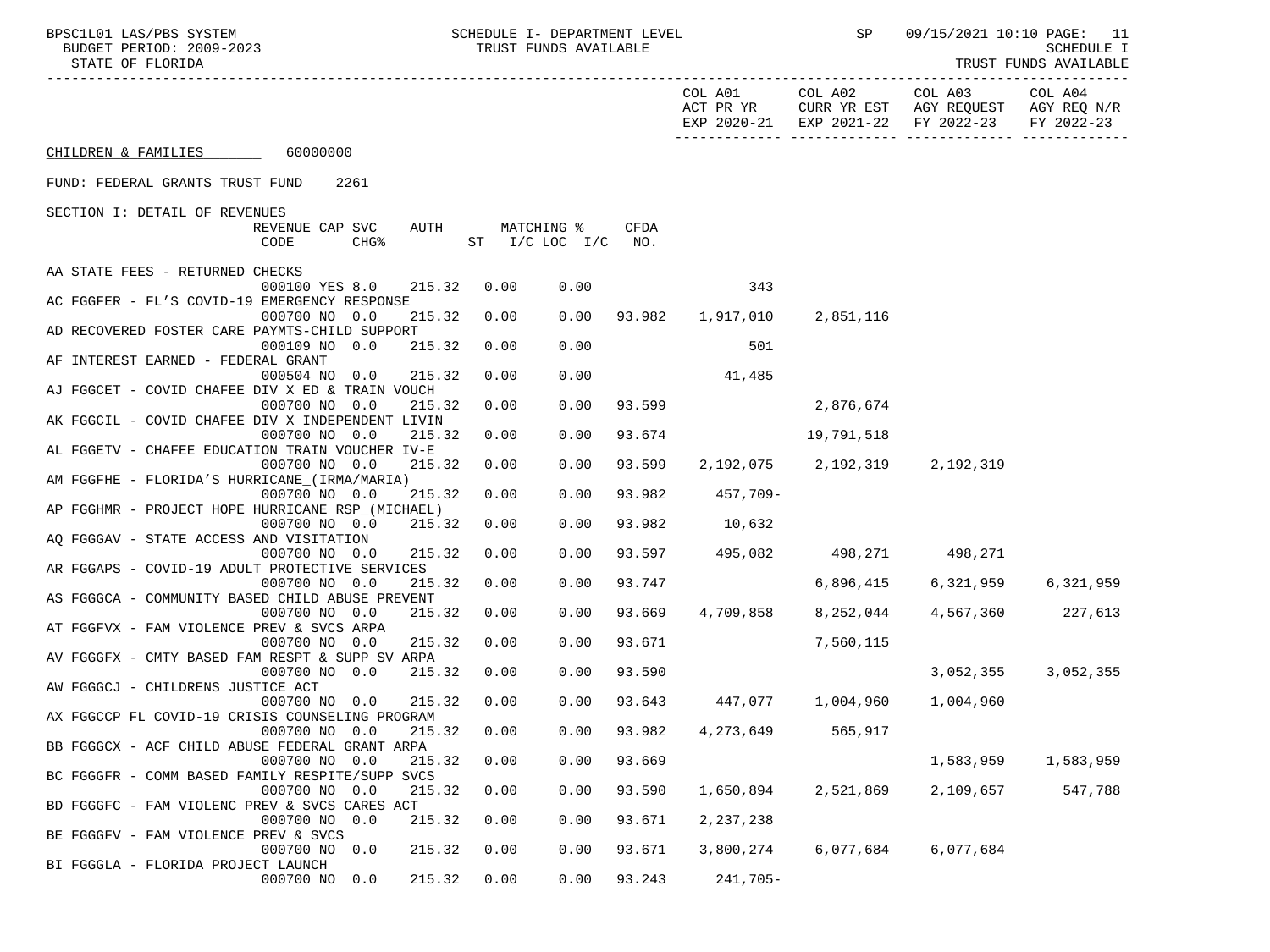|                                                                                                                                                                                                          |                                                                                                                                                                                                                                                                                                                                                                                                                                                                                     |                                                                                    |                                                                                                                             | SP                                                                                                            |                                                                                                             | 09/15/2021 10:10 PAGE: 12<br>SCHEDULE I<br>TRUST FUNDS AVAILABLE                                                                                                                                                                                                                       |
|----------------------------------------------------------------------------------------------------------------------------------------------------------------------------------------------------------|-------------------------------------------------------------------------------------------------------------------------------------------------------------------------------------------------------------------------------------------------------------------------------------------------------------------------------------------------------------------------------------------------------------------------------------------------------------------------------------|------------------------------------------------------------------------------------|-----------------------------------------------------------------------------------------------------------------------------|---------------------------------------------------------------------------------------------------------------|-------------------------------------------------------------------------------------------------------------|----------------------------------------------------------------------------------------------------------------------------------------------------------------------------------------------------------------------------------------------------------------------------------------|
|                                                                                                                                                                                                          |                                                                                                                                                                                                                                                                                                                                                                                                                                                                                     |                                                                                    | COL A01<br>ACT PR YR                                                                                                        | COL A02                                                                                                       | COL A03                                                                                                     | COL A04<br>FY 2022-23                                                                                                                                                                                                                                                                  |
|                                                                                                                                                                                                          |                                                                                                                                                                                                                                                                                                                                                                                                                                                                                     |                                                                                    |                                                                                                                             |                                                                                                               |                                                                                                             |                                                                                                                                                                                                                                                                                        |
|                                                                                                                                                                                                          |                                                                                                                                                                                                                                                                                                                                                                                                                                                                                     |                                                                                    |                                                                                                                             |                                                                                                               |                                                                                                             |                                                                                                                                                                                                                                                                                        |
|                                                                                                                                                                                                          |                                                                                                                                                                                                                                                                                                                                                                                                                                                                                     |                                                                                    |                                                                                                                             |                                                                                                               |                                                                                                             |                                                                                                                                                                                                                                                                                        |
|                                                                                                                                                                                                          |                                                                                                                                                                                                                                                                                                                                                                                                                                                                                     | CFDA<br>NO <sub>z</sub>                                                            |                                                                                                                             |                                                                                                               |                                                                                                             |                                                                                                                                                                                                                                                                                        |
|                                                                                                                                                                                                          |                                                                                                                                                                                                                                                                                                                                                                                                                                                                                     |                                                                                    |                                                                                                                             |                                                                                                               |                                                                                                             |                                                                                                                                                                                                                                                                                        |
|                                                                                                                                                                                                          |                                                                                                                                                                                                                                                                                                                                                                                                                                                                                     |                                                                                    |                                                                                                                             |                                                                                                               |                                                                                                             |                                                                                                                                                                                                                                                                                        |
|                                                                                                                                                                                                          |                                                                                                                                                                                                                                                                                                                                                                                                                                                                                     |                                                                                    |                                                                                                                             |                                                                                                               |                                                                                                             |                                                                                                                                                                                                                                                                                        |
|                                                                                                                                                                                                          |                                                                                                                                                                                                                                                                                                                                                                                                                                                                                     |                                                                                    |                                                                                                                             |                                                                                                               |                                                                                                             |                                                                                                                                                                                                                                                                                        |
| 0.00                                                                                                                                                                                                     | 0.00                                                                                                                                                                                                                                                                                                                                                                                                                                                                                | 93.566                                                                             | 12,534,235                                                                                                                  |                                                                                                               | 30,363,290                                                                                                  |                                                                                                                                                                                                                                                                                        |
| 0.00                                                                                                                                                                                                     | 0.00                                                                                                                                                                                                                                                                                                                                                                                                                                                                                | 14.231                                                                             | 22,583,364                                                                                                                  | 71,116,895                                                                                                    |                                                                                                             |                                                                                                                                                                                                                                                                                        |
| 0.00                                                                                                                                                                                                     | 0.00                                                                                                                                                                                                                                                                                                                                                                                                                                                                                | 93.566                                                                             | 28,054,600                                                                                                                  | 29,803,027                                                                                                    | 29,803,027                                                                                                  |                                                                                                                                                                                                                                                                                        |
|                                                                                                                                                                                                          |                                                                                                                                                                                                                                                                                                                                                                                                                                                                                     |                                                                                    |                                                                                                                             |                                                                                                               |                                                                                                             |                                                                                                                                                                                                                                                                                        |
|                                                                                                                                                                                                          |                                                                                                                                                                                                                                                                                                                                                                                                                                                                                     |                                                                                    |                                                                                                                             |                                                                                                               |                                                                                                             |                                                                                                                                                                                                                                                                                        |
|                                                                                                                                                                                                          |                                                                                                                                                                                                                                                                                                                                                                                                                                                                                     |                                                                                    |                                                                                                                             |                                                                                                               |                                                                                                             |                                                                                                                                                                                                                                                                                        |
| 0.00                                                                                                                                                                                                     | 0.00                                                                                                                                                                                                                                                                                                                                                                                                                                                                                | 16.588                                                                             |                                                                                                                             |                                                                                                               |                                                                                                             | 1,883,272                                                                                                                                                                                                                                                                              |
| 0.00                                                                                                                                                                                                     | 0.00                                                                                                                                                                                                                                                                                                                                                                                                                                                                                | 93.788                                                                             | 61,972,182                                                                                                                  | 144,443,612                                                                                                   | 24,660,304                                                                                                  | 24,601,674                                                                                                                                                                                                                                                                             |
| 0.00                                                                                                                                                                                                     | 0.00                                                                                                                                                                                                                                                                                                                                                                                                                                                                                |                                                                                    |                                                                                                                             |                                                                                                               | 169,902,339                                                                                                 | 513,000                                                                                                                                                                                                                                                                                |
|                                                                                                                                                                                                          |                                                                                                                                                                                                                                                                                                                                                                                                                                                                                     |                                                                                    |                                                                                                                             |                                                                                                               |                                                                                                             |                                                                                                                                                                                                                                                                                        |
|                                                                                                                                                                                                          |                                                                                                                                                                                                                                                                                                                                                                                                                                                                                     |                                                                                    |                                                                                                                             |                                                                                                               |                                                                                                             |                                                                                                                                                                                                                                                                                        |
| 0.00                                                                                                                                                                                                     | 0.00                                                                                                                                                                                                                                                                                                                                                                                                                                                                                | 93.645                                                                             |                                                                                                                             |                                                                                                               | 21,131,218                                                                                                  |                                                                                                                                                                                                                                                                                        |
| 0.00                                                                                                                                                                                                     | 0.00                                                                                                                                                                                                                                                                                                                                                                                                                                                                                |                                                                                    | 16,200                                                                                                                      |                                                                                                               | 3,124,120                                                                                                   |                                                                                                                                                                                                                                                                                        |
| 0.00                                                                                                                                                                                                     | 0.00                                                                                                                                                                                                                                                                                                                                                                                                                                                                                | 93.556                                                                             |                                                                                                                             |                                                                                                               | 20,237,412                                                                                                  |                                                                                                                                                                                                                                                                                        |
|                                                                                                                                                                                                          |                                                                                                                                                                                                                                                                                                                                                                                                                                                                                     |                                                                                    |                                                                                                                             |                                                                                                               |                                                                                                             |                                                                                                                                                                                                                                                                                        |
|                                                                                                                                                                                                          |                                                                                                                                                                                                                                                                                                                                                                                                                                                                                     |                                                                                    |                                                                                                                             |                                                                                                               |                                                                                                             |                                                                                                                                                                                                                                                                                        |
|                                                                                                                                                                                                          |                                                                                                                                                                                                                                                                                                                                                                                                                                                                                     |                                                                                    |                                                                                                                             |                                                                                                               |                                                                                                             |                                                                                                                                                                                                                                                                                        |
| 0.00                                                                                                                                                                                                     | 0.00                                                                                                                                                                                                                                                                                                                                                                                                                                                                                | 93.982                                                                             | 1,560,988                                                                                                                   | 4,208,037                                                                                                     |                                                                                                             |                                                                                                                                                                                                                                                                                        |
| 0.00                                                                                                                                                                                                     | 0.00                                                                                                                                                                                                                                                                                                                                                                                                                                                                                | 93.674                                                                             | 10,131,838                                                                                                                  | 6,744,151                                                                                                     | 6,744,151                                                                                                   |                                                                                                                                                                                                                                                                                        |
| 0.00                                                                                                                                                                                                     | 0.00                                                                                                                                                                                                                                                                                                                                                                                                                                                                                | 93.645                                                                             | 2,321,256                                                                                                                   |                                                                                                               |                                                                                                             |                                                                                                                                                                                                                                                                                        |
| 215.32<br>0.00                                                                                                                                                                                           | 0.00                                                                                                                                                                                                                                                                                                                                                                                                                                                                                | 93.090                                                                             | 121,441                                                                                                                     | 76,322                                                                                                        | 76,322                                                                                                      |                                                                                                                                                                                                                                                                                        |
| BQ FGGGFS - FL PARTNER FOR SUCCESS-DRUG PREVENT<br>BR FGGGPT - PROJ ASSIST TRANSITION HOMELESSNESS<br>BU FGGGRC - REFUGEE CASH AND MEDICAL ASSISTANCE<br>DL FGGPIL - CHAFEE INDEPENDENT LIVING PROG IV-E | AUTH<br>215.32<br>215.32<br>0.00<br>215.32<br>0.00<br>215.32<br>215.32<br>215.32<br>0.00<br>215.32<br>215.32<br>0.00<br>215.32<br>215.32<br>215.32<br>215.32<br>0.00<br>215.32<br>DF FGGPFT - FAMILY FIRST PREVENTION SERVICES ACT<br>215.32<br>215.32<br>DI FGGPCY - TITLE IV-B PART II CASEWORKERS GRANT<br>0.00<br>215.32<br>DJ FGGPAI - TITLE IV-E ADOPTION INCENTIVE PYMNTS<br>215.32<br>0.00<br>215.32<br>215.32<br>215.32<br>DS FGGPGA - TITLE IV-E GUARDIANSHIP ASSIST PROG | MATCHING %<br>0.00<br>0.00<br>0.00<br>0.00<br>0.00<br>0.00<br>0.00<br>0.00<br>0.00 | TRUST FUNDS AVAILABLE<br>ST $I/C$ LOC $I/C$<br>93.243<br>93.150<br>16.588<br>14.231<br>93.243<br>93.982<br>93.556<br>93.659 | SCHEDULE I- DEPARTMENT LEVEL<br>96,713<br>5,431,323<br>779,004-<br>245,711<br>93.982<br>27,736,789<br>475,653 | 30,363,456<br>6,221,878<br>93.659 157,237,181 156,896,427<br>185,000<br>6,457,734<br>1,479,364<br>6,190,000 | CURR YR EST AGY REQUEST AGY REQ N/R<br>EXP 2020-21 EXP 2021-22<br>FY 2022-23<br>1,841,688 320,249 320,249<br>4, 111, 486 4, 758, 140 4, 758, 140<br>119,522<br>119,522<br>6,221,878<br>5,813,115 7,784,532 9,667,804<br>185,000<br>21,131,218<br>32,307,920<br>25,265,977<br>1,479,364 |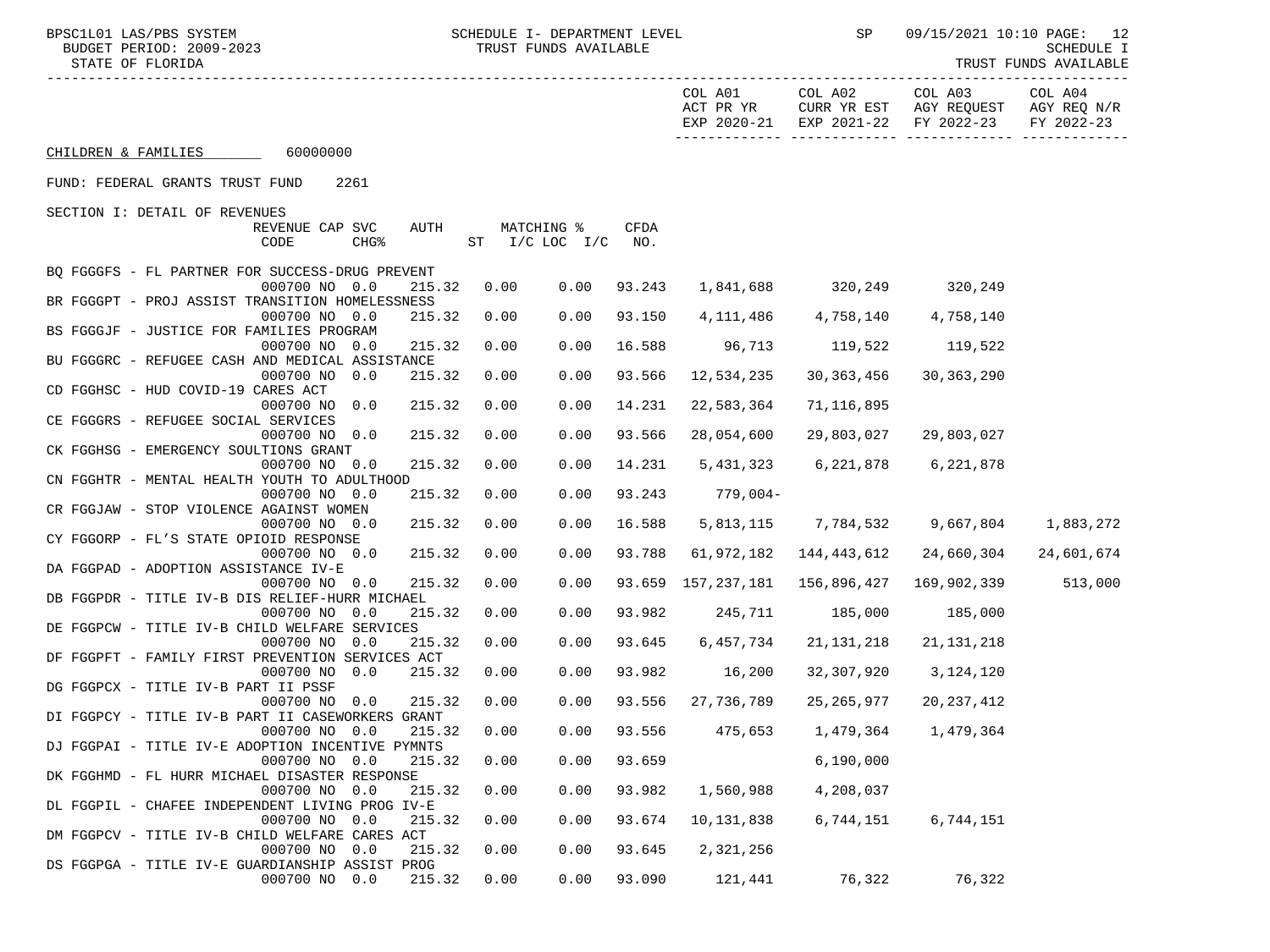| BPSC1L01 LAS/PBS SYSTEM<br>BUDGET PERIOD: 2009-2023<br>STATE OF FLORIDA     |      | SCHEDULE I- DEPARTMENT LEVEL<br>TRUST FUNDS AVAILABLE |                    |                      | SP                             |                                                                                      | 09/15/2021 10:10 PAGE: 13<br>SCHEDULE I<br>TRUST FUNDS AVAILABLE |
|-----------------------------------------------------------------------------|------|-------------------------------------------------------|--------------------|----------------------|--------------------------------|--------------------------------------------------------------------------------------|------------------------------------------------------------------|
|                                                                             |      |                                                       |                    | COL A01<br>ACT PR YR | COL A02                        | COL A03<br>CURR YR EST AGY REQUEST AGY REQ N/R<br>EXP 2020-21 EXP 2021-22 FY 2022-23 | COL A04<br>FY 2022-23                                            |
| CHILDREN & FAMILIES 60000000                                                |      |                                                       |                    |                      |                                |                                                                                      |                                                                  |
| FUND: FEDERAL GRANTS TRUST FUND<br>2261                                     |      |                                                       |                    |                      |                                |                                                                                      |                                                                  |
| SECTION I: DETAIL OF REVENUES                                               |      |                                                       |                    |                      |                                |                                                                                      |                                                                  |
| REVENUE CAP SVC<br>CODE<br>CHG <sup>8</sup>                                 | AUTH | MATCHING %<br>ST I/C LOC I/C                          | <b>CFDA</b><br>NO. |                      |                                |                                                                                      |                                                                  |
| DT FGGPNC - TITLE IV-E CCWIS                                                |      |                                                       |                    |                      |                                |                                                                                      |                                                                  |
| 000700 NO 0.0<br>215.32<br>DW FGGPG3 - FG - TITLE IV-E GAP PYMTS - FMAP     | 0.00 | 0.00                                                  |                    |                      |                                | 93.658 3,935,422 5,526,386 14,807,483                                                | 9,642,417                                                        |
| 000700 NO 0.0<br>215.32                                                     | 0.00 | 0.00                                                  | 93.090             |                      | 3,410,158 3,410,158            |                                                                                      |                                                                  |
| DX FGGPNV - TITLE IV-E FOSTER CARE<br>000700 NO 0.0<br>215.32               | 0.00 | 0.00                                                  |                    |                      |                                | 93.658 190.516.596 210.065.139 185.756.054 426.691                                   |                                                                  |
| DY FGGPNN - KINSHIP NAVIGATOR PROGRAM                                       |      |                                                       |                    |                      |                                |                                                                                      |                                                                  |
| 000700 NO 0.0<br>215.32<br>EB FGGSES - FL SOC EXPAN & SUSTAINABILITY PROJ   | 0.00 | 0.00                                                  |                    |                      | 93.658 858,264 422,834 422,834 |                                                                                      |                                                                  |
| 000700 NO 0.0<br>215.32                                                     | 0.00 | 0.00                                                  | 93.104             | 1,345,933            |                                |                                                                                      |                                                                  |
| EH FGGUFF - SNAP EMPLY & TRAINING ADD. ADMIN-50%<br>000700 NO 0.0<br>215.32 | 0.00 | 0.00                                                  | 10.561             | $\sim$ 39            |                                |                                                                                      |                                                                  |
| EI FGGUEO - SNAP NUTRITION ED OBESITY GRANT 100%                            |      |                                                       |                    |                      |                                |                                                                                      |                                                                  |
| 000700 NO 0.0<br>215.32<br>EJ FGGUFE - SNAP E & T 100%                      | 0.00 | 0.00                                                  | 10.561             | 15,193,675           | 16,787,420                     | 16,787,420                                                                           |                                                                  |
| 000700 NO 0.0<br>215.32                                                     | 0.00 | 0.00                                                  | 10.561             | 5,966,036            | 9,655,700                      | 9,655,700                                                                            |                                                                  |
| EK FGGUFA - FOOD STAMP ADMINISTRATION<br>000700 NO 0.0<br>215.32            | 0.00 | 0.00                                                  | 10.561             |                      | 80,610,411  107,760,920        | 79,826,983                                                                           |                                                                  |
| EP FGGUFO - SNAP OPERATION AWARENESS                                        |      |                                                       |                    |                      |                                |                                                                                      |                                                                  |
| 000700 NO 0.0<br>215.32<br>ER FGGUFR - FRAUD FRAMEWORK IMPLEMENTATION       | 0.00 | 0.00                                                  | 10.561             | 585                  | 10,000                         | 10,000                                                                               |                                                                  |
| 000700 NO 0.0<br>215.32                                                     | 0.00 | 0.00                                                  | 10.535             | 90,177               |                                |                                                                                      |                                                                  |
| ET FGGUFT - SNAP E & T 50%<br>000700 NO 0.0<br>215.32                       | 0.00 | 0.00                                                  | 10.561             |                      | 22,445 560,899                 | 2,448,899                                                                            |                                                                  |
| EU FROM 68 AHCA 1000 BEHAVIORAL HEALTH                                      |      |                                                       |                    |                      |                                |                                                                                      |                                                                  |
| 001500 NO 0.0<br>215.32<br>EV FROM 68 AHCA 2474 BEHAVIORAL HEALTH           | 0.00 | 0.00                                                  |                    | 751,534              | 1,273,822                      | 1,434,236                                                                            |                                                                  |
| 001500 NO 0.0<br>215.32                                                     | 0.00 | 0.00                                                  |                    | 42,420               |                                |                                                                                      |                                                                  |
| EX FGGUPE - SNAP P-EBT GRANT<br>000700 NO 0.0<br>215.32                     | 0.00 | 0.00                                                  | 10.649             | 540,523              | 16,786,127                     |                                                                                      |                                                                  |
| E2 FGGUAR - SNAP ADMIN ARPA                                                 |      |                                                       |                    |                      |                                |                                                                                      |                                                                  |
| 215.32<br>000700 NO 0.0<br>E4 FGGUSE - SNAP ADMIN EXPENSE COVID             | 0.00 | 0.00                                                  | 10.561             |                      |                                | 51,276,762                                                                           | 51,276,762                                                       |
| 000700 NO<br>0.0<br>215.32                                                  | 0.00 | 0.00                                                  | 10.561             | 11,504,451           |                                |                                                                                      |                                                                  |
| E6 FROM 22 SCS 2261 OPIOID<br>215.32<br>001510 NO<br>0.0                    | 0.00 | 0.00                                                  | 93.788             | 73,895               |                                |                                                                                      |                                                                  |
| FA FROM 68 AHCA 2474 MEDICAID ADMIN<br>001510 NO<br>0.0<br>215.32           | 0.00 | 0.00                                                  | 93.778             | 113,788,201          | 96,570,979                     | 96,604,359                                                                           |                                                                  |
| FF FROM 48 DOE 2261 CHILD CARE FUND                                         |      |                                                       |                    |                      |                                |                                                                                      |                                                                  |
| 215.32<br>001510 NO<br>0.0<br>FG FROM 48 DOE 2098 CHILD CARE FUND           | 0.00 | 0.00                                                  | 93.575             | 873,125              |                                |                                                                                      |                                                                  |
| 215.32<br>001510 NO<br>0.0                                                  | 0.00 | 0.00                                                  | 93.575             | 11,398,076           | 13,570,662                     | 14,160,722                                                                           | 1,363,860                                                        |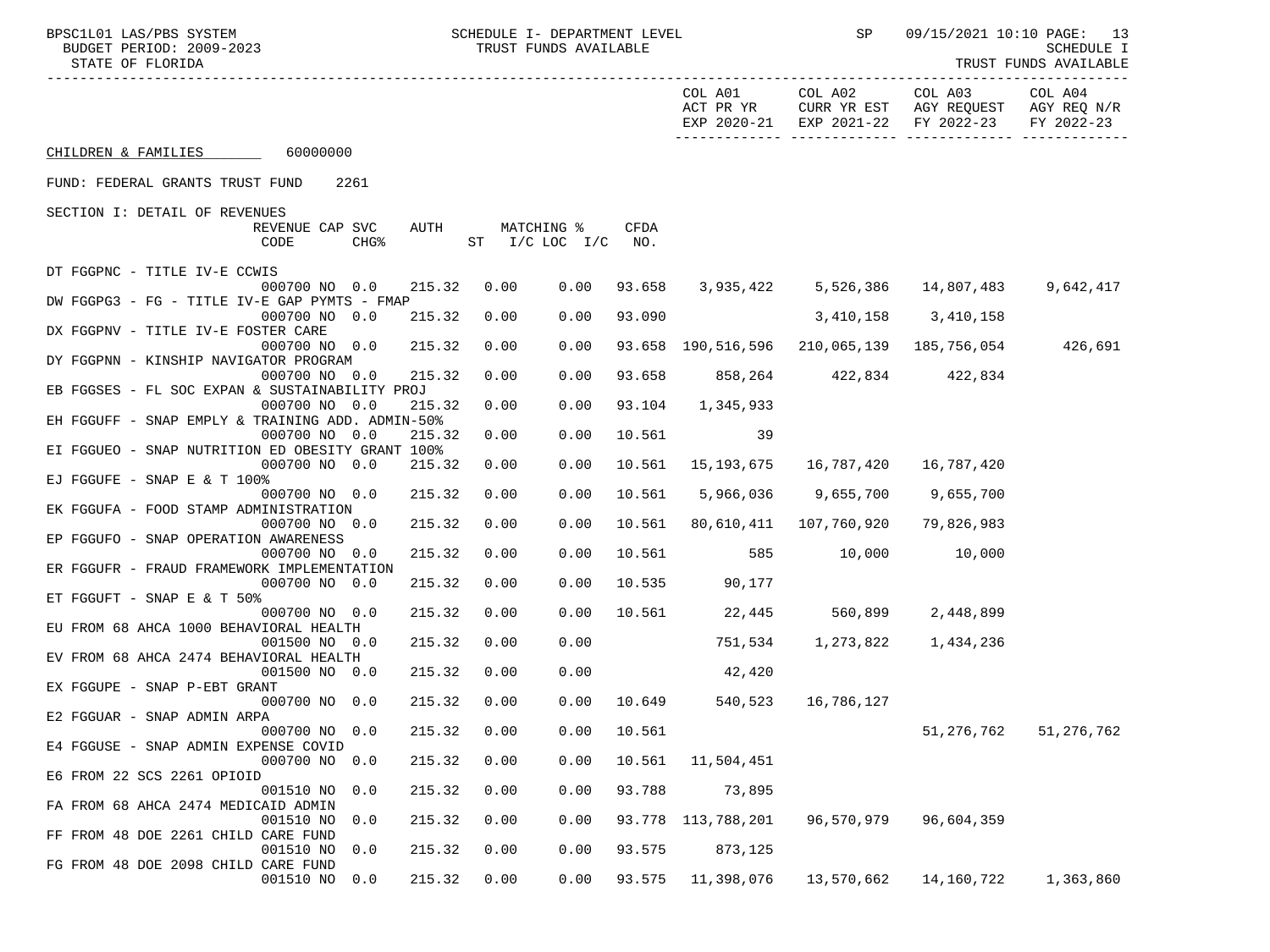| BPSC1L01 LAS/PBS SYSTEM<br>BUDGET PERIOD: 2009-2023<br>STATE OF FLORIDA     |      | SCHEDULE I- DEPARTMENT LEVEL<br>TRUST FUNDS AVAILABLE |        |                               | SP                                  |                                                                                              | 09/15/2021 10:10 PAGE: 14<br>SCHEDULE I<br>TRUST FUNDS AVAILABLE |  |
|-----------------------------------------------------------------------------|------|-------------------------------------------------------|--------|-------------------------------|-------------------------------------|----------------------------------------------------------------------------------------------|------------------------------------------------------------------|--|
|                                                                             |      |                                                       |        | COL A01<br>ACT PR YR          |                                     | COL A02 COL A03<br>CURR YR EST AGY REQUEST AGY REQ N/R<br>EXP 2020-21 EXP 2021-22 FY 2022-23 | COL A04<br>FY 2022-23                                            |  |
| CHILDREN & FAMILIES 60000000                                                |      |                                                       |        |                               |                                     |                                                                                              |                                                                  |  |
| FUND: FEDERAL GRANTS TRUST FUND<br>2261                                     |      |                                                       |        |                               |                                     |                                                                                              |                                                                  |  |
| SECTION I: DETAIL OF REVENUES                                               |      |                                                       |        |                               |                                     |                                                                                              |                                                                  |  |
| AUTH<br>REVENUE CAP SVC<br>CODE<br>CHG <sup>8</sup>                         |      | MATCHING %<br>ST I/C LOC I/C NO.                      | CFDA   |                               |                                     |                                                                                              |                                                                  |  |
| FH FROM 64 DOH 2261 WOMEN, INFANT, CHILDREN<br>001510 NO 0.0<br>215.32      | 0.00 | 0.00                                                  | 10.578 |                               | 1,659,333 1,986,358 1,986,358       |                                                                                              |                                                                  |  |
| FI FROM 68 AHCA 2474 BEHAVIORAL HEALTH                                      |      |                                                       |        |                               |                                     |                                                                                              |                                                                  |  |
| 001510 NO 0.0<br>215.32<br>FJ FR 31 EOG-DEMS 2750 DIS CST RCVRY MICHAEL ISP | 0.00 | 0.00                                                  | 93.767 |                               | 3, 333, 628 3, 594, 148 3, 794, 428 |                                                                                              |                                                                  |  |
| 001510 NO 0.0<br>215.32                                                     | 0.00 | 0.00                                                  | 97.036 | 576,135                       |                                     |                                                                                              |                                                                  |  |
| FK FROM 68 AHCA 2474 CHILD HEALTH INSURANCE                                 |      |                                                       |        |                               |                                     |                                                                                              |                                                                  |  |
| 001510 NO 0.0<br>215.32<br>FM FROM 68 AHCA 2474 DISPROPORTIONATE SHARE      | 0.00 | 0.00                                                  |        | 93.767 33,710 323,353 312,668 |                                     |                                                                                              |                                                                  |  |
| 215.32<br>001510 NO 0.0                                                     | 0.00 | 0.00                                                  |        | 93.778 77,090,463             |                                     | 78,260,763 78,337,943                                                                        |                                                                  |  |
| FN FROM 31 EOG-DEMS 2750 DIS CST RCVRY IRMA                                 |      |                                                       |        |                               |                                     |                                                                                              |                                                                  |  |
| 001510 NO 0.0<br>252.32<br>FO REFUNDS                                       | 0.00 | 0.00                                                  | 97.032 | 63                            |                                     |                                                                                              |                                                                  |  |
| 001800 NO 0.0<br>215.32                                                     | 0.00 | 0.00                                                  |        | 21,205,956                    |                                     |                                                                                              |                                                                  |  |
| FP FROM 31 EOG-DEMS 2750 DIS CST RCVRY MARIA                                |      |                                                       |        |                               |                                     |                                                                                              |                                                                  |  |
| 001510 NO 0.0<br>252.32                                                     | 0.00 | 0.00                                                  |        | 97.036 24,638                 |                                     |                                                                                              |                                                                  |  |
| FO REFUNDS BENEFIT RECOVERY<br>001800 NO 0.0<br>215.32                      | 0.00 | 0.00                                                  |        | 16,196,495                    |                                     | 16,196,495    16,196,495                                                                     |                                                                  |  |
| FS PRIOR YEAR WARRANT CANCELLATIONS                                         |      |                                                       |        |                               |                                     |                                                                                              |                                                                  |  |
| 003700 NO 0.0<br>215.32                                                     | 0.00 | 0.00                                                  |        | 11,071                        |                                     |                                                                                              |                                                                  |  |
| FV 12 MONTH OLD WARRANT CANCELLATIONS                                       |      |                                                       |        |                               |                                     |                                                                                              |                                                                  |  |
| 003800 NO 0.0<br>215.32                                                     | 0.00 | 0.00                                                  |        | 49,438                        |                                     |                                                                                              |                                                                  |  |
| LB ANTICIPATED GRANT REVENUE FGGGRC<br>000700 NO<br>0.0<br>215.32           | 0.00 | 0.00                                                  |        | 93.566 2,887                  |                                     |                                                                                              |                                                                  |  |
| LG ANTICIPATED GRANT REVENUE FGGHSG                                         |      |                                                       |        |                               |                                     |                                                                                              |                                                                  |  |
| 215.32<br>000700 NO<br>0.0                                                  | 0.00 | 0.00                                                  | 14.231 | 7                             |                                     |                                                                                              |                                                                  |  |
| LI ANTICIPATED GRANT REVENUE FGGGFV                                         |      |                                                       |        |                               |                                     |                                                                                              |                                                                  |  |
| 000700 NO<br>0.0<br>215.32<br>LT ANTICIPATED GRANT REVENUE FGGPCV           | 0.00 | 0.00                                                  | 93.566 | 1                             |                                     |                                                                                              |                                                                  |  |
| 000700 NO 0.0<br>215.32                                                     | 0.00 | 0.00                                                  | 93.645 | 17,059                        |                                     |                                                                                              |                                                                  |  |
| LV ANTICIPATED GRANT REVENUE FGGJAW                                         |      |                                                       |        |                               |                                     |                                                                                              |                                                                  |  |
| 000700 NO 0.0<br>215.32                                                     | 0.00 | 0.00                                                  | 16.588 | 2                             |                                     |                                                                                              |                                                                  |  |
| L2 OTHER GRANTS-SAMH TRANSFORM TRNSFR INITIATIVE                            |      |                                                       |        |                               |                                     |                                                                                              |                                                                  |  |
| 001110 NO 0.0<br>215.32<br>L3 OTHER GRANTS - FGGBHS - BEH HLTH SVCS INFO SY | 0.00 | 0.00                                                  |        | $43,567-$                     | 80,922                              |                                                                                              |                                                                  |  |
| 001100 NO 0.0<br>215.32                                                     | 0.00 | 0.00                                                  |        | 95,218                        | 141,693                             | 141,693                                                                                      |                                                                  |  |
| L4 OTHER GRANTS - FGGRAP - U.S. REPATRIATE PROG                             |      |                                                       |        |                               |                                     |                                                                                              |                                                                  |  |
| 001110 NO 0.0<br>215.32                                                     | 0.00 | 0.00                                                  |        | 8,885                         | 40,380                              | 40,380                                                                                       |                                                                  |  |

 TOTAL TO LINE B IN SECTION IV 926,814,427 1193,529,787 933,614,239 101,441,350 ============= ============= ============= =============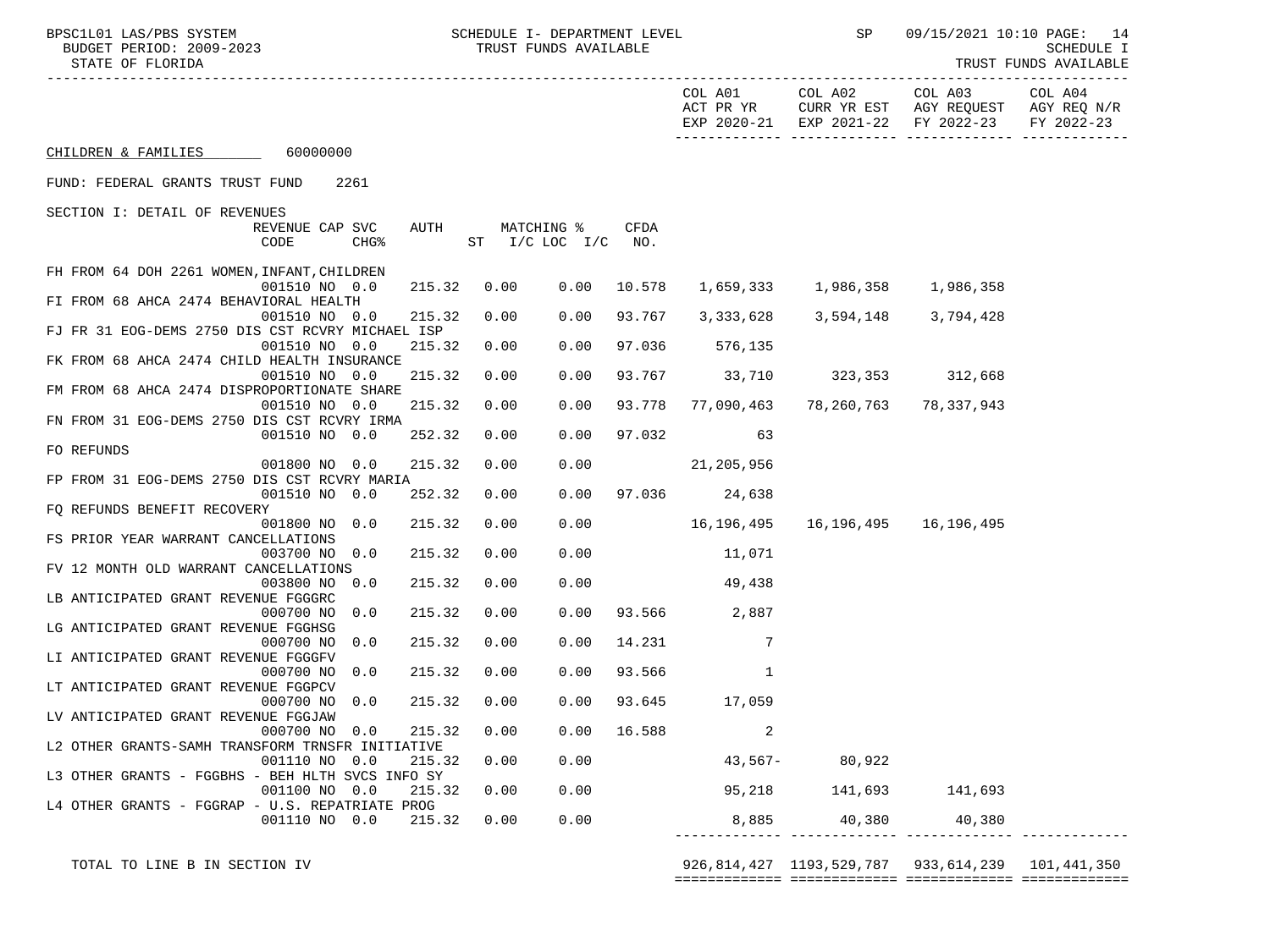-----------------------------------------------------------------------------------------------------------------------------------

| EXP 2020-21 EXP 2021-22 FY 2022-23 FY 2022-23 |
|-----------------------------------------------|
|-----------------------------------------------|

============= ============= ============= =============

## $CHILDREN & FAMILIES$  60000000

FUND: FEDERAL GRANTS TRUST FUND 2261

SECTION II: DETAIL OF NONOPERATING EXPENDITURES

|                                                                                                                                                                                                                                                                                                           | OBJECT<br>CODE                                                     | TRANSFER<br>TO BE                                                        | CFDA<br>NO.                |                                                          |                                                                                            |            |  |
|-----------------------------------------------------------------------------------------------------------------------------------------------------------------------------------------------------------------------------------------------------------------------------------------------------------|--------------------------------------------------------------------|--------------------------------------------------------------------------|----------------------------|----------------------------------------------------------|--------------------------------------------------------------------------------------------|------------|--|
| AA TRANSFER TO 68 AHCA 2579 REFUGEE<br>AC TRANSFER TO 64 DOH 2141 REFUGEE<br>AD TRANSFER TO 64 DOH 2261 REFUGEE<br>AE TRANSFER TO 40 DEO 2021 SNAP E & T                                                                                                                                                  | 810187<br>810187<br>810187<br>810187                               | 68000000<br>64000000<br>64000000<br>40000000 10.561                      | 93.566<br>93.566<br>93.566 | 3,453,445<br>3,446,964<br>277,209<br>148,373             | 10,319,400 10,319,400<br>9,417,658 9,417,658                                               |            |  |
| AG TRANSFER TO 40 DEO 2195 SNAP E & T<br>AM TRANSFER TO 40 DEO 2401 SNAP E & T<br>AN TRANSFER TO 40 DEO 2261 SNAP E & T<br>AP TRANSFER TO 40 DEO 2648 SNAP E & T                                                                                                                                          | 810187<br>810187<br>810187<br>810187                               | 40000000 10.561<br>40000000 10.561<br>40000000 10.561<br>40000000 10.561 |                            | 6,012,751<br>168,988<br>6,621<br>375                     | 9,992,599 9,992,599                                                                        |            |  |
| <b>BB REFUNDS</b><br>BL EOG# 0005 BOB/SECT63-COVID-19 HOMELESS<br>BM EOG# 0005 BOB/SECT66-COVID PANDEMIC EBT<br>BN EOG# 0005 BOB/SECT68-COVID MH CRISIS COUN<br>BP EOG# 0005 BOB/SECT69-COVID-19 HOMELESS<br>BO EOG# 0005 BOB/SECT60-FAM 1ST PRV SRVC ACT<br>BR EOG# 0005 BOB/SECT65-HUR MICHAEL DSTR RSP | 860062<br>899000<br>899000<br>899000<br>899000<br>899000<br>890000 |                                                                          |                            | 10,061,845                                               | 9,642,364<br>5,605,598<br>16,786,127<br>565,916<br>65, 511, 297<br>17,983,800<br>2,765,781 | 9,642,364  |  |
| BS TR TO 21 JAC 2339 LOCAL MATCH IV-E REIMB<br>BT APV BGT AMEND B0029-COVID DV RELATED SVC<br>BU APV BGT AMEND B0030-ADDL SNAP ADM FUNDING<br>DA UNFUNDED BUDGET                                                                                                                                          | 810187<br>890000<br>899000<br>899000                               |                                                                          |                            |                                                          | 10,703,094<br>7,560,115<br>28,231,026<br>$63,425,660 - 41,980,236 -$                       | 10,703,094 |  |
| TOTAL TO LINE E IN SECTION IV                                                                                                                                                                                                                                                                             |                                                                    |                                                                          |                            |                                                          | 23,576,571  131,659,115  8,094,879                                                         |            |  |
| SECTION III: ADJUSTMENTS                                                                                                                                                                                                                                                                                  | OBJECT<br>CODE                                                     |                                                                          |                            |                                                          |                                                                                            |            |  |
| AA ADJ TO LINE A - PY CF ENC<br>AF RESERVE FOR FCO<br>A1 ADJ TO LINE A - PY A/P NOT CF<br>A3 SEPTEMBER REVERSIONS<br>C1 ROUNDING ADJUSTMENT                                                                                                                                                               | 991000<br>991000<br>991000<br>991000<br>991000                     |                                                                          |                            | $585, 254-$<br>4,898,482-<br>214,508<br>13,272,369<br>68 |                                                                                            |            |  |
| TOTAL TO LINE H IN SECTION IV                                                                                                                                                                                                                                                                             |                                                                    |                                                                          |                            | 8,003,209                                                |                                                                                            |            |  |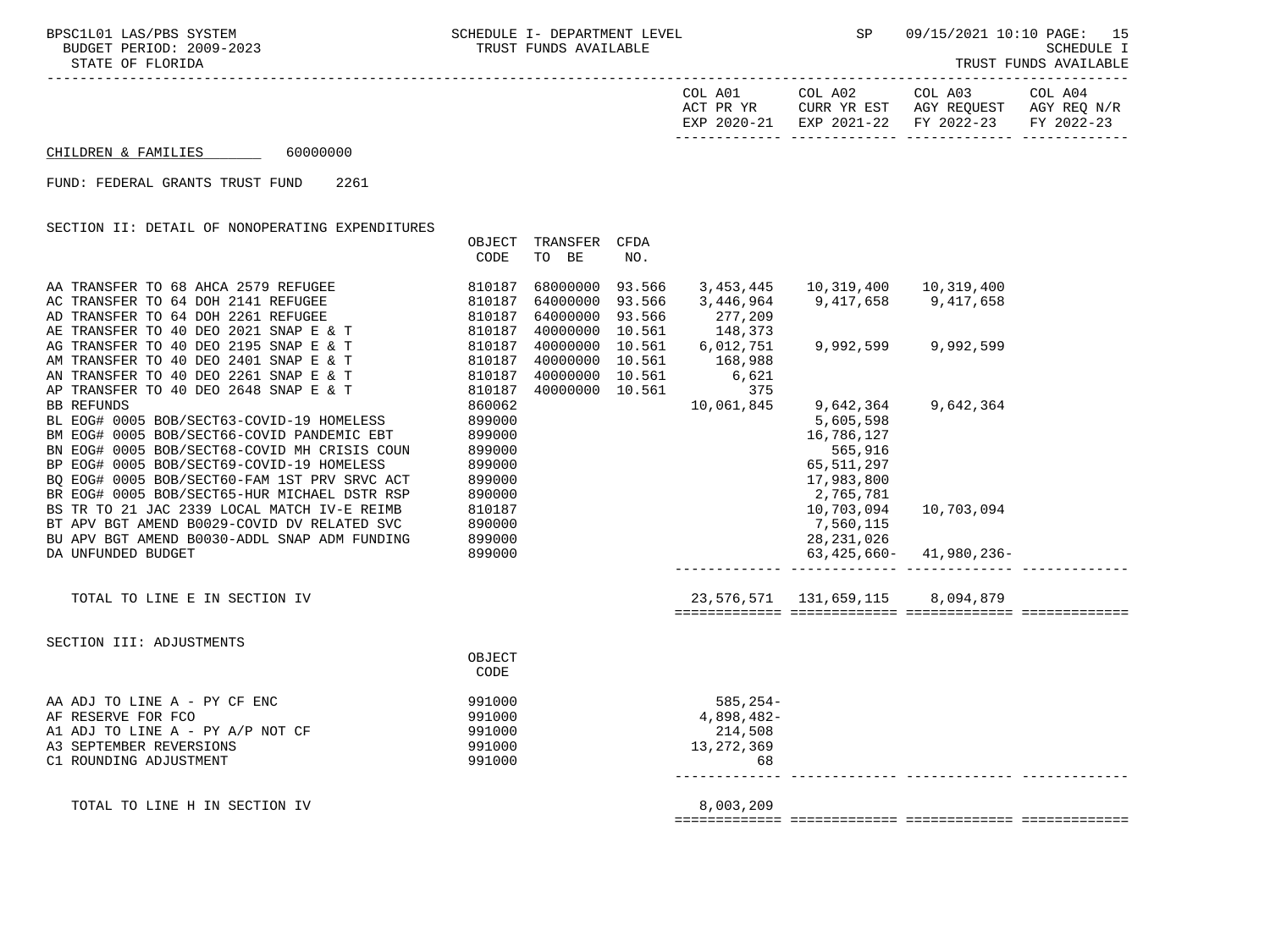| BPSC1L01 LAS/PBS SYSTEM<br>BUDGET PERIOD: 2009-2023<br>STATE OF FLORIDA                                                                                                                                                                                                                                                                                                                    |                                        | SCHEDULE I- DEPARTMENT LEVEL<br>TRUST FUNDS AVAILABLE      |           |                                                                                                                                                  | SP 09/15/2021 10:10 PAGE: 16<br>TRUST FUNDS AVAILABLE                                                                             | SCHEDULE I                 |
|--------------------------------------------------------------------------------------------------------------------------------------------------------------------------------------------------------------------------------------------------------------------------------------------------------------------------------------------------------------------------------------------|----------------------------------------|------------------------------------------------------------|-----------|--------------------------------------------------------------------------------------------------------------------------------------------------|-----------------------------------------------------------------------------------------------------------------------------------|----------------------------|
|                                                                                                                                                                                                                                                                                                                                                                                            |                                        |                                                            |           |                                                                                                                                                  | COL A01 COL A02 COL A03 COL A04<br>ACT PR YR CURR YR EST AGY REQUEST AGY REQ N/R<br>EXP 2020-21 EXP 2021-22 FY 2022-23 FY 2022-23 |                            |
| CHILDREN & FAMILIES 60000000                                                                                                                                                                                                                                                                                                                                                               |                                        |                                                            |           |                                                                                                                                                  |                                                                                                                                   |                            |
| FUND: FEDERAL GRANTS TRUST FUND 2261                                                                                                                                                                                                                                                                                                                                                       |                                        |                                                            |           |                                                                                                                                                  |                                                                                                                                   |                            |
| SECTION IV: SUMMARY                                                                                                                                                                                                                                                                                                                                                                        |                                        |                                                            |           |                                                                                                                                                  |                                                                                                                                   |                            |
| UNRESERVED FUND BALANCE - JULY 1<br>ADD: REVENUES (FROM SECTION I)<br>TOTAL FUNDS AVAILABLE (LINE A + LINE B) (C)<br>LESS: OPERATING EXPENDITURES<br>LESS: NONOPERATING EXPENDITURES (SECTION II)<br>LESS: FIXED CAPITAL OUTLAY (TOTAL ONLY)<br>UNRESERVED FUND BALANCE - JUNE 30 - BEFORE ADJ<br>NET ADJUSTMENTS (FROM SECTION III) (H)<br>ADJUSTED UNRESERVED FUND BALANCE - JUNE 30 (I) | (A)<br>(B)<br>(D)<br>(E)<br>(F)<br>(G) |                                                            | 8,003,209 | 12,462,180 8,244,721 2,564,781<br>939,276,607 1201,774,508<br>23,576,571  131,659,115  8,094,879<br>241,512 2,564,781<br>8, 244, 721 2, 564, 781 | 926,814,427 1193,529,787 933,614,239<br>936,179,020 101,441,350<br>915,458,524 1067,550,612 928,084,141                           | 101,441,350<br>101,441,350 |
| SCHEDULE IB: DETAIL OF UNRESERVED FUND BALANCE                                                                                                                                                                                                                                                                                                                                             | FUNDING SOURCE                         | $STATE(S)$ RESTRICTED $(R)$<br>NONSTATE(N) UNRESTRICTED(U) |           |                                                                                                                                                  |                                                                                                                                   |                            |
| AA FED RECEIPTS IN EXCESS OF EXPENDITURES S                                                                                                                                                                                                                                                                                                                                                |                                        | U 8,244,721 2,564,781                                      |           |                                                                                                                                                  |                                                                                                                                   |                            |
| ADJUSTED UNRESERVED FUND BALANCE - JUNE 30                                                                                                                                                                                                                                                                                                                                                 |                                        |                                                            |           | 8, 244, 721 2, 564, 781                                                                                                                          |                                                                                                                                   |                            |
|                                                                                                                                                                                                                                                                                                                                                                                            |                                        |                                                            |           |                                                                                                                                                  |                                                                                                                                   |                            |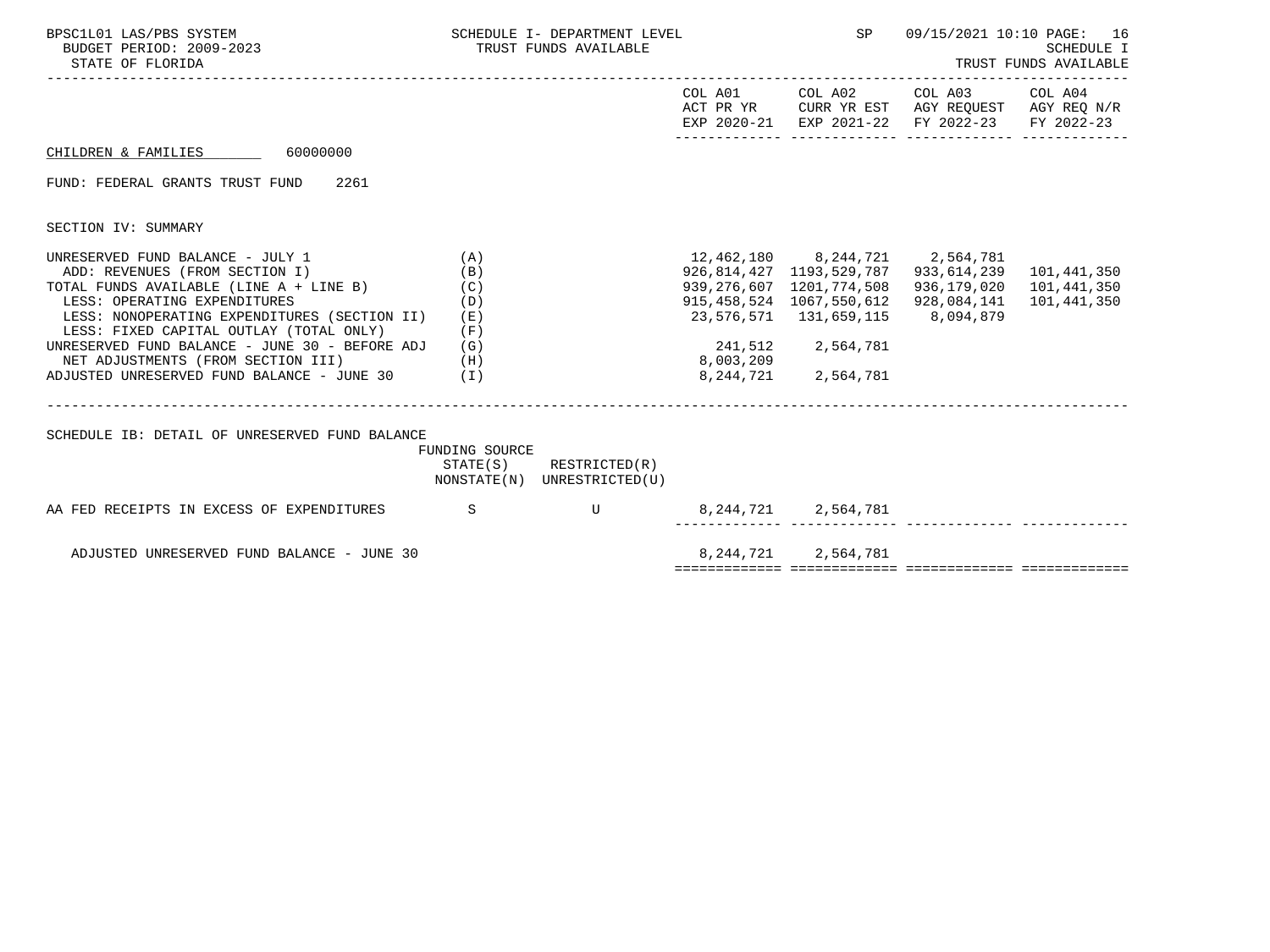| BPSC1L01 LAS/PBS SYSTEM<br>BUDGET PERIOD: 2009-2023<br>STATE OF FLORIDA      | SCHEDULE I- DEPARTMENT LEVEL<br>TRUST FUNDS AVAILABLE |                                       |      |                               |                         | SP 09/15/2021 10:10 PAGE: 17                                                                         | SCHEDULE I<br>TRUST FUNDS AVAILABLE |
|------------------------------------------------------------------------------|-------------------------------------------------------|---------------------------------------|------|-------------------------------|-------------------------|------------------------------------------------------------------------------------------------------|-------------------------------------|
|                                                                              |                                                       |                                       |      | COL A01<br>ACT PR YR          |                         | COL A02 COL A03 COL A04<br>CURR YR EST AGY REQUEST AGY REQ N/R<br>EXP 2020-21 EXP 2021-22 FY 2022-23 | FY 2022-23                          |
| CHILDREN & FAMILIES 60000000                                                 |                                                       |                                       |      |                               |                         |                                                                                                      |                                     |
| FUND: GRANTS AND DONATIONS TF 2339                                           |                                                       |                                       |      |                               |                         |                                                                                                      |                                     |
| SECTION I: DETAIL OF REVENUES                                                |                                                       |                                       |      |                               |                         |                                                                                                      |                                     |
| REVENUE CAP SVC<br>CODE<br>CHG%                                              |                                                       | AUTH MATCHING %<br>ST I/C LOC I/C NO. | CFDA |                               |                         |                                                                                                      |                                     |
| AE FEE - OFFENSE AGAINST MINORS - FL CHILD ADV<br>001200 NO 0.0<br>938.10    | 0.00                                                  | 0.00                                  |      |                               | 223,813 200,000 200,000 |                                                                                                      |                                     |
| AG FEE - OFFENSE AGAINST MINORS - GAL<br>001200 NO 8.0<br>938.10             | 0.00                                                  | 0.00                                  |      | $90,207$ $90,207$ $90,207$    |                         |                                                                                                      |                                     |
| AI FEE - SUBSTANCE ABUSE JUDGEMENT ASSESSMENT                                |                                                       |                                       |      |                               |                         |                                                                                                      |                                     |
| 001200 NO 8.0<br>938.23<br>AM FROM 76 HSMV 2488 MVLCTF HOMELESS              | 0.00                                                  | 0.00                                  |      | 8,528 8,528 8,528             |                         |                                                                                                      |                                     |
| 001600 NO 0.0<br>320.02                                                      | 0.00                                                  | 0.00                                  |      | 123,431                       | 133,734                 | 138,882                                                                                              |                                     |
| AP REFUNDS - ELIGIBILITY DETERM PARTNERS<br>001800 NO 0.0<br>409.818         | 0.00                                                  | 0.00                                  |      | 160                           |                         |                                                                                                      |                                     |
| AR REIMBURSEMENTS - ELIGIBILITY DETERM PARTNERS<br>001801 NO 0.0<br>409.818  | 0.00                                                  | 0.00                                  |      | 398,691 369,411 369,411       |                         |                                                                                                      |                                     |
| AU SALE OF SVCS OUTSIDE STATE GOVERNMENT                                     |                                                       |                                       |      |                               |                         |                                                                                                      |                                     |
| 409.818<br>001905 YES 8.0<br>A9 OTHER GRANTS-9-8-8 STATE PLANNING GRANT      | 0.00                                                  | 0.00                                  |      | 4,982,821 4,617,634 4,617,634 |                         |                                                                                                      |                                     |
| 001110 NO 0.0 215.32                                                         | 0.00                                                  | 0.00                                  |      | 334,999                       |                         |                                                                                                      |                                     |
| TOTAL TO LINE B IN SECTION IV                                                |                                                       |                                       |      | 6,162,650                     |                         | 5, 419, 514 5, 424, 662                                                                              |                                     |
| SECTION II: DETAIL OF NONOPERATING EXPENDITURES                              |                                                       |                                       |      |                               |                         |                                                                                                      |                                     |
|                                                                              | OBJECT<br>CODE                                        | TRANSFER CFDA<br>TO BE                | NO.  |                               |                         |                                                                                                      |                                     |
| AA TRANSFER TO 21 JAC 2339 GDTF                                              | 810000                                                | 21000000                              |      |                               |                         |                                                                                                      |                                     |
| AE SERVICE CHARGE TO GR 1000<br>AF SERVICE CHARGE TO GR 1000 GUARDIAN AD LIT | 880800<br>880800                                      |                                       |      |                               | 7,217 7,217 7,217       |                                                                                                      |                                     |
| BC 5% TRUST FUND RESERVE                                                     | 999000                                                |                                       |      |                               |                         | 392                                                                                                  |                                     |
| CD UNFUNDED BUDGET<br>RA BOB SECT 64/9-8-8 STATE PLANNING GRANT              | 899000<br>899000                                      |                                       |      |                               | 130,336                 | $30,809 - 30,809 -$                                                                                  |                                     |
| TOTAL TO LINE E IN SECTION IV                                                |                                                       |                                       |      | 489,522                       | 559,828                 | 429,884                                                                                              |                                     |
|                                                                              |                                                       |                                       |      |                               |                         |                                                                                                      |                                     |
| SECTION III: ADJUSTMENTS                                                     | OBJECT<br>CODE                                        |                                       |      |                               |                         |                                                                                                      |                                     |
| AF SEPTEMER REVERSIONS<br>AG POST CLOSING SWFS ACCOUNTS RECEIVABLE ADJ       | 991000<br>991000                                      |                                       |      | 75,536<br>7,163               |                         |                                                                                                      |                                     |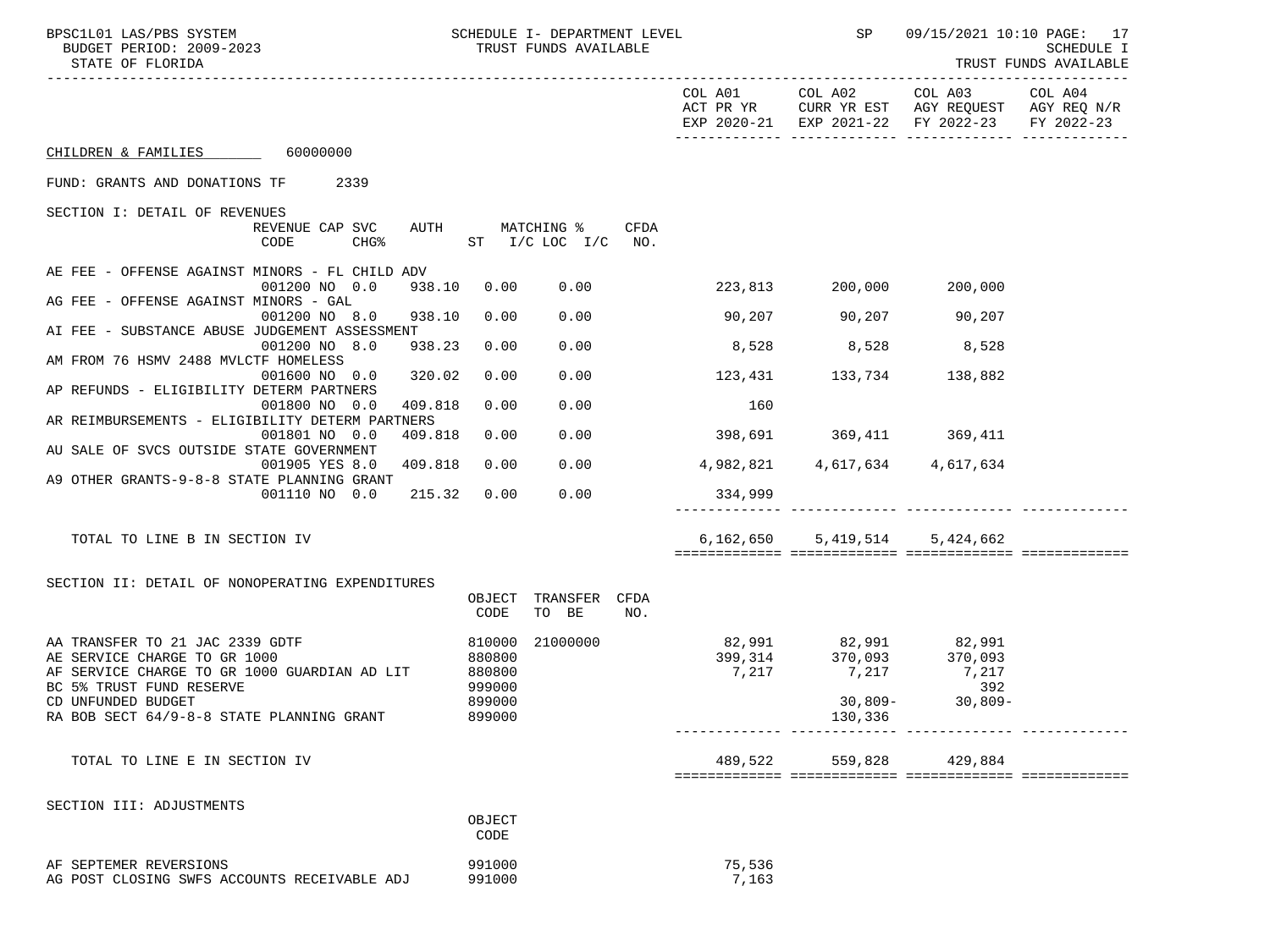| BPSC1L01 LAS/PBS SYSTEM<br>BUDGET PERIOD: 2009-2023<br>STATE OF FLORIDA                                                                                                                                                                                                                              |                                 | SCHEDULE I- DEPARTMENT LEVEL<br>TRUST FUNDS AVAILABLE      |                                                                            | SP                                                                                                                                                                                                                                                                                                                                                                       | 09/15/2021 10:10 PAGE: 18                                                                                                                                                                                                                                                                                                                                                                                                                                                                                                                  | SCHEDULE I<br>TRUST FUNDS AVAILABLE |
|------------------------------------------------------------------------------------------------------------------------------------------------------------------------------------------------------------------------------------------------------------------------------------------------------|---------------------------------|------------------------------------------------------------|----------------------------------------------------------------------------|--------------------------------------------------------------------------------------------------------------------------------------------------------------------------------------------------------------------------------------------------------------------------------------------------------------------------------------------------------------------------|--------------------------------------------------------------------------------------------------------------------------------------------------------------------------------------------------------------------------------------------------------------------------------------------------------------------------------------------------------------------------------------------------------------------------------------------------------------------------------------------------------------------------------------------|-------------------------------------|
|                                                                                                                                                                                                                                                                                                      |                                 |                                                            |                                                                            |                                                                                                                                                                                                                                                                                                                                                                          | $\begin{tabular}{lllllllllll} \multicolumn{4}{l}{{\small CDL A02}} & $\multicolumn{4}{l}{\small CDL A03} & $\multicolumn{4}{l}{\small CDL A04} \\ {\small ACT PR YR} & $\multicolumn{4}{l}{\small CDL A02} & $\multicolumn{4}{l}{\small CDL A03} & $\multicolumn{4}{l}{\small CDL A04} \\ \multicolumn{4}{l}{\small ACT PR YR} & $\multicolumn{4}{l}{\small CDL A02} & $\multicolumn{4}{l}{\small CDL A03} & $\multicolumn{4}{l}{\small CDL A04} \\ \multicolumn{4}{l}{\small ACT PR YR}$<br>EXP 2020-21 EXP 2021-22 FY 2022-23 FY 2022-23 |                                     |
| CHILDREN & FAMILIES 60000000                                                                                                                                                                                                                                                                         |                                 |                                                            |                                                                            |                                                                                                                                                                                                                                                                                                                                                                          |                                                                                                                                                                                                                                                                                                                                                                                                                                                                                                                                            |                                     |
| 2339<br>FUND: GRANTS AND DONATIONS TF                                                                                                                                                                                                                                                                |                                 |                                                            |                                                                            |                                                                                                                                                                                                                                                                                                                                                                          |                                                                                                                                                                                                                                                                                                                                                                                                                                                                                                                                            |                                     |
| SECTION III: ADJUSTMENTS                                                                                                                                                                                                                                                                             |                                 |                                                            |                                                                            |                                                                                                                                                                                                                                                                                                                                                                          |                                                                                                                                                                                                                                                                                                                                                                                                                                                                                                                                            |                                     |
|                                                                                                                                                                                                                                                                                                      | OBJECT<br>CODE                  |                                                            |                                                                            |                                                                                                                                                                                                                                                                                                                                                                          |                                                                                                                                                                                                                                                                                                                                                                                                                                                                                                                                            |                                     |
| AJ ROUNDING ADJUSTMENT<br>A3 RESERVE CHILD ADVOCACY CENTERS SUB<br>A4 ADJ TO LINE A - PY A/P NOT CF                                                                                                                                                                                                  | 991000<br>991000<br>991000      |                                                            | $3 -$<br>359,161                                                           |                                                                                                                                                                                                                                                                                                                                                                          | 431, 292- 431, 292                                                                                                                                                                                                                                                                                                                                                                                                                                                                                                                         |                                     |
| A5 RESERVE CHILD ADVOCACY CENTERS                                                                                                                                                                                                                                                                    | 991000                          |                                                            |                                                                            |                                                                                                                                                                                                                                                                                                                                                                          | 431,292-                                                                                                                                                                                                                                                                                                                                                                                                                                                                                                                                   |                                     |
| TOTAL TO LINE H IN SECTION IV                                                                                                                                                                                                                                                                        |                                 |                                                            |                                                                            | 441,857 431,292-                                                                                                                                                                                                                                                                                                                                                         |                                                                                                                                                                                                                                                                                                                                                                                                                                                                                                                                            |                                     |
| SECTION IV: SUMMARY                                                                                                                                                                                                                                                                                  |                                 |                                                            |                                                                            |                                                                                                                                                                                                                                                                                                                                                                          |                                                                                                                                                                                                                                                                                                                                                                                                                                                                                                                                            |                                     |
| UNRESERVED FUND BALANCE - JULY 1<br>ADD: REVENUES (FROM SECTION I)<br>TOTAL FUNDS AVAILABLE (LINE A + LINE B)<br>LESS: OPERATING EXPENDITURES<br>LESS: NONOPERATING EXPENDITURES (SECTION II) (E)<br>LESS: FIXED CAPITAL OUTLAY (TOTAL ONLY)<br>UNRESERVED FUND BALANCE - JUNE 30 - BEFORE ADJ $(G)$ | (A)<br>(B)<br>(C)<br>(D)<br>(F) |                                                            | 489,522                                                                    | $\begin{array}{llll} 2,887,130 & \quad & 3,883,939 & \quad & 2,676,551 \\ 6,162,650 & \quad & 5,419,514 & \quad & 5,424,662 \end{array}$<br>$\begin{array}{llll} 9\,, 049\,, 780 \qquad & 9\,, 303\,, 453 \qquad & 8\,, 101\,, 213 \\ 5\,, 118\,, 176 \qquad & 5\,, 635\,, 782 \qquad & 5\,, 533\,, 208 \end{array}$<br>559,828 429,884<br>3,442,082 3,107,843 2,138,121 |                                                                                                                                                                                                                                                                                                                                                                                                                                                                                                                                            |                                     |
| NET ADJUSTMENTS (FROM SECTION III) (H)<br>ADJUSTED UNRESERVED FUND BALANCE - JUNE 30 (I)                                                                                                                                                                                                             |                                 |                                                            | 441,857                                                                    | 431,292-<br>3,883,939 2,676,551 2,138,121                                                                                                                                                                                                                                                                                                                                |                                                                                                                                                                                                                                                                                                                                                                                                                                                                                                                                            |                                     |
| SCHEDULE IB: DETAIL OF UNRESERVED FUND BALANCE                                                                                                                                                                                                                                                       | FUNDING SOURCE                  | $STATE(S)$ RESTRICTED $(R)$<br>NONSTATE(N) UNRESTRICTED(U) |                                                                            |                                                                                                                                                                                                                                                                                                                                                                          |                                                                                                                                                                                                                                                                                                                                                                                                                                                                                                                                            |                                     |
| AB CHILDRENS ADVOCACY CENTER<br>AC CHALLENGE GRANTS<br>AD PROVIDER FUNDED<br>AE HOMELESS DONATIONS<br>AF REVERTED BUDGET/EXPIRED GRANT<br>AG SUBSTANCE ABUSE SURCHARGE<br>AH VIBRANT 9-8-8 GRANT                                                                                                     | S<br>S<br>Ν<br>N<br>N<br>S<br>N | R<br>R<br>R<br>R<br>U<br>U<br>R                            | 431,292<br>358,352<br>1,738,005<br>646,478<br>440,697<br>36,204<br>232,911 | 358,352<br>1,054,313<br>780,212<br>440,697<br>42,977                                                                                                                                                                                                                                                                                                                     | 358,352<br>370,621<br>$915,022$<br>440,697<br>49,358                                                                                                                                                                                                                                                                                                                                                                                                                                                                                       |                                     |
| ADJUSTED UNRESERVED FUND BALANCE - JUNE 30                                                                                                                                                                                                                                                           |                                 |                                                            | 3,883,939                                                                  | 2,676,551                                                                                                                                                                                                                                                                                                                                                                | 2,138,121                                                                                                                                                                                                                                                                                                                                                                                                                                                                                                                                  |                                     |
|                                                                                                                                                                                                                                                                                                      |                                 |                                                            |                                                                            |                                                                                                                                                                                                                                                                                                                                                                          |                                                                                                                                                                                                                                                                                                                                                                                                                                                                                                                                            |                                     |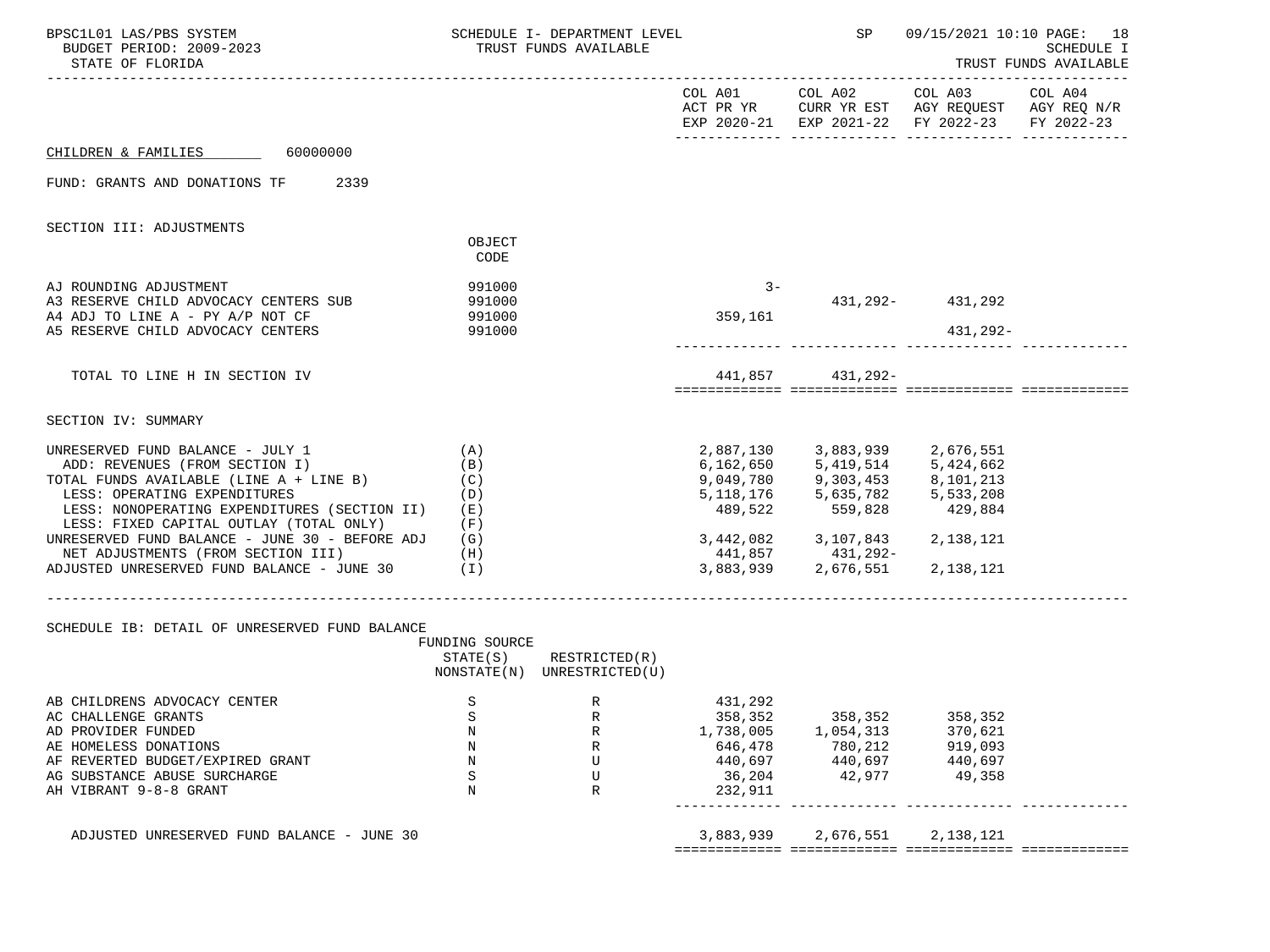|                |                                                                                                                                                                            |                                        |                                                                                             |                                                                                                                                                                                                                                                                            | SP<br>09/15/2021 10:10 PAGE: 19<br>TRUST FUNDS AVAILABLE                                                                          |                                                                                                                                                                                             |  |
|----------------|----------------------------------------------------------------------------------------------------------------------------------------------------------------------------|----------------------------------------|---------------------------------------------------------------------------------------------|----------------------------------------------------------------------------------------------------------------------------------------------------------------------------------------------------------------------------------------------------------------------------|-----------------------------------------------------------------------------------------------------------------------------------|---------------------------------------------------------------------------------------------------------------------------------------------------------------------------------------------|--|
|                |                                                                                                                                                                            |                                        |                                                                                             |                                                                                                                                                                                                                                                                            | COL A01 COL A02 COL A03 COL A04<br>ACT PR YR CURR YR EST AGY REQUEST AGY REQ N/R<br>EXP 2020-21 EXP 2021-22 FY 2022-23 FY 2022-23 |                                                                                                                                                                                             |  |
|                |                                                                                                                                                                            |                                        |                                                                                             |                                                                                                                                                                                                                                                                            |                                                                                                                                   |                                                                                                                                                                                             |  |
|                |                                                                                                                                                                            |                                        |                                                                                             |                                                                                                                                                                                                                                                                            |                                                                                                                                   |                                                                                                                                                                                             |  |
|                |                                                                                                                                                                            | CFDA<br>NO.                            |                                                                                             |                                                                                                                                                                                                                                                                            |                                                                                                                                   |                                                                                                                                                                                             |  |
|                |                                                                                                                                                                            |                                        |                                                                                             |                                                                                                                                                                                                                                                                            |                                                                                                                                   |                                                                                                                                                                                             |  |
|                |                                                                                                                                                                            |                                        |                                                                                             |                                                                                                                                                                                                                                                                            |                                                                                                                                   |                                                                                                                                                                                             |  |
| 0.00           | 0.00                                                                                                                                                                       |                                        |                                                                                             |                                                                                                                                                                                                                                                                            |                                                                                                                                   |                                                                                                                                                                                             |  |
|                |                                                                                                                                                                            |                                        |                                                                                             |                                                                                                                                                                                                                                                                            |                                                                                                                                   |                                                                                                                                                                                             |  |
|                |                                                                                                                                                                            |                                        |                                                                                             |                                                                                                                                                                                                                                                                            |                                                                                                                                   |                                                                                                                                                                                             |  |
| 0.00           | 0.00                                                                                                                                                                       |                                        |                                                                                             |                                                                                                                                                                                                                                                                            |                                                                                                                                   |                                                                                                                                                                                             |  |
|                |                                                                                                                                                                            |                                        |                                                                                             |                                                                                                                                                                                                                                                                            |                                                                                                                                   |                                                                                                                                                                                             |  |
|                |                                                                                                                                                                            |                                        |                                                                                             |                                                                                                                                                                                                                                                                            |                                                                                                                                   |                                                                                                                                                                                             |  |
| 0.00           | 0.00                                                                                                                                                                       |                                        |                                                                                             | 35,508,000                                                                                                                                                                                                                                                                 |                                                                                                                                   |                                                                                                                                                                                             |  |
|                |                                                                                                                                                                            |                                        |                                                                                             |                                                                                                                                                                                                                                                                            |                                                                                                                                   |                                                                                                                                                                                             |  |
|                |                                                                                                                                                                            |                                        |                                                                                             |                                                                                                                                                                                                                                                                            |                                                                                                                                   |                                                                                                                                                                                             |  |
| 0.00           | 0.00                                                                                                                                                                       |                                        |                                                                                             |                                                                                                                                                                                                                                                                            |                                                                                                                                   |                                                                                                                                                                                             |  |
|                |                                                                                                                                                                            |                                        |                                                                                             |                                                                                                                                                                                                                                                                            |                                                                                                                                   |                                                                                                                                                                                             |  |
|                |                                                                                                                                                                            |                                        |                                                                                             |                                                                                                                                                                                                                                                                            |                                                                                                                                   | 2,500,000                                                                                                                                                                                   |  |
|                |                                                                                                                                                                            |                                        |                                                                                             |                                                                                                                                                                                                                                                                            |                                                                                                                                   |                                                                                                                                                                                             |  |
| OBJECT<br>CODE | TO BE                                                                                                                                                                      | NO.                                    |                                                                                             |                                                                                                                                                                                                                                                                            |                                                                                                                                   |                                                                                                                                                                                             |  |
| 810000         |                                                                                                                                                                            |                                        |                                                                                             |                                                                                                                                                                                                                                                                            |                                                                                                                                   |                                                                                                                                                                                             |  |
| 810000         |                                                                                                                                                                            |                                        |                                                                                             |                                                                                                                                                                                                                                                                            |                                                                                                                                   |                                                                                                                                                                                             |  |
|                |                                                                                                                                                                            |                                        |                                                                                             |                                                                                                                                                                                                                                                                            |                                                                                                                                   | 2,500,000                                                                                                                                                                                   |  |
|                |                                                                                                                                                                            |                                        |                                                                                             |                                                                                                                                                                                                                                                                            |                                                                                                                                   |                                                                                                                                                                                             |  |
| 899000         |                                                                                                                                                                            |                                        |                                                                                             | 35,508,000                                                                                                                                                                                                                                                                 |                                                                                                                                   |                                                                                                                                                                                             |  |
|                |                                                                                                                                                                            |                                        |                                                                                             |                                                                                                                                                                                                                                                                            |                                                                                                                                   |                                                                                                                                                                                             |  |
|                |                                                                                                                                                                            |                                        | 10,072                                                                                      |                                                                                                                                                                                                                                                                            |                                                                                                                                   |                                                                                                                                                                                             |  |
|                |                                                                                                                                                                            |                                        |                                                                                             |                                                                                                                                                                                                                                                                            |                                                                                                                                   |                                                                                                                                                                                             |  |
|                |                                                                                                                                                                            |                                        |                                                                                             |                                                                                                                                                                                                                                                                            |                                                                                                                                   | 2,500,000                                                                                                                                                                                   |  |
|                | AUTH<br>20.506<br>0.00<br>20.506<br>20.506<br>0.00<br>20.506<br>0.00<br>20.506<br>20.506<br>0.00<br>20.506<br>001510 NO 0.0 252.37<br>810000<br>810000<br>860000<br>899000 | 0.00<br>0.00<br>0.00<br>0.00<br>810000 | MATCHING %<br>$ST$ $I/C$ $LOC$ $I/C$<br>TRANSFER CFDA<br>48000000 93.558<br>40000000 93.558 | 28,655<br>93.558 365,871,590<br>93.575 110,005,981<br>1,421,494<br>4,995<br>93.558<br>93.558 4,526,427<br>97.036 6,558<br>40000000 93.558 129,014<br>40000000 93.558 55,787,127<br>40000000 93.558 2,356,108<br>98,277,591<br>810000 48000000 93.575 110,005,981<br>28,655 | 266,594,548                                                                                                                       | 388,639,978 383,501,146 2,500,000<br>110,005,981    110,005,981<br>481,865,700 534,153,959 493,507,127<br>58, 294, 377 58, 294, 377<br>$3,269,090 - 8,445,752 -$<br>298,816,858 258,132,196 |  |

SECTION III: ADJUSTMENTS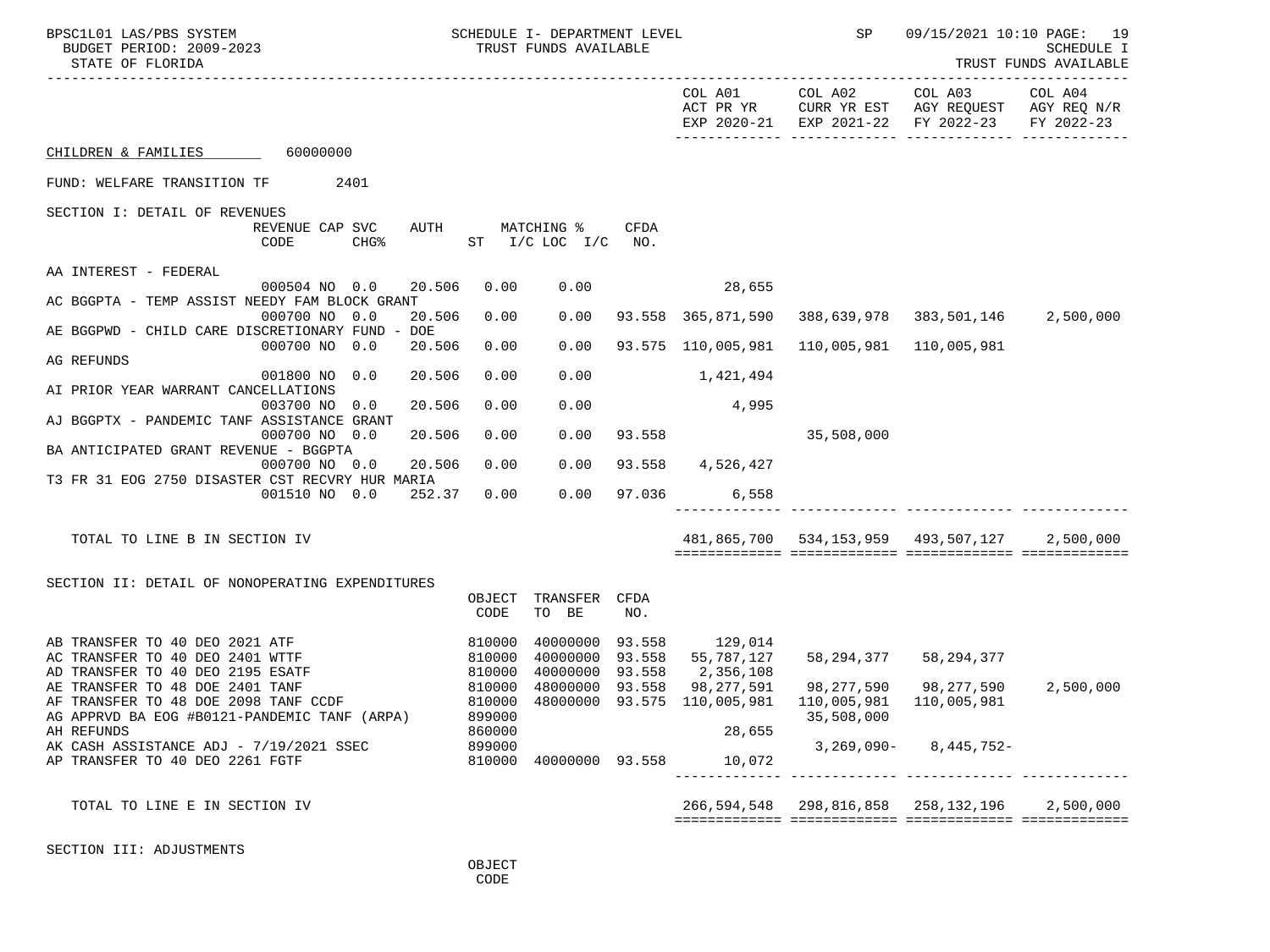| BPSC1L01 LAS/PBS SYSTEM<br>BUDGET PERIOD: 2009-2023<br>STATE OF FLORIDA                                                                                                                                                                                                                                                                                                        |                                                                         | SCHEDULE I- DEPARTMENT LEVEL<br>TRUST FUNDS AVAILABLE      |                                                                            | <b>SP</b>                                                                             |                                                                                                | 09/15/2021 10:10 PAGE: 20<br>SCHEDULE I<br>TRUST FUNDS AVAILABLE |  |
|--------------------------------------------------------------------------------------------------------------------------------------------------------------------------------------------------------------------------------------------------------------------------------------------------------------------------------------------------------------------------------|-------------------------------------------------------------------------|------------------------------------------------------------|----------------------------------------------------------------------------|---------------------------------------------------------------------------------------|------------------------------------------------------------------------------------------------|------------------------------------------------------------------|--|
|                                                                                                                                                                                                                                                                                                                                                                                |                                                                         |                                                            | COL A01                                                                    | COL A02                                                                               | COL A03<br>ACT PR YR CURR YR EST AGY REQUEST AGY REQ N/R<br>EXP 2020-21 EXP 2021-22 FY 2022-23 | COL A04<br>FY 2022-23                                            |  |
| CHILDREN & FAMILIES 60000000                                                                                                                                                                                                                                                                                                                                                   |                                                                         |                                                            |                                                                            |                                                                                       |                                                                                                |                                                                  |  |
| FUND: WELFARE TRANSITION TF<br>2401                                                                                                                                                                                                                                                                                                                                            |                                                                         |                                                            |                                                                            |                                                                                       |                                                                                                |                                                                  |  |
| SECTION III: ADJUSTMENTS                                                                                                                                                                                                                                                                                                                                                       | OBJECT<br>CODE                                                          |                                                            |                                                                            |                                                                                       |                                                                                                |                                                                  |  |
| AA ADJ TO LINE A - PY CF ENC<br>AO ROUNDING ADJUSTMENTS<br>A1 ADJ TO LINE A - PY A/P NOT CF<br>A9 SEPTEMBER REVERSIONS                                                                                                                                                                                                                                                         | 991000<br>991000<br>991000<br>991000                                    |                                                            | 918,963-<br>$8 -$<br>22,941<br>1,564,240                                   |                                                                                       |                                                                                                |                                                                  |  |
| TOTAL TO LINE H IN SECTION IV                                                                                                                                                                                                                                                                                                                                                  |                                                                         |                                                            | 668,210                                                                    |                                                                                       |                                                                                                |                                                                  |  |
| SECTION IV: SUMMARY                                                                                                                                                                                                                                                                                                                                                            |                                                                         |                                                            |                                                                            |                                                                                       |                                                                                                |                                                                  |  |
| UNRESERVED FUND BALANCE - JULY 1<br>ADD: REVENUES (FROM SECTION I)<br>TOTAL FUNDS AVAILABLE (LINE A + LINE B)<br>LESS: OPERATING EXPENDITURES<br>LESS: NONOPERATING EXPENDITURES (SECTION II)<br>LESS: FIXED CAPITAL OUTLAY (TOTAL ONLY)<br>UNRESERVED FUND BALANCE - JUNE 30 - BEFORE ADJ<br>NET ADJUSTMENTS (FROM SECTION III)<br>ADJUSTED UNRESERVED FUND BALANCE - JUNE 30 | (A)<br>(B)<br>(C)<br>(D)<br>( E )<br>(F)<br>(G)<br>(H)<br>$(\lrcorner)$ |                                                            | 481,865,669<br>215,901,501<br>266,594,548<br>630,380-<br>668,210<br>37,830 | $31 - 37,830$<br>481,865,700 534,153,959<br>534,191,789<br>235,374,931<br>298,816,858 | 493,507,127 2,500,000<br>493,507,127<br>235,374,931<br>258,132,196                             | 2,500,000<br>2,500,000                                           |  |
| SCHEDULE IB: DETAIL OF UNRESERVED FUND BALANCE                                                                                                                                                                                                                                                                                                                                 | FUNDING SOURCE                                                          | $STATE(S)$ RESTRICTED $(R)$<br>NONSTATE(N) UNRESTRICTED(U) |                                                                            |                                                                                       |                                                                                                |                                                                  |  |
| AA REC FRM FED GOVT FOR NON CF OPERATING PAY N N R                                                                                                                                                                                                                                                                                                                             |                                                                         |                                                            | 37,830                                                                     |                                                                                       |                                                                                                |                                                                  |  |
| ADJUSTED UNRESERVED FUND BALANCE - JUNE 30                                                                                                                                                                                                                                                                                                                                     |                                                                         |                                                            | 37,830                                                                     |                                                                                       |                                                                                                |                                                                  |  |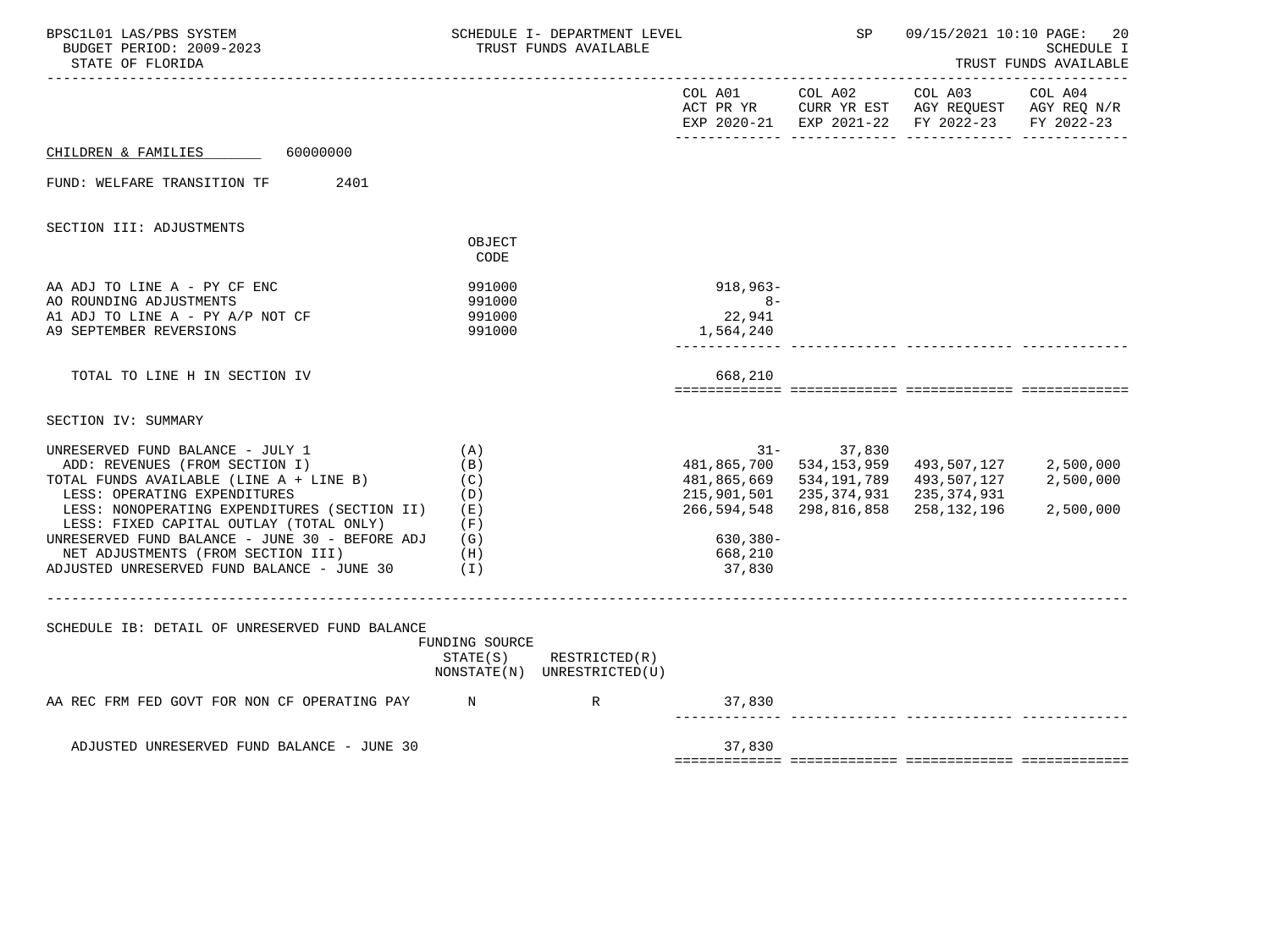| BPSC1L01 LAS/PBS SYSTEM<br>BUDGET PERIOD: 2009-2023<br>STATE OF FLORIDA |                         |                          |      | SCHEDULE I- DEPARTMENT LEVEL<br>TRUST FUNDS AVAILABLE |             |                      | SP                                  |                                                                          | 09/15/2021 10:10 PAGE: 21<br><b>SCHEDULE I</b><br>TRUST FUNDS AVAILABLE |
|-------------------------------------------------------------------------|-------------------------|--------------------------|------|-------------------------------------------------------|-------------|----------------------|-------------------------------------|--------------------------------------------------------------------------|-------------------------------------------------------------------------|
|                                                                         |                         |                          |      |                                                       |             | COL A01<br>ACT PR YR | COL A02                             | COL A03<br>CURR YR EST AGY REQUEST<br>EXP 2020-21 EXP 2021-22 FY 2022-23 | COL A04<br>AGY REQ N/R<br>FY 2022-23                                    |
| CHILDREN & FAMILIES 60000000                                            |                         |                          |      |                                                       |             |                      |                                     |                                                                          |                                                                         |
| FUND: OPERATIONS AND MAINT TF                                           | 2516                    |                          |      |                                                       |             |                      |                                     |                                                                          |                                                                         |
| SECTION I: DETAIL OF REVENUES                                           |                         |                          |      |                                                       |             |                      |                                     |                                                                          |                                                                         |
|                                                                         | REVENUE CAP SVC<br>CODE | AUTH<br>CHG <sup>8</sup> |      | MATCHING %<br>$ST$ $I/C$ LOC $I/C$                    | CFDA<br>NO. |                      |                                     |                                                                          |                                                                         |
| AB MHI NSF RETURNED CHECK FEES                                          |                         |                          |      |                                                       |             |                      |                                     |                                                                          |                                                                         |
| AC LIQUOR LICENSE FEES                                                  | 000100 YES 8.0          | 402.33                   | 0.00 | 0.00                                                  |             | 1,519                |                                     |                                                                          |                                                                         |
| AD DAY CARE LICENSING FEES                                              | 000100 YES 8.0          | 561.19                   | 0.00 | 0.00                                                  |             | 548,250              | 548,250                             | 548,250                                                                  |                                                                         |
|                                                                         | 000100 YES 8.0          | 402.33                   | 0.00 | 0.00                                                  |             | 105                  |                                     |                                                                          |                                                                         |
| AG MHI EXPERT WITNESS ATTORNEY'S FEES                                   | 000100 YES 8.0          | 402.33                   | 0.00 | 0.00                                                  |             | 900                  | 900                                 | 900                                                                      |                                                                         |
| AK SUBSTANCE ABUSE PROVIDER LICENSE FEES                                |                         |                          |      |                                                       |             |                      |                                     |                                                                          |                                                                         |
| AM CSE NON-TITLE IV-E FOSTER CARE                                       | 000100 YES 8.0          | 402.33                   | 0.00 | 0.00                                                  |             | 267                  |                                     |                                                                          |                                                                         |
|                                                                         | 000109 NO 0.0           | 39.0135                  | 0.00 | 0.00                                                  |             | 74,708               | 74,708 74,708                       |                                                                          |                                                                         |
| AO MHI CLIENT PAYMENT 3RD PARTY BENEFITS                                | 000109 NO 0.0           | 402.33                   | 0.00 | 0.00                                                  |             |                      | 170,445 170,445                     | 170,445                                                                  |                                                                         |
| AP SUBSTANCE ABUSE LICENSING CONVENIENCE FEES                           |                         |                          |      |                                                       |             |                      |                                     |                                                                          |                                                                         |
| AQ MHI FEE MAINT CIVIL SERVICE ANNUITY                                  | 001801 NO 0.0           | 402.33                   | 0.00 | 0.00                                                  |             |                      | 6,386 6,386 6,386                   |                                                                          |                                                                         |
|                                                                         | 000109 NO 0.0           | 402.33                   | 0.00 | 0.00                                                  |             |                      | 6,474                               | 6,474<br>6,474                                                           |                                                                         |
| AS MHI FEE MAINT SOCIAL SECURITY SSA                                    | 000109 NO 0.0           | 402.33                   | 0.00 | 0.00                                                  |             |                      | 2, 137, 311 2, 137, 311 2, 137, 311 |                                                                          |                                                                         |
| AU MHI FEE MAINT VETERAN'S ADMINISTRATION                               |                         |                          |      |                                                       |             |                      |                                     |                                                                          |                                                                         |
| BG MHI FEE MAINT PARENT RESPONSIBILE PARTY                              | 000109 NO 0.0           | 402.33                   | 0.00 | 0.00                                                  |             | 126,280              | 126,280                             | 126,280                                                                  |                                                                         |
|                                                                         | 000109 NO 0.0           | 402.33                   | 0.00 | 0.00                                                  |             | 885,727              | 885,727                             | 885,727                                                                  |                                                                         |
| BI MHI FEE MAINT RAILROAD RETIREMENT                                    | 000109 NO 0.0           | 402.33                   | 0.00 | 0.00                                                  |             |                      | 1,641 1,641 1,641                   |                                                                          |                                                                         |
| BJ MHI FEE MAINT VOLUNTARY AND MISCELLANEOUS                            |                         |                          |      |                                                       |             |                      |                                     |                                                                          |                                                                         |
| BN MHI MEDICARE COMMERCIAL INSURANCE PAYMENTS                           | 000109 NO 0.0           | 402.33                   | 0.00 | 0.00                                                  |             |                      |                                     |                                                                          |                                                                         |
|                                                                         | 000109 NO 0.0           | 402.33                   | 0.00 | 0.00                                                  |             | 326                  | 326                                 | 326                                                                      |                                                                         |
| BR MHI MEDICARE REFUND PART B                                           | 000109 NO 0.0           | 402.33                   | 0.00 | 0.00                                                  |             | 2,838                | 2,838                               | 2,838                                                                    |                                                                         |
| BT MHI MEDICARE REFUND PART D                                           |                         |                          |      |                                                       |             |                      |                                     |                                                                          |                                                                         |
| BU TITLE IV-B FOSTER CARE - SSI                                         | 000109 NO               | 0.0<br>402.33            | 0.00 | 0.00                                                  |             | 1,885,255            | 1,885,255                           | 1,885,255                                                                |                                                                         |
|                                                                         | 000109 NO               | 402.33<br>0.0            | 0.00 | 0.00                                                  |             | 8,761,262            | 8,488,189                           | 8,488,189                                                                |                                                                         |
| BV MHI RESIDENTIAL STUDENT TEACHING                                     | 000109 NO               | 0.0<br>402.33            | 0.00 | 0.00                                                  |             | 11,270               | 11,270                              | 11,270                                                                   |                                                                         |
| BX DAY CARE LICENSING FEES                                              |                         |                          |      |                                                       |             |                      |                                     |                                                                          |                                                                         |
| BZ SA PROVIDER AGENCY LICENSING FEES                                    | 000200 YES 8.0          | 402.315                  | 0.00 | 0.00                                                  |             | 448,140              | 448,140                             | 448,140                                                                  |                                                                         |
|                                                                         | 000200 YES 8.0          | 397.407                  | 0.00 | 0.00                                                  |             | 775,514              | 775,514                             | 775,514                                                                  |                                                                         |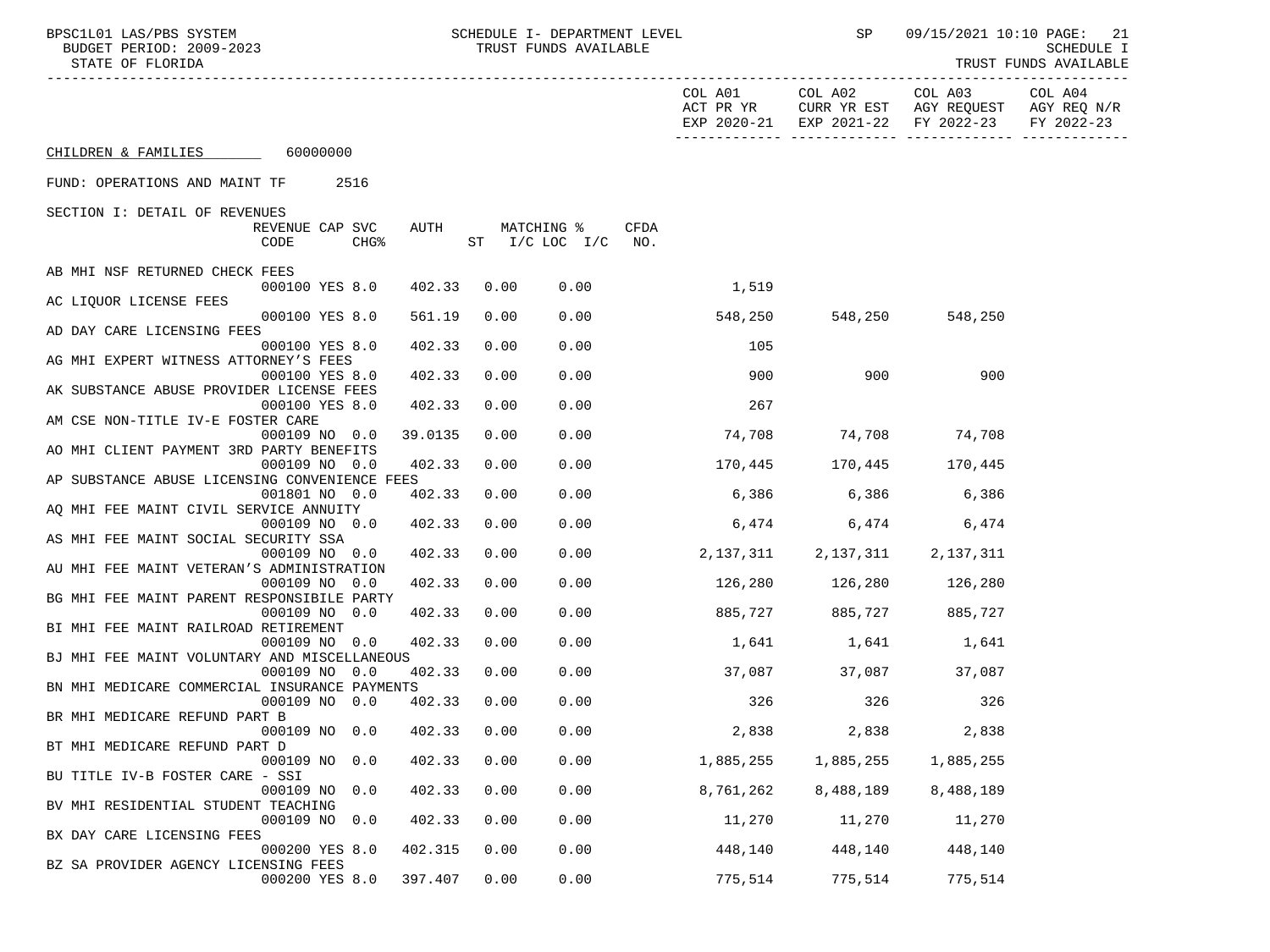| BPSC1L01 LAS/PBS SYSTEM<br>SCHEDULE I- DEPARTMENT LEVEL<br>BUDGET PERIOD: 2009-2023<br>STATE OF FLORIDA                                                                                                                                    |                                                | TRUST FUNDS AVAILABLE         |             |                                                       | <b>SP</b> SP                                  |                                                                                                                        | 09/15/2021 10:10 PAGE: 22<br><b>SCHEDULE I</b><br>TRUST FUNDS AVAILABLE |
|--------------------------------------------------------------------------------------------------------------------------------------------------------------------------------------------------------------------------------------------|------------------------------------------------|-------------------------------|-------------|-------------------------------------------------------|-----------------------------------------------|------------------------------------------------------------------------------------------------------------------------|-------------------------------------------------------------------------|
|                                                                                                                                                                                                                                            |                                                |                               |             |                                                       |                                               | COL A01 COL A02 COL A03 COL A04<br>ACT PR YR CURR YR EST AGY REQUEST AGY REQ N/R<br>EXP 2020-21 EXP 2021-22 FY 2022-23 | FY 2022-23                                                              |
| CHILDREN & FAMILIES 60000000                                                                                                                                                                                                               |                                                |                               |             |                                                       |                                               |                                                                                                                        |                                                                         |
| FUND: OPERATIONS AND MAINT TF 2516                                                                                                                                                                                                         |                                                |                               |             |                                                       |                                               |                                                                                                                        |                                                                         |
| SECTION I: DETAIL OF REVENUES                                                                                                                                                                                                              |                                                |                               |             |                                                       |                                               |                                                                                                                        |                                                                         |
| REVENUE CAP SVC<br>CODE<br><b>CHG&amp;</b>                                                                                                                                                                                                 | AUTH MATCHING %                                | ST I/C LOC I/C                | CFDA<br>NO. |                                                       |                                               |                                                                                                                        |                                                                         |
| CA INTEREST - FAMILY SAFETY<br>20.195<br>000500 NO 8.0                                                                                                                                                                                     | 0.00                                           | 0.00                          |             | 347                                                   |                                               |                                                                                                                        |                                                                         |
| CB INTEREST - SUBSTANCE ABUSE                                                                                                                                                                                                              |                                                |                               |             |                                                       |                                               |                                                                                                                        |                                                                         |
| 20.195<br>000500 NO 8.0<br>CC CHILD CARE ADMINISTRATIVE FINES                                                                                                                                                                              | 0.00                                           | 0.00                          |             | 347                                                   |                                               |                                                                                                                        |                                                                         |
| 001200 NO 8.0<br>402.315<br>CE SA PROVIDER AGENCY LICENSING FINES                                                                                                                                                                          | 0.00                                           | 0.00                          |             | 132,738                                               | 132,737 132,737                               |                                                                                                                        |                                                                         |
| 001200 NO 8.0<br>397.407<br>CF SEXUALLY EXPLOITED CHILDREN PENALTY                                                                                                                                                                         | 0.00                                           | 0.00                          |             |                                                       | 58,450 58,450 58,450                          |                                                                                                                        |                                                                         |
| 001200 NO 8.0<br>796.07<br>CJ FROM 79 DBPR 2022 ABTTF CATERER INTERVENTION                                                                                                                                                                 | 0.00                                           | 0.00                          |             | 265,706                                               | 265,706 265,706                               |                                                                                                                        |                                                                         |
| 001500 NO 0.0 561.202A                                                                                                                                                                                                                     | 0.00                                           | 0.00                          |             | 300,000                                               | 300,000                                       | 300,000                                                                                                                |                                                                         |
| CL FROM 68 AHCA 2474 MCTF MEDICAID FEE FOR SVC<br>001510 NO 0.0 394.457                                                                                                                                                                    | 0.00                                           | 0.00                          |             | 93.778 2,581,374 2,581,374 2,581,374                  |                                               |                                                                                                                        |                                                                         |
| CN REFUNDS<br>001800 NO 0.0<br>215.32                                                                                                                                                                                                      | 0.00                                           | 0.00                          |             | 479                                                   |                                               |                                                                                                                        |                                                                         |
| CP SALES OF GOODS/SERVICES TO STATE AGENCIES<br>001903 NO 0.0<br>402.33                                                                                                                                                                    | 0.00                                           | 0.00                          |             | 110                                                   |                                               |                                                                                                                        |                                                                         |
| CR SALE OF GOODS OUTSIDE STATE GOVERNMENT                                                                                                                                                                                                  |                                                |                               |             |                                                       |                                               |                                                                                                                        |                                                                         |
| 215.32<br>001904 NO 8.0<br>CT SECURITY / ESCROW DEPOSITS                                                                                                                                                                                   | 0.00                                           | 0.00                          |             | 3,540                                                 |                                               |                                                                                                                        |                                                                         |
| 215.32<br>002700 NO 0.0<br>CV 12 MONTH OLD WARRANT (12 MO VOID)                                                                                                                                                                            | 0.00                                           | 0.00                          |             | 2,600                                                 |                                               | 2,600<br>2,600                                                                                                         |                                                                         |
| 215.32<br>003800 NO 0.0                                                                                                                                                                                                                    | 0.00                                           | 0.00                          |             | 369                                                   |                                               |                                                                                                                        |                                                                         |
| TOTAL TO LINE B IN SECTION IV                                                                                                                                                                                                              |                                                |                               |             |                                                       | 19,227,765 18,947,608 18,947,608              |                                                                                                                        |                                                                         |
|                                                                                                                                                                                                                                            |                                                |                               |             |                                                       |                                               |                                                                                                                        |                                                                         |
| SECTION II: DETAIL OF NONOPERATING EXPENDITURES                                                                                                                                                                                            | CODE                                           | OBJECT TRANSFER CFDA<br>TO BE | NO.         |                                                       |                                               |                                                                                                                        |                                                                         |
| AA REFUNDS STATE - SUBSTANCE ABUSE S.397.407<br>AB REFUNDS STATE - CHILD CARE S. 402.315 (5)<br>AC REFUNDS NON STATE REVENUES<br>AG SERVICE CHARGE TO GR 1000 CHILD CARE<br>AH SERVICE CHARGE TO GR 1000<br>AN REFUNDS STATE - FOSTER CARE | 860000<br>860000<br>860000<br>880800<br>880800 |                               |             | 3,950<br>1,944<br>4,110<br>46,323<br>131,839<br>2,897 | 5,000<br>2,000<br>12,600<br>46,310<br>131,506 | 5,000<br>2,000<br>12,600<br>46,310<br>131,506                                                                          |                                                                         |
| BA UNFUNDED BUDGET<br>BB UNFUNDED BUDGET CHILD CARE                                                                                                                                                                                        | 860000<br>899000<br>899000                     |                               |             |                                                       | 1,180,018-<br>$562, 290 -$                    | $5,096,822-$<br>$562, 290 -$                                                                                           |                                                                         |
| CA 5% TRUST FUND RESERVE                                                                                                                                                                                                                   | 999000                                         |                               |             |                                                       |                                               | 911,762                                                                                                                |                                                                         |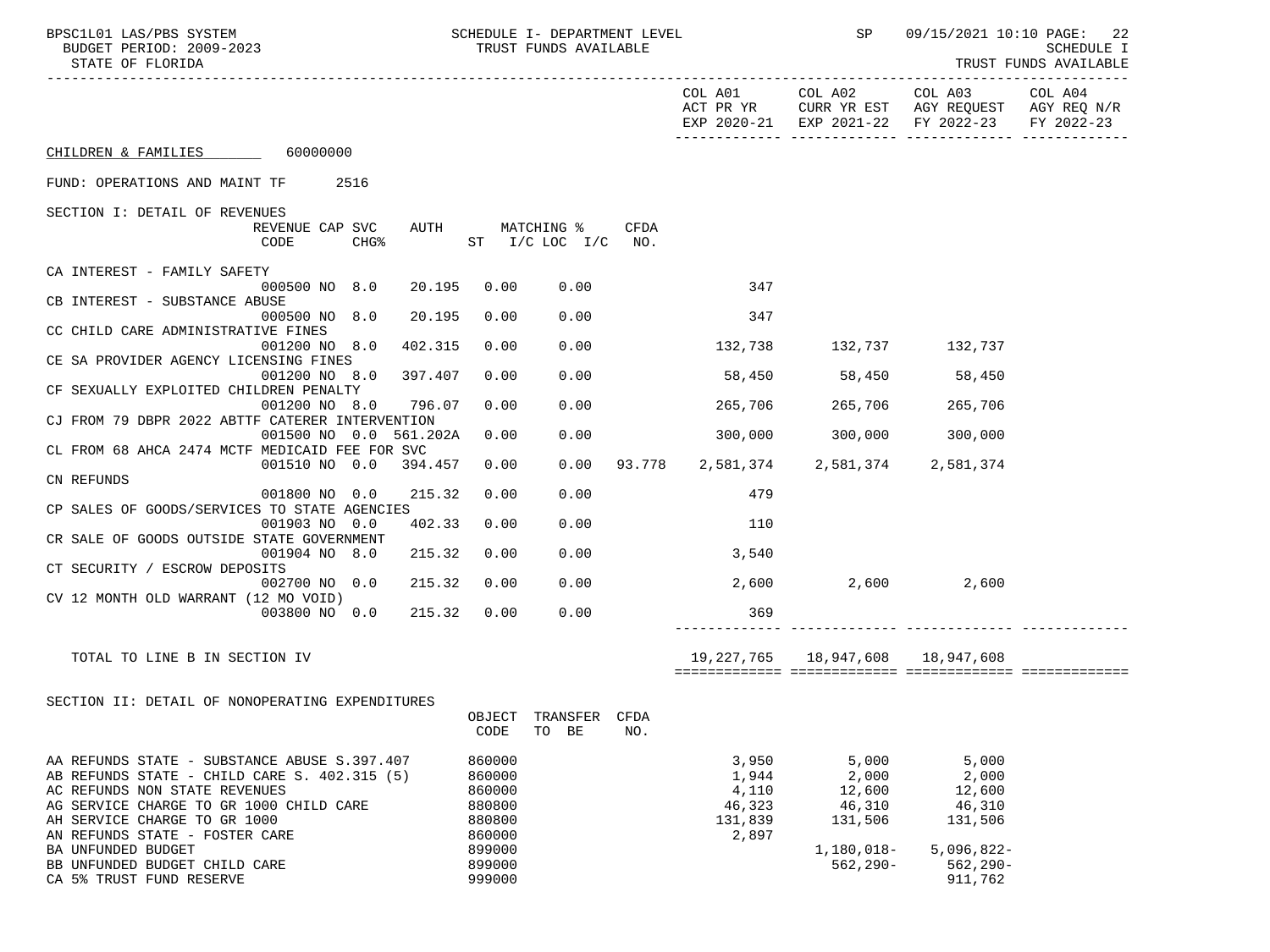| BPSC1L01 LAS/PBS SYSTEM<br>BUDGET PERIOD: 2009-2023<br>STATE OF FLORIDA                                                                                                                                                                                                                    |                                                 | SCHEDULE I- DEPARTMENT LEVEL<br>TRUST FUNDS AVAILABLE |     | SP SP                                                      | 09/15/2021 10:10 PAGE: 23<br>SCHEDULE I<br>TRUST FUNDS AVAILABLE |                                                                                                                                                |         |
|--------------------------------------------------------------------------------------------------------------------------------------------------------------------------------------------------------------------------------------------------------------------------------------------|-------------------------------------------------|-------------------------------------------------------|-----|------------------------------------------------------------|------------------------------------------------------------------|------------------------------------------------------------------------------------------------------------------------------------------------|---------|
|                                                                                                                                                                                                                                                                                            |                                                 |                                                       |     |                                                            |                                                                  | COL A01 COL A02 COL A03<br>ACT PR YR $\,$ CURR YR EST $\,$ AGY REQUEST $\,$ AGY REQ $\rm N/R$<br>EXP 2020-21 EXP 2021-22 FY 2022-23 FY 2022-23 | COL A04 |
| CHILDREN & FAMILIES 60000000                                                                                                                                                                                                                                                               |                                                 |                                                       |     |                                                            |                                                                  |                                                                                                                                                |         |
| 2516<br>FUND: OPERATIONS AND MAINT TF                                                                                                                                                                                                                                                      |                                                 |                                                       |     |                                                            |                                                                  |                                                                                                                                                |         |
| SECTION II: DETAIL OF NONOPERATING EXPENDITURES                                                                                                                                                                                                                                            | CODE                                            | OBJECT TRANSFER CFDA<br>TO BE                         | NO. |                                                            |                                                                  |                                                                                                                                                |         |
| CB 5% TRUST FUND RESERVE - CHILD CARE<br>R1 REFUNDS - AUDIT<br>TO TXF TO 68 AHCA 2003 HCTF BACKGRD SCREEN 810000 68700700<br>TP TSFR TO 48 DOE TBD GOLD SEAL QULTY CARE 860000 48000000                                                                                                    | 999000<br>860000                                | 68700700                                              |     |                                                            |                                                                  | 26,728                                                                                                                                         |         |
| TOTAL TO LINE E IN SECTION IV                                                                                                                                                                                                                                                              |                                                 |                                                       |     |                                                            |                                                                  | $132, 118 - 1, 191, 099 - 4, 190, 681 -$                                                                                                       |         |
| SECTION III: ADJUSTMENTS                                                                                                                                                                                                                                                                   | OBJECT<br>CODE                                  |                                                       |     |                                                            |                                                                  |                                                                                                                                                |         |
| AA ADJ TO LINE A - PY CF ENC<br>A1 RESERVE FOR CHILDCARE PER 402.315(5) F.S. 991000<br>A2 ADJ TO LINE A - PY FCO ENC<br>B1 CHILD CARE RESERVE ADJUSTMENT<br>B3 SEPTEMBER REVERSIONS<br>B5 ROUNDING ADJUSTMENTS                                                                             | 991000<br>991000<br>991000<br>991000<br>991000  |                                                       |     | $20/-$<br>1,565,463-<br>2,747,050-<br>$6-$                 | $188, 185$<br>253,328<br>253,328                                 |                                                                                                                                                |         |
| TOTAL TO LINE H IN SECTION IV                                                                                                                                                                                                                                                              |                                                 |                                                       |     |                                                            | $3,871,213-15,176-11,553$                                        |                                                                                                                                                |         |
| SECTION IV: SUMMARY                                                                                                                                                                                                                                                                        |                                                 |                                                       |     |                                                            |                                                                  |                                                                                                                                                |         |
| UNRESERVED FUND BALANCE - JULY 1<br>ADD: REVENUES (FROM SECTION I)<br>TOTAL FUNDS AVAILABLE (LINE A + LINE B)<br>LESS: OPERATING EXPENDITURES<br>LESS: NONOPERATING EXPENDITURES (SECTION II)<br>LESS: FIXED CAPITAL OUTLAY (TOTAL ONLY)<br>UNRESERVED FUND BALANCE - JUNE 30 - BEFORE ADJ | (A)<br>(B)<br>(C)<br>(D)<br>( E )<br>(F)<br>(G) |                                                       |     | 6,877,555 3,026,311<br>19,227,765 18,947,608<br>19,339,914 | 26,105,320 21,973,919 18,947,608<br>23,149,842 23,149,842        | 18,947,608<br>132,118- 1,191,099- 4,190,681-<br>$6,897,524$ $15,176$ $11,553-$<br>3,871,213- $15,176 11,553$                                   |         |
| NET ADJUSTMENTS (FROM SECTION III)<br>ADJUSTED UNRESERVED FUND BALANCE - JUNE 30                                                                                                                                                                                                           | (H)<br>(I)                                      |                                                       |     | 3,026,311                                                  |                                                                  |                                                                                                                                                |         |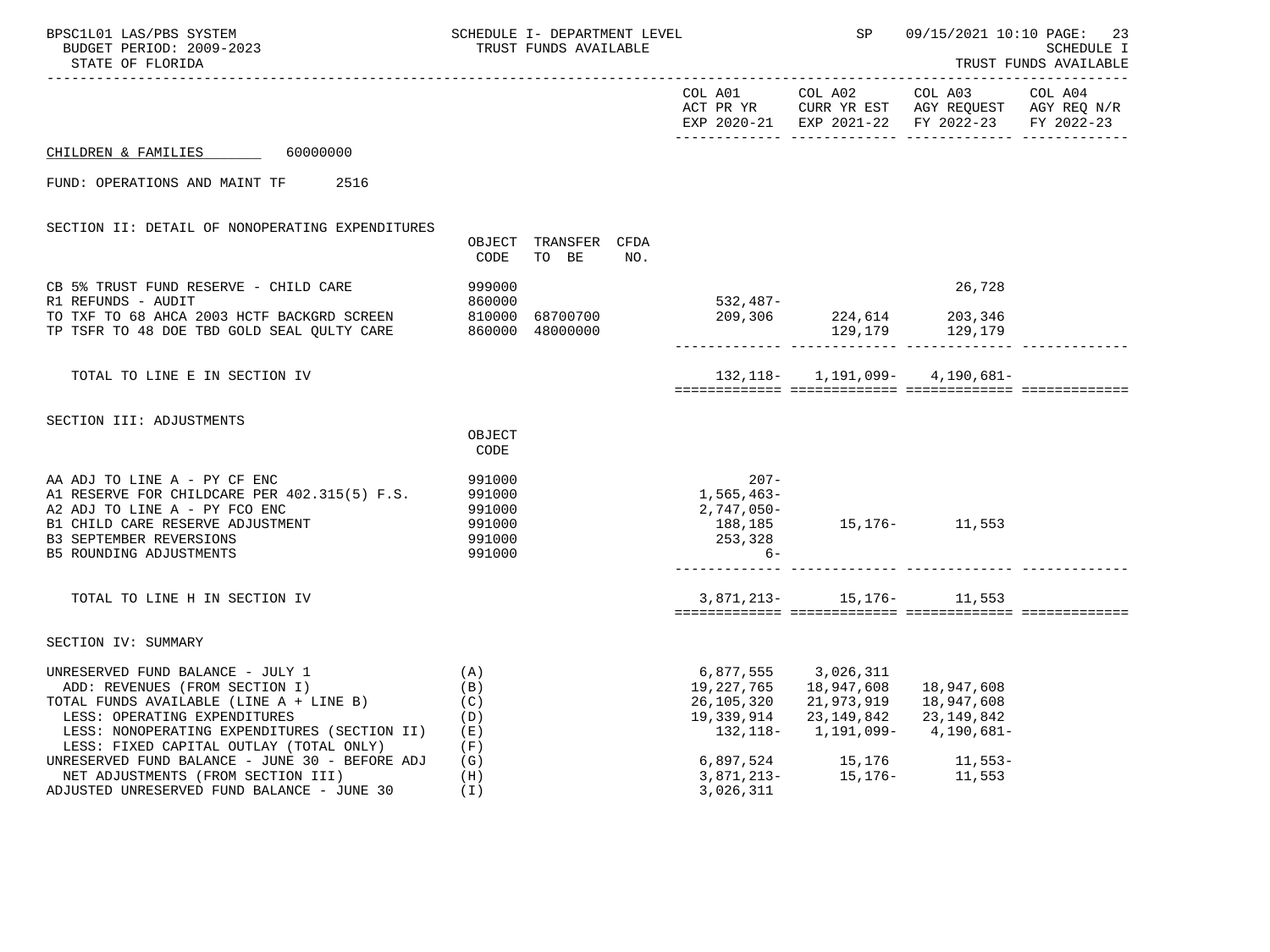| BPSC1L01 LAS/PBS SYSTEM<br>BUDGET PERIOD: 2009-2023<br>STATE OF FLORIDA | SCHEDULE I- DEPARTMENT LEVEL<br>TRUST FUNDS AVAILABLE |                                  |                                     | SP                                    | 09/15/2021 10:10 PAGE:               | 24<br>SCHEDULE I<br>TRUST FUNDS AVAILABLE |
|-------------------------------------------------------------------------|-------------------------------------------------------|----------------------------------|-------------------------------------|---------------------------------------|--------------------------------------|-------------------------------------------|
|                                                                         |                                                       |                                  | COL A01<br>ACT PR YR<br>EXP 2020-21 | COL A02<br>CURR YR EST<br>EXP 2021-22 | COL A03<br>AGY REQUEST<br>FY 2022-23 | COL A04<br>AGY REQ N/R<br>FY 2022-23      |
| 60000000<br>CHILDREN & FAMILIES                                         |                                                       |                                  |                                     |                                       |                                      |                                           |
| FUND: OPERATIONS AND MAINT TF<br>2516                                   |                                                       |                                  |                                     |                                       |                                      |                                           |
|                                                                         |                                                       |                                  |                                     |                                       |                                      |                                           |
| SCHEDULE IB: DETAIL OF UNRESERVED FUND BALANCE                          | FUNDING SOURCE<br>STATE(S)<br>NONSTATE(N)             | RESTRICTED(R)<br>UNRESTRICTED(U) |                                     |                                       |                                      |                                           |
| M9 FEE FOR SVC/OTHER REV IN EXCESS OF EXPEND                            | -S                                                    | $\mathbf{U}$                     | 3,026,311                           |                                       |                                      |                                           |
| ADJUSTED UNRESERVED FUND BALANCE - JUNE 30                              |                                                       |                                  | 3,026,311                           |                                       |                                      |                                           |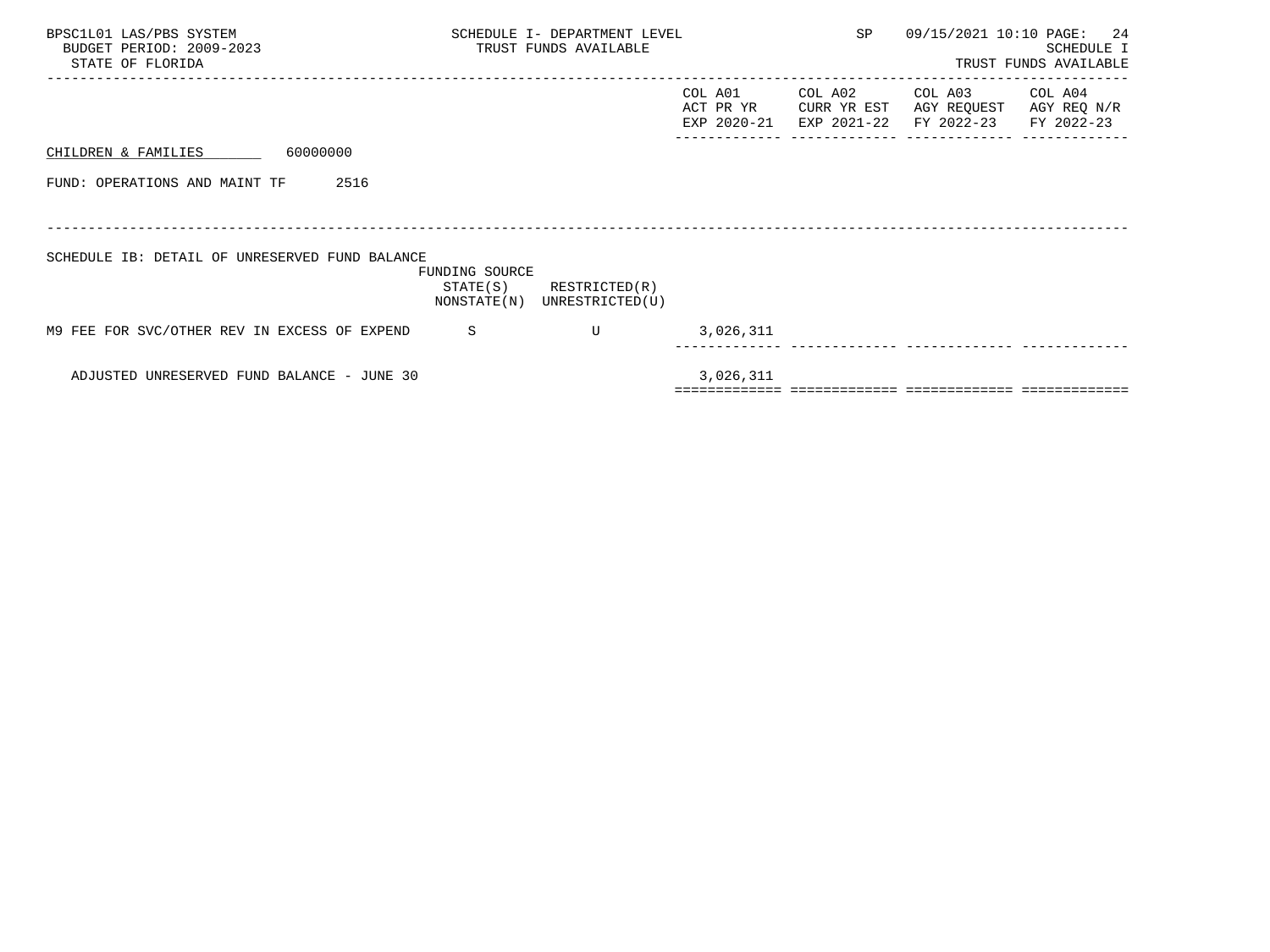| BPSC1L01 LAS/PBS SYSTEM<br>BUDGET PERIOD: 2009-2023<br>STATE OF FLORIDA |        |        |                  | SCHEDULE I- DEPARTMENT LEVEL<br>TRUST FUNDS AVAILABLE |        |                                                  | <b>SP</b>                                 | 09/15/2021 10:10 PAGE: 25<br>SCHEDULE I<br>TRUST FUNDS AVAILABLE                                                          |         |
|-------------------------------------------------------------------------|--------|--------|------------------|-------------------------------------------------------|--------|--------------------------------------------------|-------------------------------------------|---------------------------------------------------------------------------------------------------------------------------|---------|
|                                                                         |        |        |                  |                                                       |        |                                                  |                                           | COL A01 COL A02 COL A03<br>ACT PR YR CURR YR EST AGY REQUEST AGY REQ N/R<br>EXP 2020-21 EXP 2021-22 FY 2022-23 FY 2022-23 | COL A04 |
| CHILDREN & FAMILIES 60000000                                            |        |        |                  |                                                       |        |                                                  |                                           |                                                                                                                           |         |
| FUND: SOCIAL SVCS BLK GRT TF 2639                                       |        |        |                  |                                                       |        |                                                  |                                           |                                                                                                                           |         |
| SECTION I: DETAIL OF REVENUES                                           |        |        |                  |                                                       |        |                                                  |                                           |                                                                                                                           |         |
| REVENUE CAP SVC<br>CODE                                                 | $CHG\$ | AUTH   |                  | MATCHING %<br>ST $I/C$ LOC $I/C$ NO.                  | CFDA   |                                                  |                                           |                                                                                                                           |         |
| AA INTEREST - FEDERAL                                                   |        |        |                  |                                                       |        |                                                  |                                           |                                                                                                                           |         |
| 000504 NO 0.0                                                           |        | 20.195 | 0.00             | 0.00                                                  |        | 24,791                                           |                                           |                                                                                                                           |         |
| AC BGGBSS - SOCIAL SERVICES BLOCK GRANT<br>000700 NO 0.0                |        | 20.195 | 0.00             | 0.00                                                  |        | 93.667 99,639,708                                |                                           | 101,807,335 101,568,849                                                                                                   |         |
| AD BGGPSS - SOCIAL SVC BLOCK GRANT 2-TANF TRNSFR                        |        | 20.195 |                  |                                                       |        |                                                  |                                           |                                                                                                                           |         |
| 000700 NO 0.0<br>AE FRM 31 EOG-DEMS 2750 DIS CST RECVRY MARIA           |        |        | 0.00             | 0.00                                                  | 93.667 | 55,246,633                                       | 55,246,633 55,246,633                     |                                                                                                                           |         |
| 001510 NO 0.0                                                           |        | 252.37 | 0.00             | 0.00                                                  |        | 97.036 4,677                                     |                                           |                                                                                                                           |         |
| AK REFUNDS<br>001800 NO 0.0                                             |        | 20.195 | 0.00             | 0.00                                                  |        | 206,308                                          |                                           |                                                                                                                           |         |
| AM 12 MONTH OLD WARRANTS (12 MO VOID)                                   |        |        |                  |                                                       |        |                                                  |                                           |                                                                                                                           |         |
| 003800 NO 0.0<br>AO ANTICIPATED GRANT REVENUE BGGBSS                    |        | 20.195 | 0.00             | 0.00                                                  |        | 39                                               |                                           |                                                                                                                           |         |
| 000700 NO 0.0                                                           |        | 20.195 | 0.00             | 0.00                                                  |        | 93.667 157,030                                   |                                           |                                                                                                                           |         |
| AP ANTICIPATED GRANT REVENUE BGGPSS<br>000700 NO 0.0                    |        | 20.195 | 0.00             | 0.00                                                  |        | 93.667 120,629                                   |                                           |                                                                                                                           |         |
| A2 FROM 64 DOH 2639 SSBG                                                |        |        |                  |                                                       |        |                                                  |                                           |                                                                                                                           |         |
| 001510 NO 0.0                                                           |        | 20.195 | 0.00             | 0.00                                                  |        | 93.667                                           | 1,762,674                                 |                                                                                                                           |         |
|                                                                         |        |        |                  |                                                       |        |                                                  |                                           |                                                                                                                           |         |
| TOTAL TO LINE B IN SECTION IV                                           |        |        |                  |                                                       |        |                                                  | 155, 399, 815 158, 816, 642 156, 815, 482 |                                                                                                                           |         |
| SECTION II: DETAIL OF NONOPERATING EXPENDITURES                         |        |        |                  |                                                       |        |                                                  |                                           |                                                                                                                           |         |
|                                                                         |        |        | CODE             | OBJECT TRANSFER CFDA<br>TO BE                         | NO.    |                                                  |                                           |                                                                                                                           |         |
| AA TRANSFER TO 64 DOH 2639 SSBG                                         |        |        | 810000           |                                                       |        | 64000000 93.667 7,145,969 7,145,969 7,145,969    |                                           |                                                                                                                           |         |
| AC TRANSFER TO 80 DJJ 2639 SSBG                                         |        |        | 810000           |                                                       |        | 80000000 93.667 48,401,614 48,888,058 48,644,836 |                                           |                                                                                                                           |         |
| AE TRANSFER TO 48 DOE 2261 SSBG                                         |        |        |                  | 810000 48000000 93.667                                |        | 484,370                                          | 484,370                                   | 484,370                                                                                                                   |         |
| AG TRANSFER TO 67 APD 2639 SSBG<br>AM REFUNDS                           |        |        | 810000<br>860000 |                                                       |        | 67000000 93.667 12,317,311 12,502,120<br>24,791  | 1,762,674                                 | 12,431,140                                                                                                                |         |
| TOTAL TO LINE E IN SECTION IV                                           |        |        |                  |                                                       |        |                                                  | 68, 374, 055 70, 783, 191 68, 706, 315    |                                                                                                                           |         |
|                                                                         |        |        |                  |                                                       |        |                                                  |                                           |                                                                                                                           |         |
| SECTION III: ADJUSTMENTS                                                |        |        |                  |                                                       |        |                                                  |                                           |                                                                                                                           |         |
|                                                                         |        |        | OBJECT<br>CODE   |                                                       |        |                                                  |                                           |                                                                                                                           |         |
| AA ADJ TO LINE A - PY CF ENC                                            |        |        | 991000           |                                                       |        | $996,616-$                                       |                                           |                                                                                                                           |         |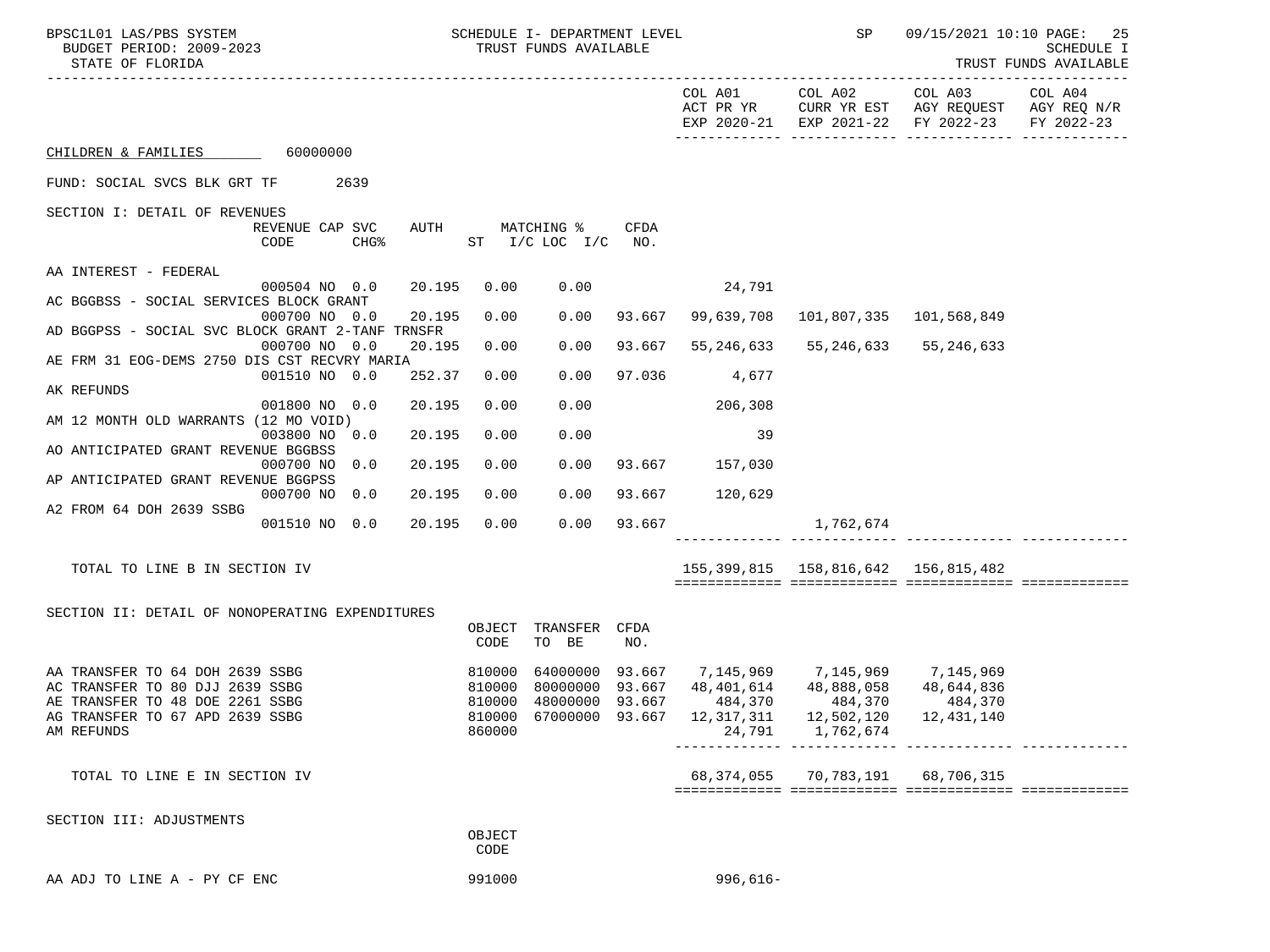| BPSC1L01 LAS/PBS SYSTEM<br>BUDGET PERIOD: 2009-2023<br>STATE OF FLORIDA                                                                                                                                                                                                                                                                                                                      | SCHEDULE I- DEPARTMENT LEVEL<br>TRUST FUNDS AVAILABLE |                                                            |  |                                                           | SP                                                                                                                     | 09/15/2021 10:10 PAGE: 26<br>SCHEDULE I<br>TRUST FUNDS AVAILABLE                               |                       |  |
|----------------------------------------------------------------------------------------------------------------------------------------------------------------------------------------------------------------------------------------------------------------------------------------------------------------------------------------------------------------------------------------------|-------------------------------------------------------|------------------------------------------------------------|--|-----------------------------------------------------------|------------------------------------------------------------------------------------------------------------------------|------------------------------------------------------------------------------------------------|-----------------------|--|
|                                                                                                                                                                                                                                                                                                                                                                                              |                                                       |                                                            |  |                                                           | COL A01 COL A02                                                                                                        | COL A03<br>ACT PR YR CURR YR EST AGY REQUEST AGY REQ N/R<br>EXP 2020-21 EXP 2021-22 FY 2022-23 | COL A04<br>FY 2022-23 |  |
| CHILDREN & FAMILIES 60000000                                                                                                                                                                                                                                                                                                                                                                 |                                                       |                                                            |  |                                                           |                                                                                                                        |                                                                                                |                       |  |
| FUND: SOCIAL SVCS BLK GRT TF 2639                                                                                                                                                                                                                                                                                                                                                            |                                                       |                                                            |  |                                                           |                                                                                                                        |                                                                                                |                       |  |
| SECTION III: ADJUSTMENTS                                                                                                                                                                                                                                                                                                                                                                     | OBJECT<br>CODE                                        |                                                            |  |                                                           |                                                                                                                        |                                                                                                |                       |  |
| AB ADJ TO LINE A - PY A/P NON CERT<br>AF SEPTEMBER REVERSIONS<br><b>B3 ROUNDING ADJUSTMENTS</b>                                                                                                                                                                                                                                                                                              | 991000<br>991000<br>991000                            |                                                            |  | 46,366<br>554,027<br>$30 -$                               |                                                                                                                        |                                                                                                |                       |  |
| TOTAL TO LINE H IN SECTION IV                                                                                                                                                                                                                                                                                                                                                                |                                                       |                                                            |  | $396.253 -$                                               |                                                                                                                        |                                                                                                |                       |  |
| SECTION IV: SUMMARY                                                                                                                                                                                                                                                                                                                                                                          |                                                       |                                                            |  |                                                           |                                                                                                                        |                                                                                                |                       |  |
| UNRESERVED FUND BALANCE - JULY 1<br>ADD: REVENUES (FROM SECTION I)<br>TOTAL FUNDS AVAILABLE (LINE A + LINE B)<br>LESS: OPERATING EXPENDITURES<br>LESS: NONOPERATING EXPENDITURES (SECTION II)<br>LESS: FIXED CAPITAL OUTLAY (TOTAL ONLY)<br>UNRESERVED FUND BALANCE - JUNE 30 - BEFORE ADJ $(G)$<br>NET ADJUSTMENTS (FROM SECTION III)<br>$ADJUSTED$ UNRESERVED FUND BALANCE - JUNE 30 $(1)$ | (A)<br>(B)<br>(C)<br>(D)<br>(E)<br>(F)<br>(H)         |                                                            |  | 86,553,791<br>68,374,055<br>471,969<br>396,253-<br>75,716 | 75,716<br>155, 399, 815 158, 816, 642 156, 815, 482<br>155,399,815 158,892,358<br>88,109,167  88,109,167<br>70,783,191 | 156,815,482<br>68,706,315                                                                      |                       |  |
| SCHEDULE IB: DETAIL OF UNRESERVED FUND BALANCE                                                                                                                                                                                                                                                                                                                                               | FUNDING SOURCE                                        | $STATE(S)$ RESTRICTED $(R)$<br>NONSTATE(N) UNRESTRICTED(U) |  |                                                           |                                                                                                                        |                                                                                                |                       |  |
| AA REC FRM FED GOVT FOR NON CF OPERATING PAY M                                                                                                                                                                                                                                                                                                                                               |                                                       | $\mathbb R$                                                |  | 75,716                                                    |                                                                                                                        |                                                                                                |                       |  |
| ADJUSTED UNRESERVED FUND BALANCE - JUNE 30                                                                                                                                                                                                                                                                                                                                                   |                                                       |                                                            |  | 75,716                                                    |                                                                                                                        |                                                                                                |                       |  |
|                                                                                                                                                                                                                                                                                                                                                                                              |                                                       |                                                            |  |                                                           |                                                                                                                        |                                                                                                |                       |  |